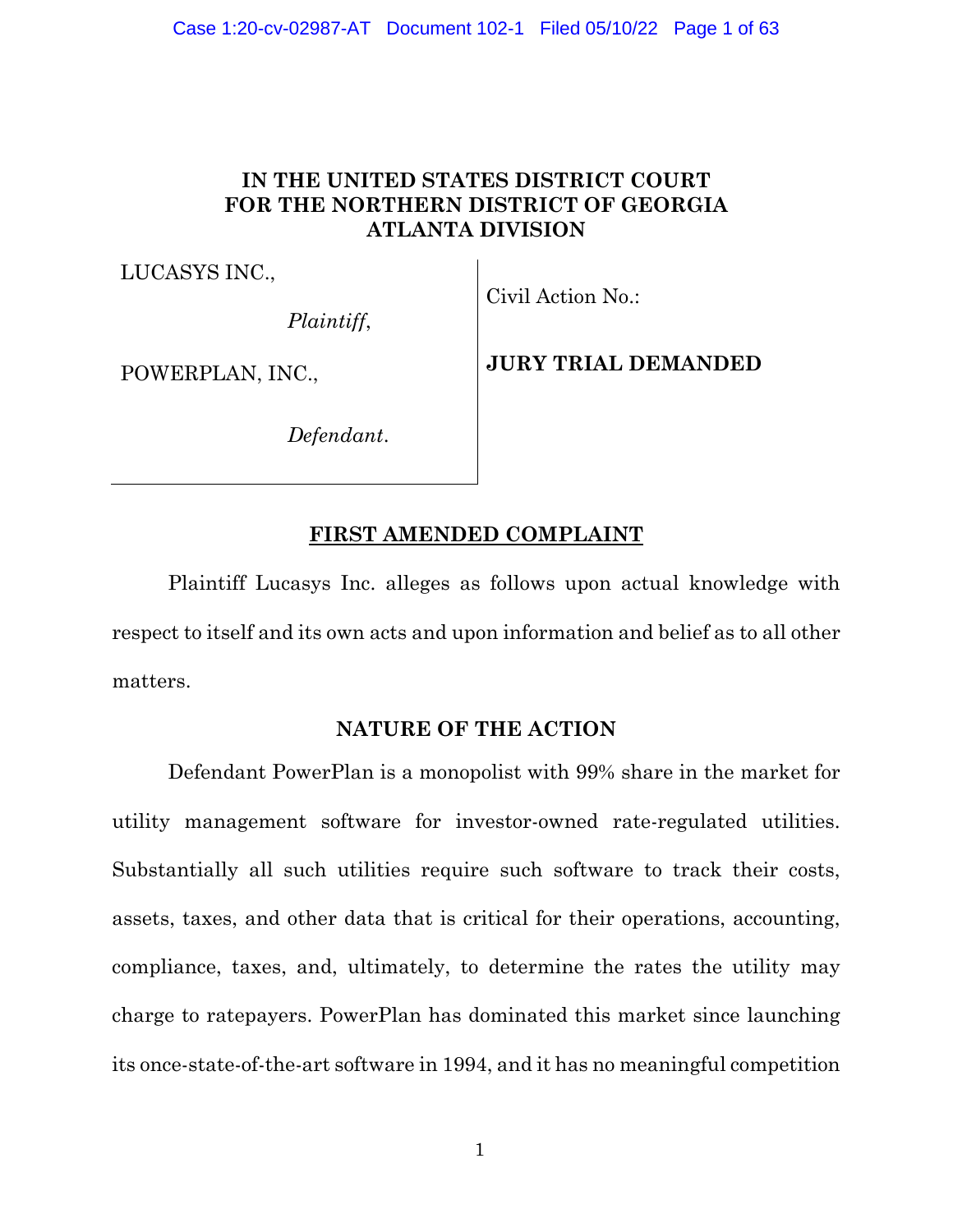since it acquired its only competitor in 2008. Its legacy software framework is largely unchanged over many years, but it continues to dominate the market because the extreme switching costs, among other factors, effectively lock-in utility customers.

This is a classic monopoly case involving a company with clear monopoly power resting comfortably on its laurels, complacent from lack of competition on price, quality, innovation, or customer service. When the monopolist perceives a nascent competitor as a threat, the monopolist abuses its monopoly power to maintain its dominance rather than compete on the merits.

PowerPlan is that monopolist, still selling the same core legacy utility management software it built in 1994 to rate-regulated utilities today. Its software is expensive, inflexible, unnecessarily complicated, and because it does not adapt to the changing requirements of rate-regulated utilities, it can no longer perform some functions for which a rate-regulated utility needs software in the first place. Given a niche customer base that is locked in by extreme switching costs, PowerPlan has largely been insulated from competition even though its customers overwhelmingly hold a negative view of PowerPlan and its software.

Utilities regularly pay six- to seven-figure data consulting costs every three to five years just to make their data in PowerPlan useable, and then they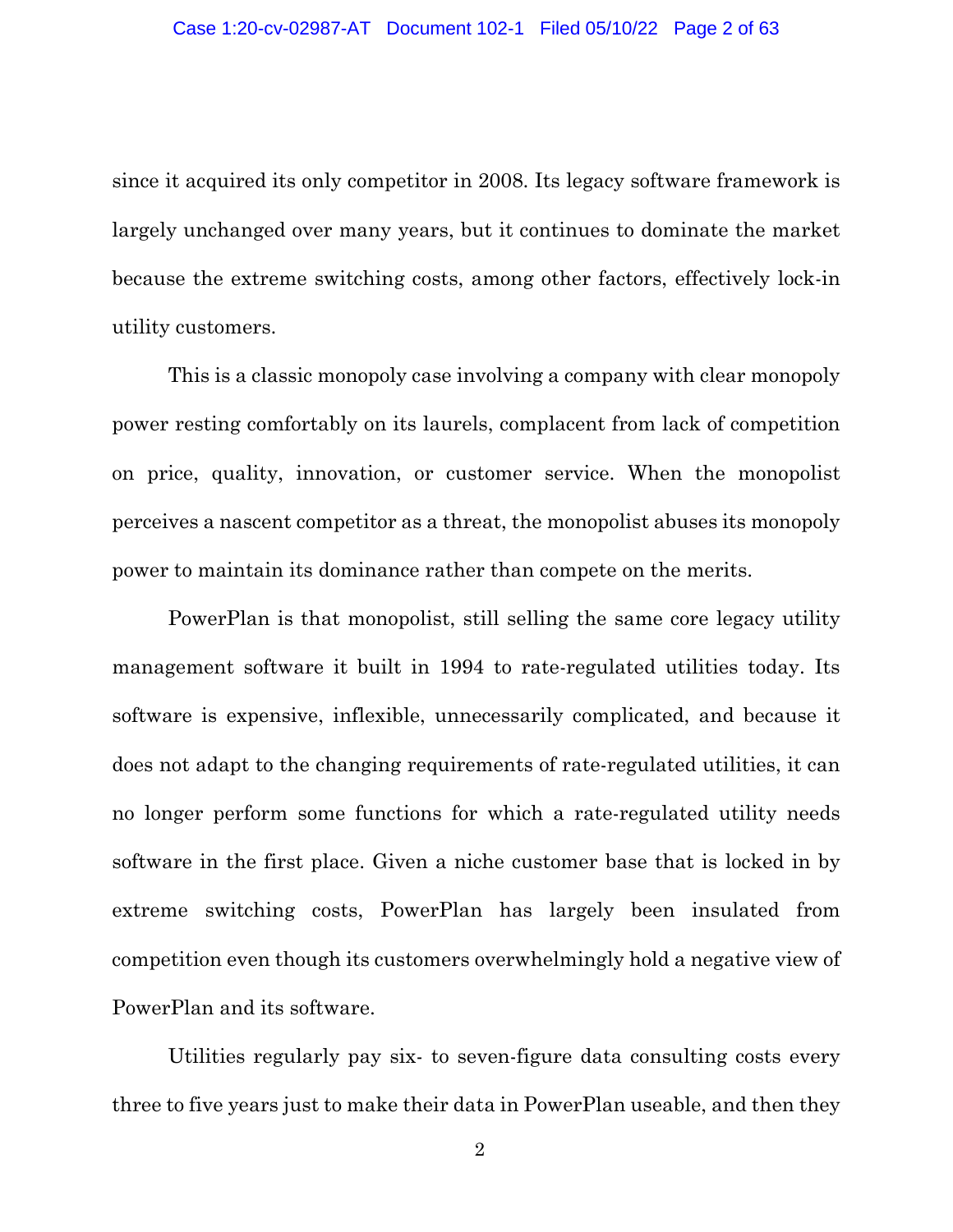use it outside of PowerPlan to perform these basic but fundamentally important functions. But when data consulting firms sought to provide longerterm technological solutions for their PowerPlan customers, PowerPlan saw them as budding threats. It then used its monopoly power to try to exclude them from the market, selectively claiming the exclusive right to utilities' data, making sham legal threats, and ultimately coercing its locked-in utility customers not to do business with those potential competitors.

Lucasys is one such nascent competitor. It is a tax consulting and software development company established in 2018 to provide deferred tax solutions for rate-regulated utilities. PowerPlan coerced multiple customers to terminate or reduce the scope of their contracts with Lucasys, which is crippling Lucasys' ability to develop modern and comprehensive solutions to its customers' PowerPlan-induced problems.

PowerPlan abused its monopoly power to exclude competitors from the market by a series of actions that amount to tying, sham assertions of trade secret misappropriation, exclusive dealing, and refusal to supply. This conduct violates Section 2 of the Sherman Act. In doing so, PowerPlan coerced the agreement of customers, so its conduct also violates Section 1 of the Sherman Act. PowerPlan's anticompetitive campaign against Lucasys, among others,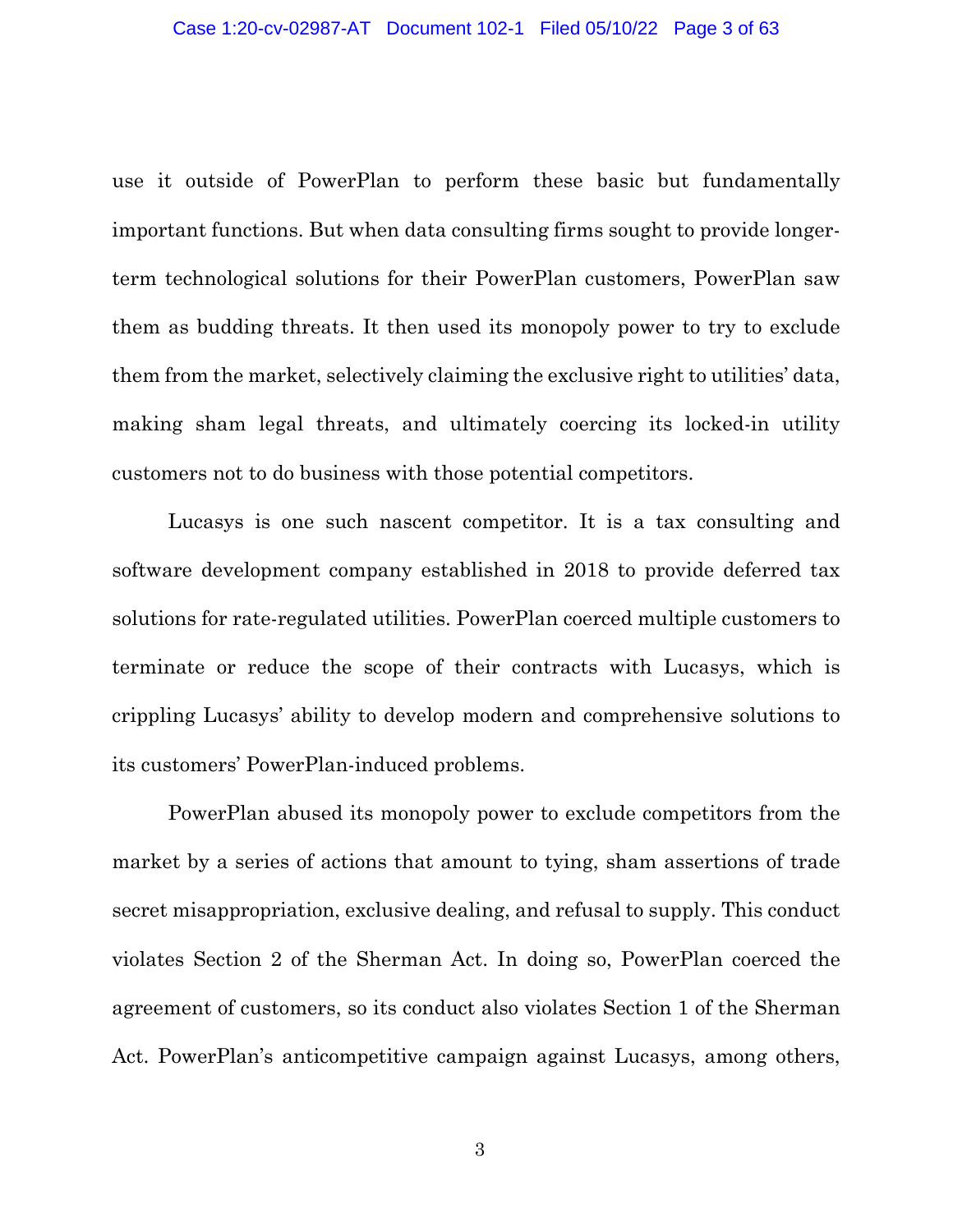also violates various state laws. To remedy PowerPlan's illegal conduct, Lucasys seeks trebled damages of at least \$47 million and other relief.

### **JURISDICTION AND VENUE**

1. This Court has primary subject-matter jurisdiction over this action under 28 U.S.C. §§ 1331 and 1337(a), and Sections 4 and 16 of the Clayton Act, 15 U.S.C. §§ 15, 26 because this action arises under the antitrust laws of the United States.

2. This Court has supplemental jurisdiction over the state law claims of the complaint under 28 U.S.C. § 1367 because they arise from the same nucleus of operative facts as the federal claims such that they form part of the same case or controversy.

3. PowerPlan, Inc. is a Delaware corporation with its principal place of business at 300 Galleria Parkway, Suite 2100, Atlanta, Georgia 30339. PowerPlan may be served via its registered agent, Corporation Service Company, 40 Technology Parkway South, Suite 300, Norcross, Georgia 30092. PowerPlan is subject to personal jurisdiction in the State of Georgia under O.C.G.A. § 9-10-91(1) and (2) because it resides in Georgia, transacts business in Georgia, and committed tortious acts in Georgia.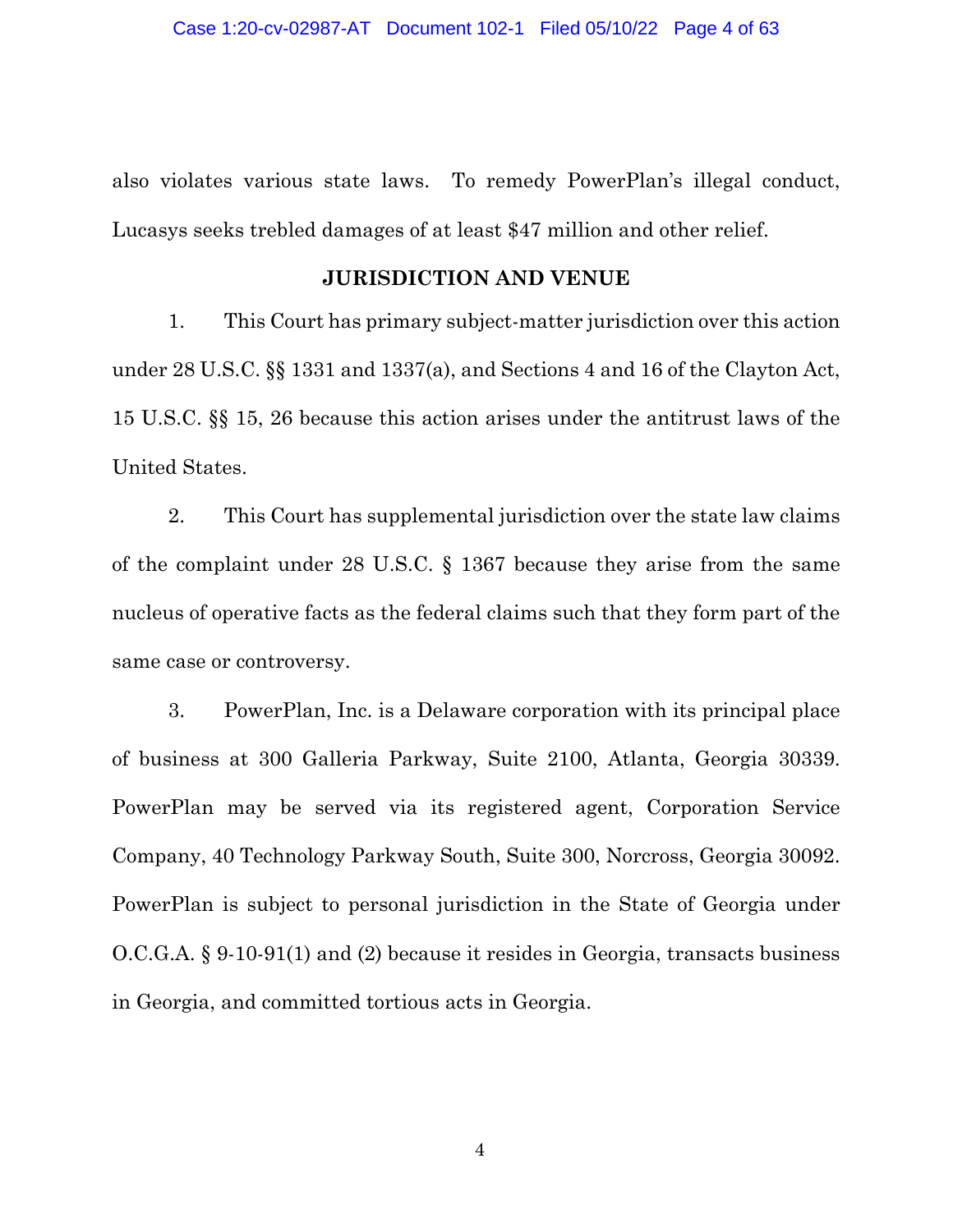4. Venue is proper in the Northern District of Georgia under 28 U.S.C. § 1391(b) and 15 U.S.C. §§ 15, 22 because PowerPlan resides in this district and can be found in this district.

#### **PARTIES**

5. Plaintiff Lucasys Inc. is a small, start-up tax consulting and software development company that provides data consulting and deferred tax solutions to regulated utilities, including assisting those utilities with using the utilities' own data. Lucasys' principal place of business is in Cumming, Georgia.

6. Defendant PowerPlan, Inc. is the leading provider of utility management software for investor-owned rate-regulated utilities. PowerPlan's principal place of business is in Atlanta, Georgia. According to PowerPlan, 99% of investor-owned utilities in the United States use its software. PowerPlan is owned by Roper Technologies, a \$42 billion publicly traded company.

### **SUBSTANTIVE ALLEGATIONS**

#### **PowerPlan Develops a Monopoly for Utility Management Software**

7. To assist with management of their operations, nearly all investorowned, rate-regulated utilities use software systems purpose-built for the industry, i.e. "Utility Management Software." Utility Management Software allows utilities to store, access, analyze, and compute their data for various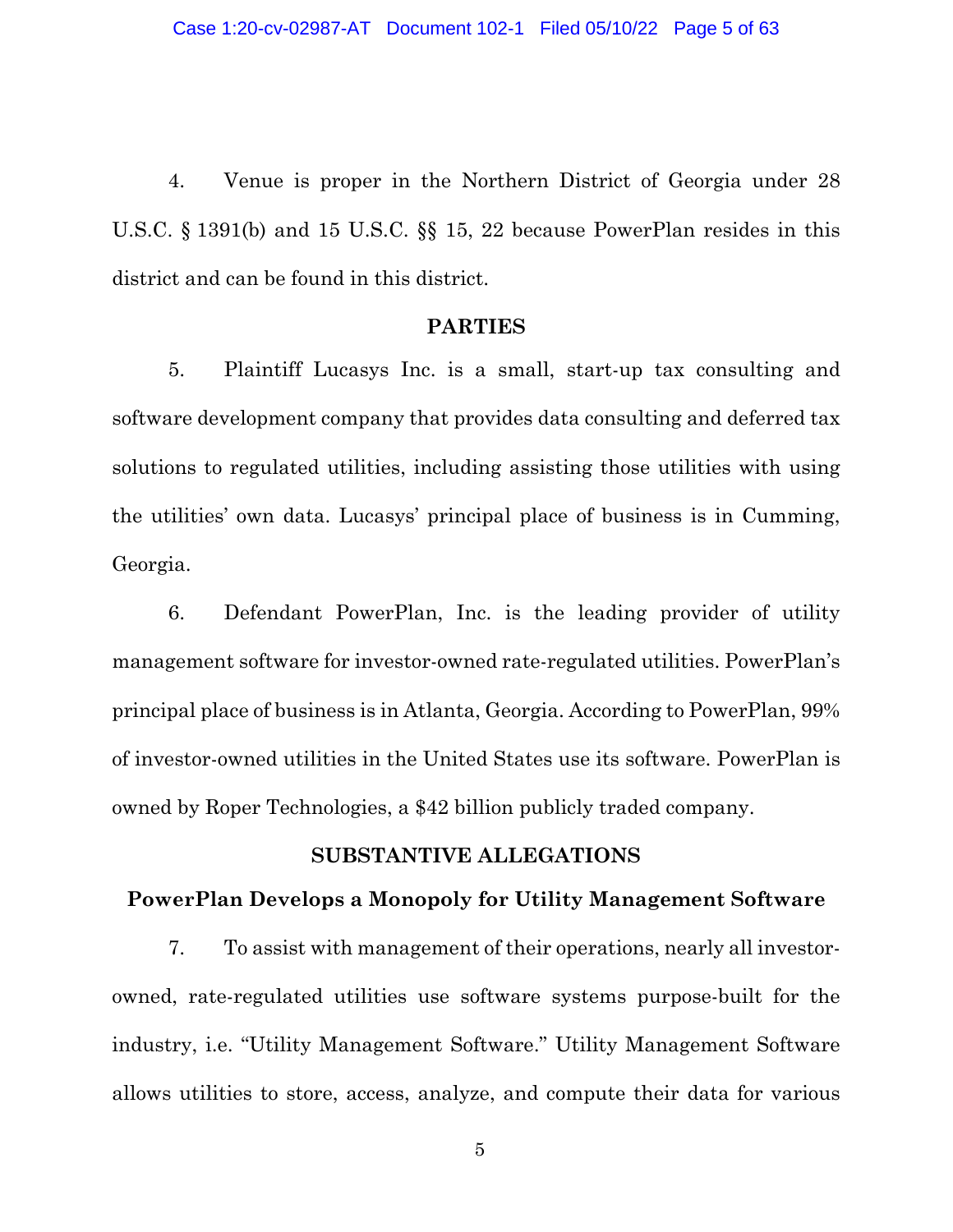operational, accounting, regulatory, and tax purposes related to fixed assets many of which are unique to the industry—vital to the utilities' regulatory compliance and, ultimately, their bottom lines.

8. PowerPlan's software is built as a single application and centralized database with different "modules" or "suites" available to customers for specific functions. Over time, PowerPlan has added modules to the software, which customers can separately license. When customers log in to the application, they can access their purchased modules from a horizontal toolbar at the top of the application window, allowing them to perform certain tasks related to their data.

9. For example, PowerPlan offers three income tax related modules: PowerTax, Provision, and Tax Repairs as part of its "Income Tax Suite." PowerTax is supposed to allow utility customers to compute tax depreciation and deferred income taxes from their underlying data.

10. Other PowerPlan suites comprise modules for property tax, lease accounting, fixed assets, rate case management, asset investment optimization, capital planning and forecasting, and project portfolio cost management.

11. In 1994, PowerPlan's software had an early-mover advantage. PowerPlan quickly dominated the market as utility after utility began using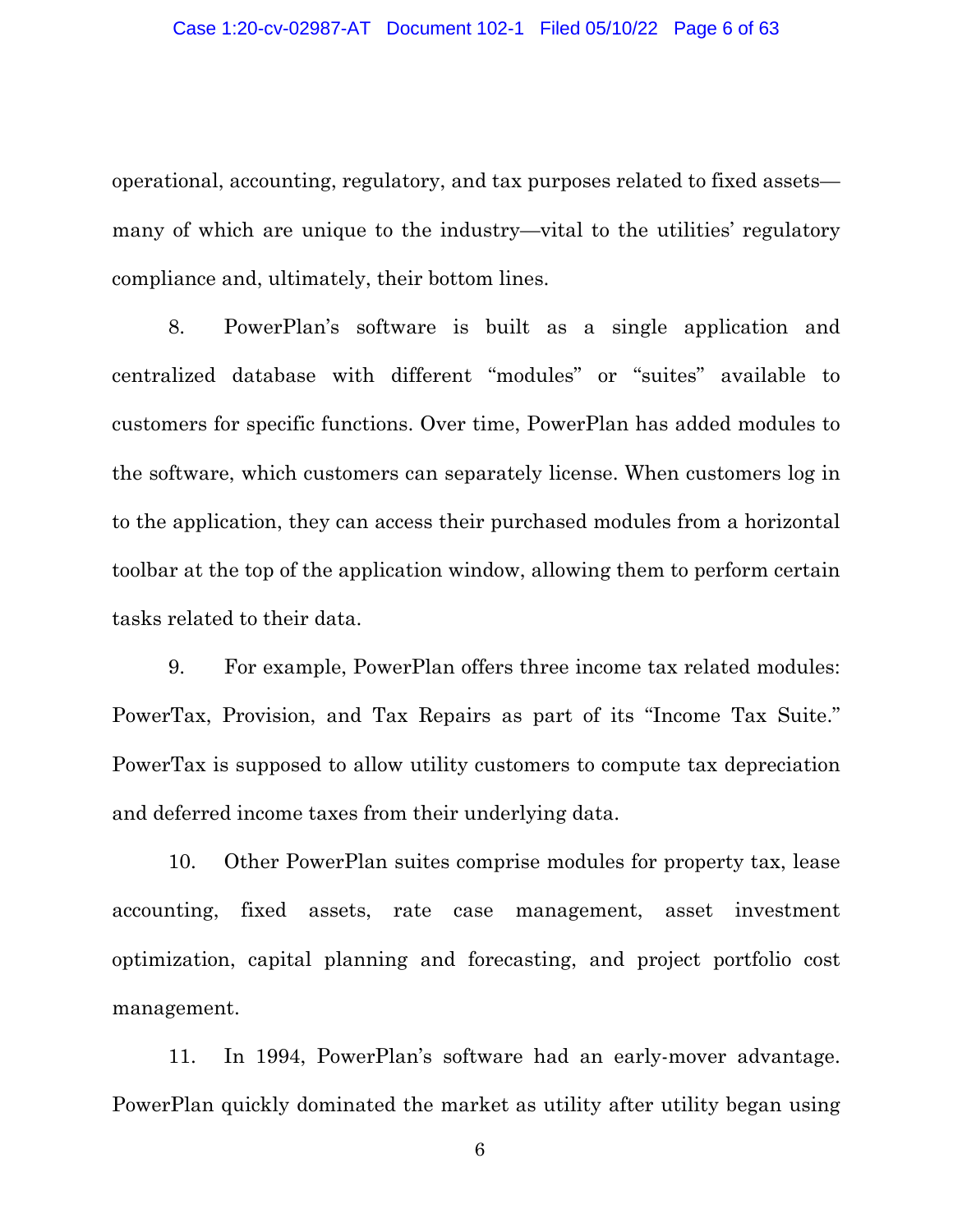its Utility Management Software. By the late 2000s, after it acquired its only competitor, PowerPlan was the only company offering Utility Management Software and became a true monopolist.

12. Today, 99% of investor-owned, rate-regulated utilities use PowerPlan's Utility Management Software, which remains the only full-suite product available in the market. The other 1% is comprised of small utilities that make do without Utility Management Software, generally by using other accounting systems and professional services to perform manual calculations. Larger utilities—which make up almost the entire market—must use Utility Management Software because of the scale and complexity of their data.

#### **PowerPlan Stops Innovating and Consultants Fill Gaps in**

#### **PowerPlan's Software**

13. Having achieved its monopoly, PowerPlan, like many monopolists, stopped innovating to meet its customers evolving needs. Accordingly, PowerPlan's Utility Management Software cannot perform some core functions that utilities require.

14. This is because (1) PowerPlan's legacy software is built on an outdated coding language, and (2) PowerPlan has had little incentive to update its software because its customers have no other option for Utility Management Software, which they must purchase.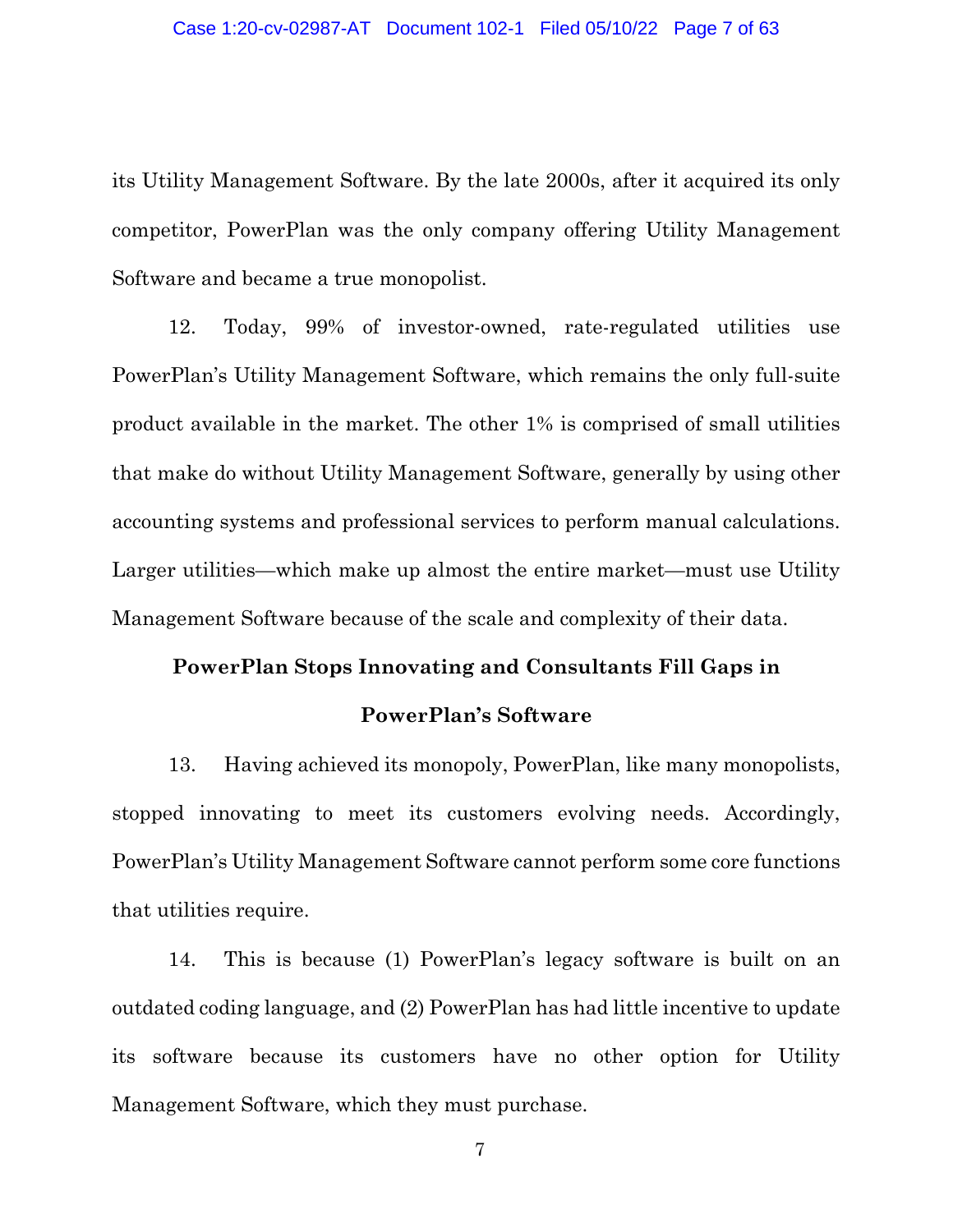15. To perform core functions beyond the capabilities of PowerPlan's Utility Management Software, utilities must hire consultants to write custom code extensions, provide data-consulting services, and integrate their PowerPlan data with other applications, among other tasks. Typically, utilities require these services every three to five years, costing them hundreds of thousands or even millions of dollars.

16. Accordingly, by the early 2010s, the gaps in PowerPlan's utility management software had spawned a related market in which consultants provide these "Supplemental Management Services."

17. Lucasys, several third parties, and PowerPlan itself offer Supplemental Management Services. When these services are required, a utility will frequently issue a request for proposal seeking bids from multiple consultants and hire the consultant that submits the most competitive bid. Utilities judge bids based on various factors, including the expertise and track records of the consultants, the services offered, and the overall price or value.

18. PowerPlan is largely content with the existence of the Supplemental Management Service market even though PowerPlan lacks a monopoly in it, for at least two reasons. First, PowerPlan derives additional revenue by providing Supplemental Management Services over and above the fees it charges customers for use of its Utility Management Software. Second,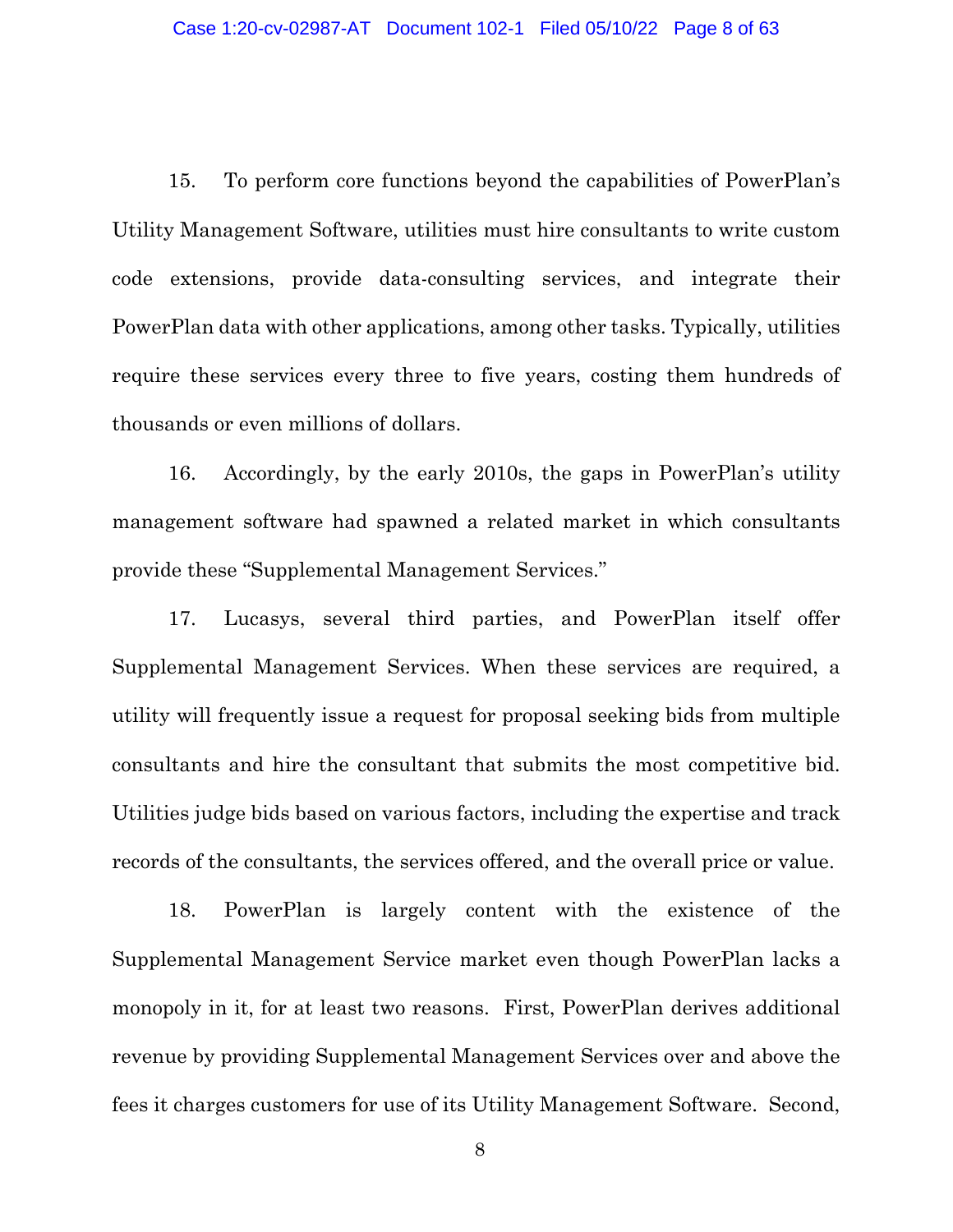the availability of Supplemental Management Services reduces pressure on PowerPlan to invest substantial money into updating its Utility Management Software to meet all its customers' needs. And the band-aid that is the Supplemental Management Services market reduces the urgency for customers to demand either improvements from PowerPlan or entry of a new competitor into the Utility Management Software market.

### **Tax Code Changes Require Supplemental Management Services**

19. As utilities' needs evolve—but PowerPlan's software remains mostly static—new Supplemental Management Services are needed. One crucial area where PowerPlan's Utility Management Software fails to meet utilities' needs is related to tax fixed assets and deferred taxes, which in turn affect the utilities' rates.

20. Under traditional rate regulation, utilities are permitted to charge rates to recover their costs of providing service plus a reasonable rate of return. To gain approval of their rates, utilities submit rate cases to the regulators of their jurisdictions, which are determined by a formula that calculates a revenue requirement based on data points including investor-supplied capital, the authorized rate of return, and operating costs. Rates for different types of ratepayers are then derived from the revenue requirement.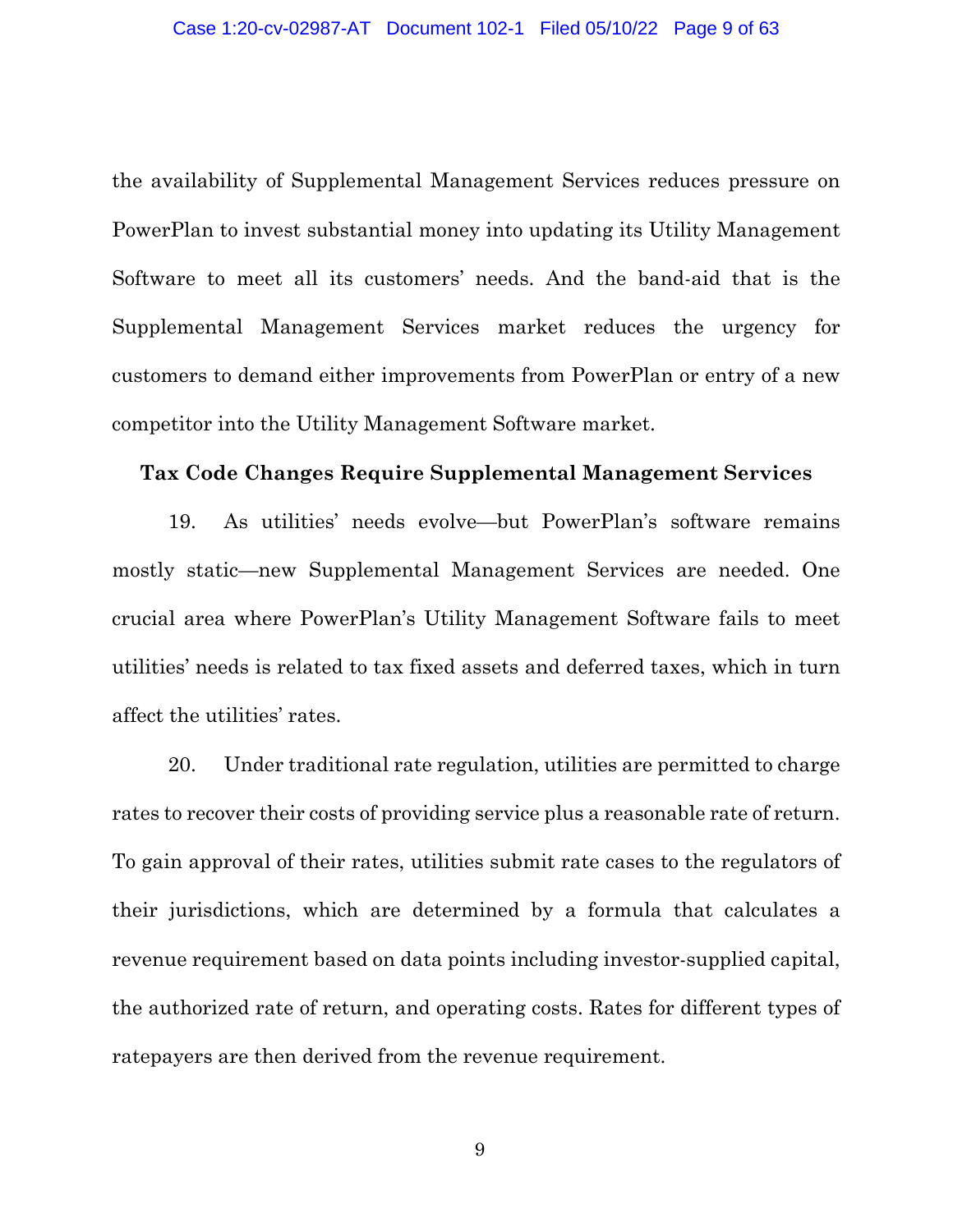21. The Tax Cuts and Jobs Act of 2017—the first major federal tax reform legislation since 1986—made changes to the tax code with significant tax and rate-case implications for investor-owned utilities. The tax code changes that became effective in 2018 decreased the tax rate for utilities from a maximum of 35% to a flat 21% and resulted in a reduction of "Accumulated Deferred Income Tax Liabilities and Assets" on their books. Because utilities are typically rate-regulated on a cost-plus-reasonable-rate-of-return basis as described above, they must share beneficial income tax changes with ratepayers based on complicated state and federal rules unique to rateregulated utilities which, in many cases, vary by jurisdiction and are constantly subject to change.

22. In fact, many jurisdictions issued orders directing utilities to calculate the effects of the 2018 tax reforms on existing rates or tariffs, including differences caused by the income tax rate reduction and the effect of deferred taxes. Jurisdictions have required individual utilities to return previously accumulated excess deferred tax benefits back to ratepayers using a variety of amortization methodologies. The required amortization methodologies are applied to various components of deferred taxes based on utilities' and commissions' interpretations of the tax law, and the subsequent facts, circumstances, and negotiations relevant to each utility. The evolving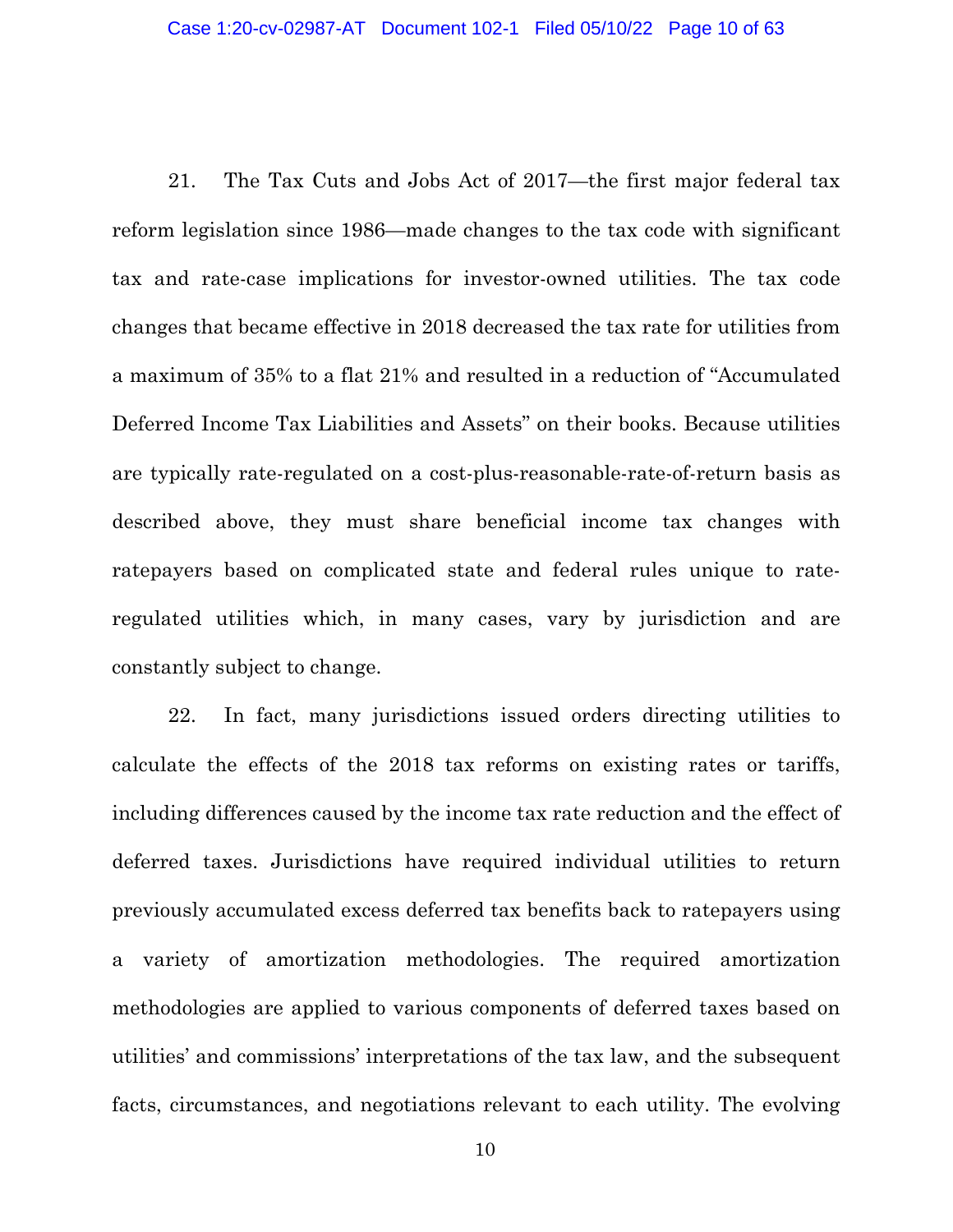interpretations and jurisdictional application of legislative requirements have created a complex and dynamic regulatory and compliance environment.

23. PowerPlan's legacy software does not provide an adequate solution to this tax and ratemaking problem. Indeed, it does not afford utilities the ability to configure and implement the new amortization requirements because it was built for a static, pre-2017 version of the tax code that predated PowerPlan. And because it is based on an archaic coding language, PowerPlan's Utility Management Software does not even manage the utilities' data such that it can simply be exported to make the calculations elsewhere.

24. Instead, to even use their PowerPlan-based data for the types of calculations that must be done to account for the new tax code changes, utilities must obtain Supplemental Management Services to assess data quality, completeness, and accuracy, and then cleanse and remediate the data to make it usable, i.e. "Deferred Tax Solutions."

25. Lucasys, along with one other firm, Regulated Capital Consultants, are PowerPlan's primary competitors providing these Deferred Tax Solutions, though there are also a few individuals who are former PowerPlan employees that provide such consulting services on some limited basis.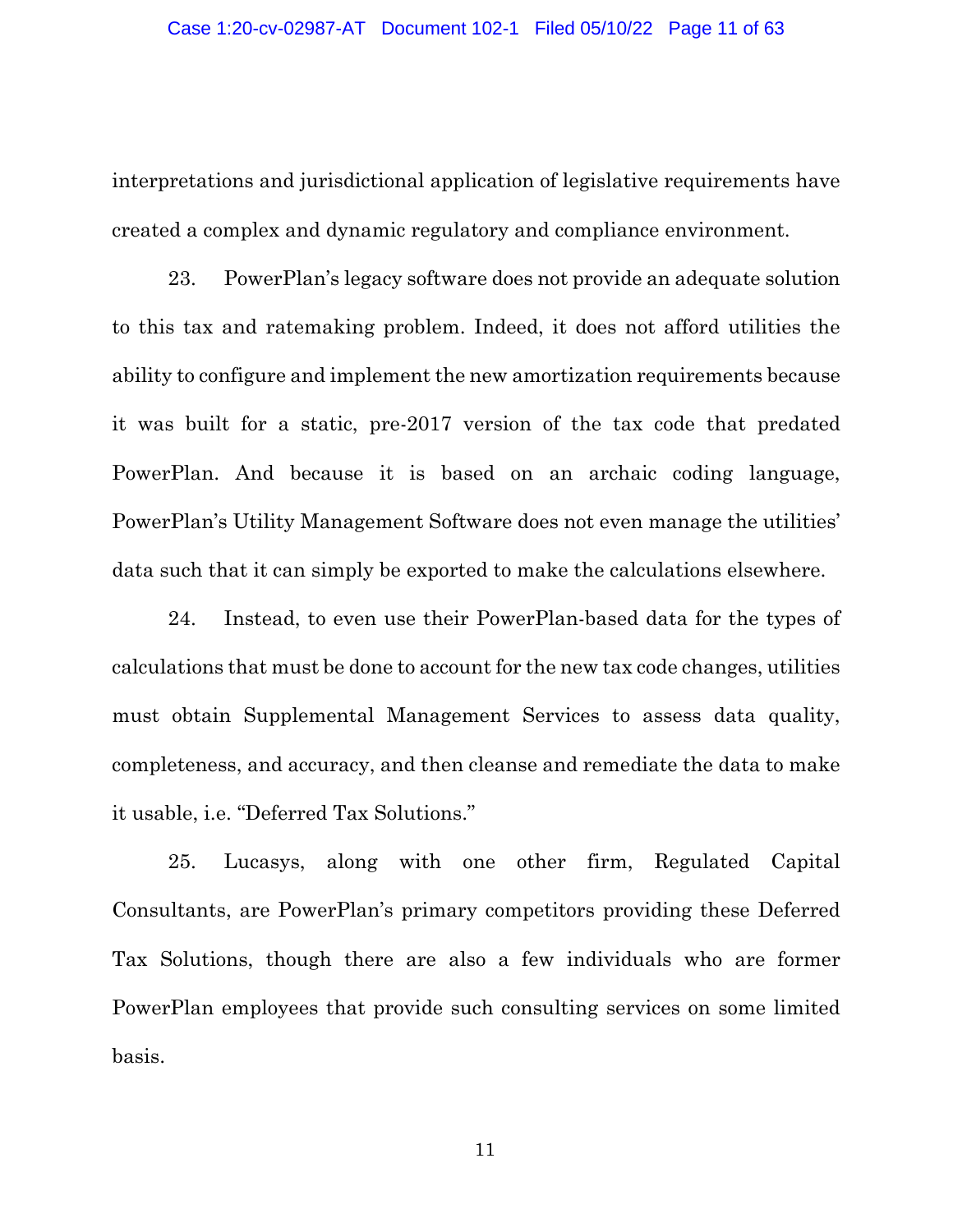26. As in the Supplemental Management Services market in general, PowerPlan has been content competing with other consultants to provide Deferred Tax Solutions.

#### **Lucasys Disrupts the Status Quo by Offering New Software**

27. Lucasys was founded in 2018 by Vadim Lantukh, who was previously employed by PowerPlan but left in 2013. Daniel Chang and Stephen Strang joined Lucasys as co-founders in 2019 and were also previously employed by PowerPlan but left in 2014 and 2015, respectively. Before working at Lucasys, each worked for employers other than PowerPlan where they obtained additional experience in software development, business consulting, and tax advising. Lucasys provides subject-matter expertise to utility customers to help with their data issues, primarily for the purpose of facilitating the computation of deferred tax obligations and changes based on the new tax code.

28. Lucasys was founded not only to provide Deferred Tax Solutions, but also to provide long-term solutions to replace the need for consultants with software. No other existing software accounts for the changes required by the tax code amendments, so Lucasys has identified an underserved market and a unique solution.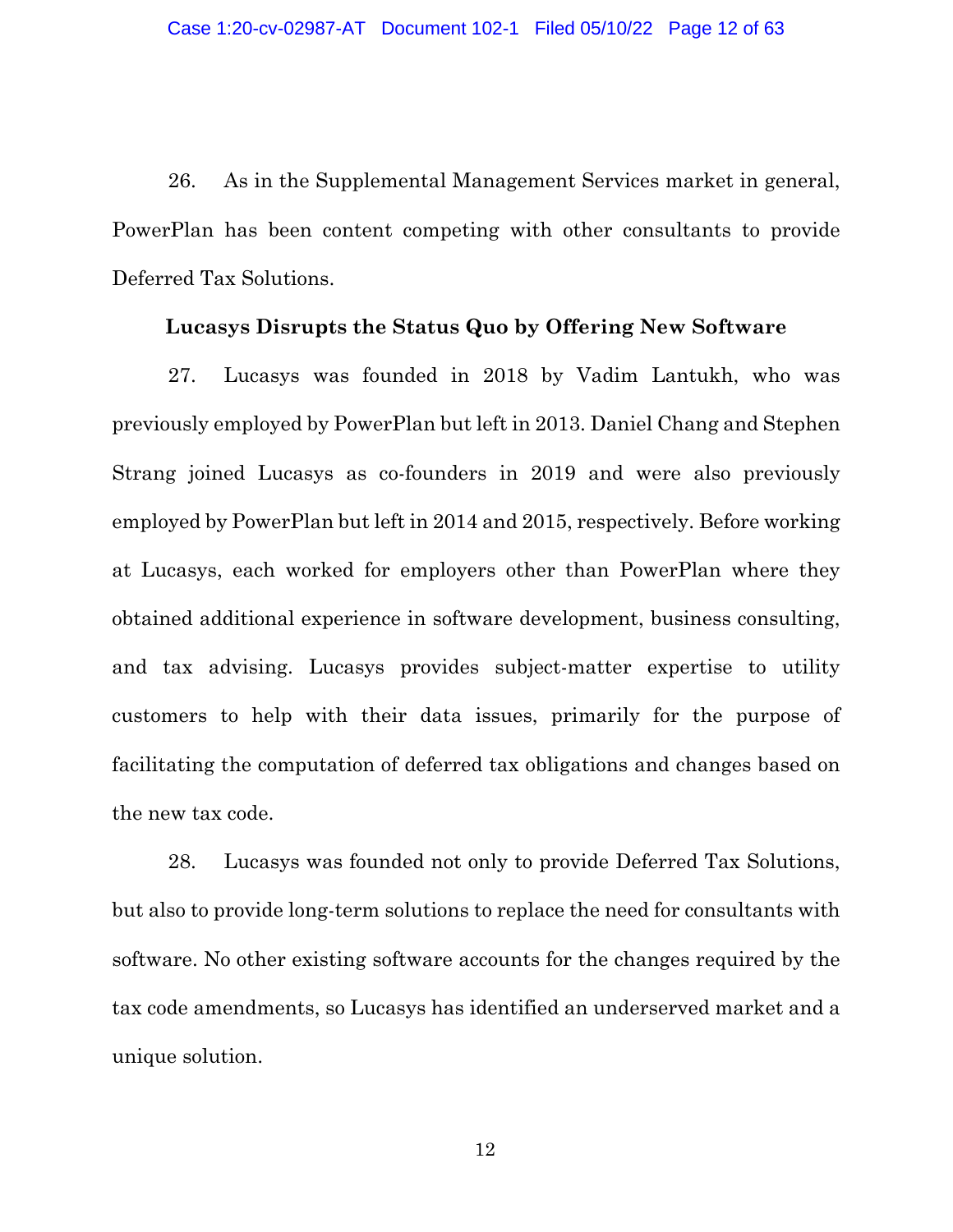29. Accordingly, Lucasys provides both consulting services and technological solutions to its customers. Lucasys ultimately expects to largely replace consulting services with new Software-As-A-Service (SAAS) solutions that negate the need for manual data assessment, cleansing, and remediation.

30. Lucasys has thus far developed three technological solutions.

a. First, it has developed cloud-based software that makes deferred tax computations based on the 2018 federal tax changes as applied to a customer's data. The software works directly with the customer's data (not through PowerPlan's system) and is rules-driven, which means that it can be used dynamically to account for future tax changes or the treatment of tax changes by rate regulators. Existing tools in the market, including PowerPlan's PowerTax, are static and do not account for these changes.

b. Second, Lucasys developed Copilot, which is a business process automation tool. Copilot allows customers to configure steps to processes between different data sources (including PowerPlan and utilities' other financial systems) that can be automated, saving the hundreds of thousands of dollars a year it would cost to continue performing those tasks manually.

c. Third, Lucasys developed a toolkit that contains several small applications, including an ARAM calculator, an audit tool for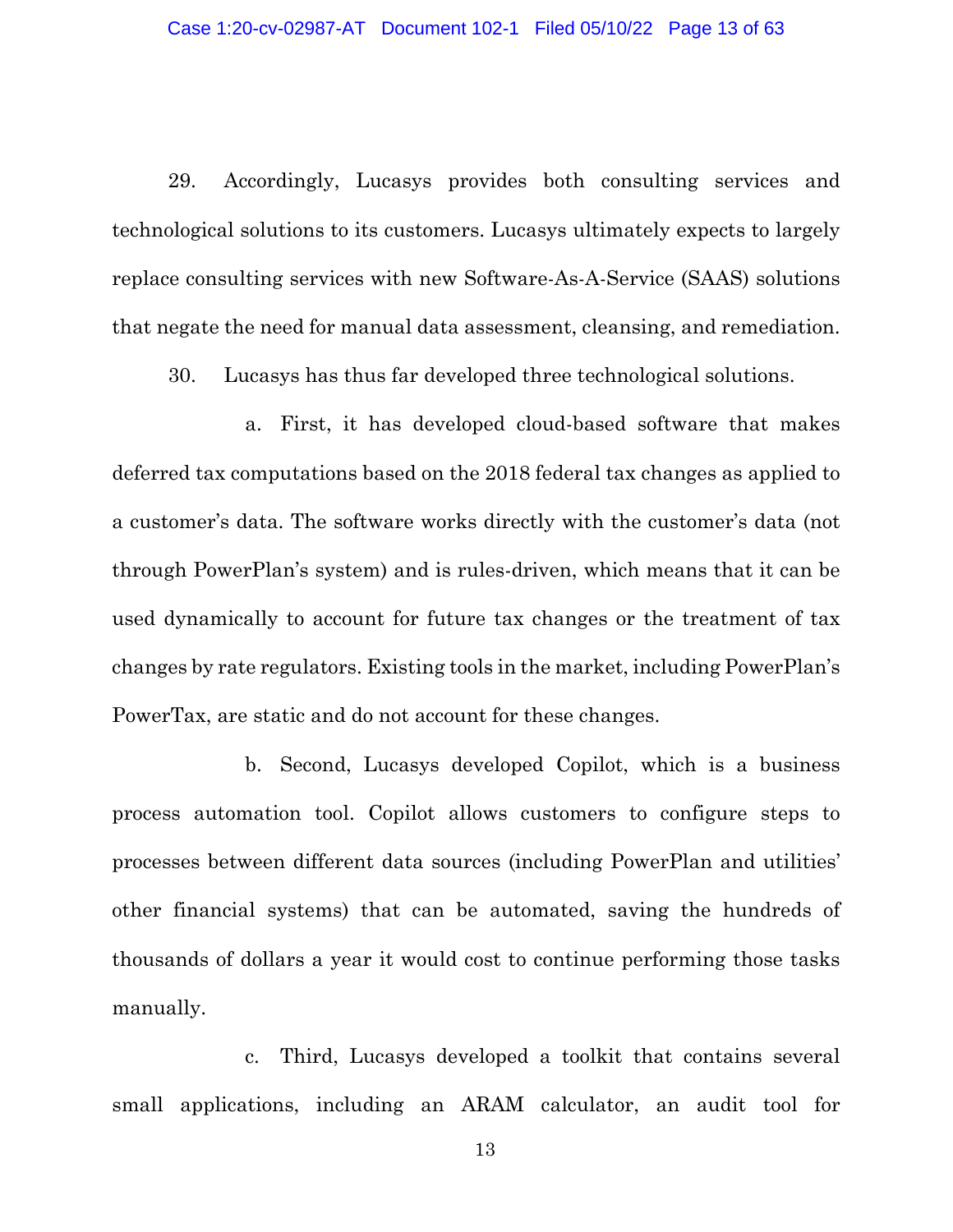computations, a lease payment calculator, and an application that automates a variety of data-related tasks regularly performed by consultants. These tools work directly with the customer's data, not through PowerPlan's system.

31. Absent PowerPlan's anticompetitive conduct, Lucasys is positioned to begin competing more broadly with PowerPlan in the Utility Management Software market by identifying customers' unmet needs relating to their data and then building solutions that permit customers to use their data more efficiently and effectively. Eventually, if able to compete without illegal obstruction, Lucasys would be able to provide utility customers with a replacement utility management software suite. This would be an alternative to PowerPlan's product in the Utility Management Software market.

32. Rather than take the traditional software development approach, Lucasys seeks to identify its clients' challenges and needs and then create solutions in the context of its existing engagements, which it can then deploy more broadly in the market. The power of the engine that underlies Lucasys' deferred tax tool will, with additional build-out and maturity, eventually allow it to compete with more PowerPlan modules and ultimately allow utilities to replace PowerPlan altogether.

33. The information, knowledge, and technical skill of Lucasys' founders and employees is general knowledge about software as well as tax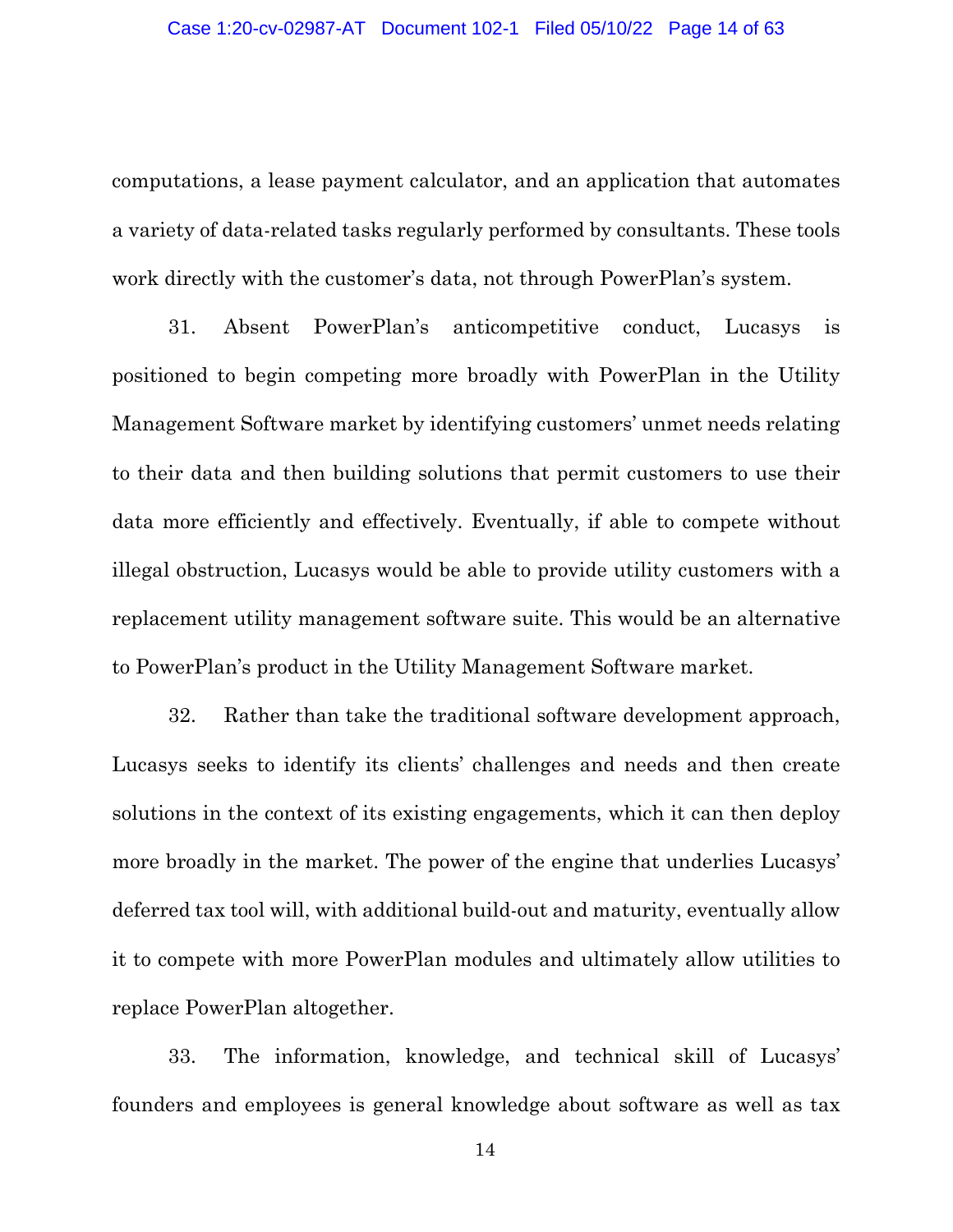and accounting regulations and their effects on the rate-regulated utility industry; they are not confidential nor subject to any confidentiality agreement. None of Lucasys' work entails the use of PowerPlan trade secrets, and none of its software uses PowerPlan source code, trade secrets, or other proprietary information.

34. When performing work for a customer, Lucasys accesses a customer's data using the only available methods, and in the same manner as its customers, agents, and other service providers, including data accessed through the PowerPlan software. When accessing the data, Lucasys acts as an agent of its customer and does so with the customer's prior and express authorization. It does not access any source code, trade secrets, or other proprietary information in doing so.

#### **PowerPlan Punishes Nascent Competitors**

35. PowerPlan learned about Lucasys during a competitive bidding process for a mutual utility customer, AEP, who uses PowerPlan software and had been using Lucasys for data consulting services. AEP issued a request for proposals to Lucasys, PowerPlan, and others to provide a wide scope of consulting services and technology development, including a major deferred tax software component. The solution that AEP sought—because PowerPlan's software was inadequate and of poor quality—involved building a full software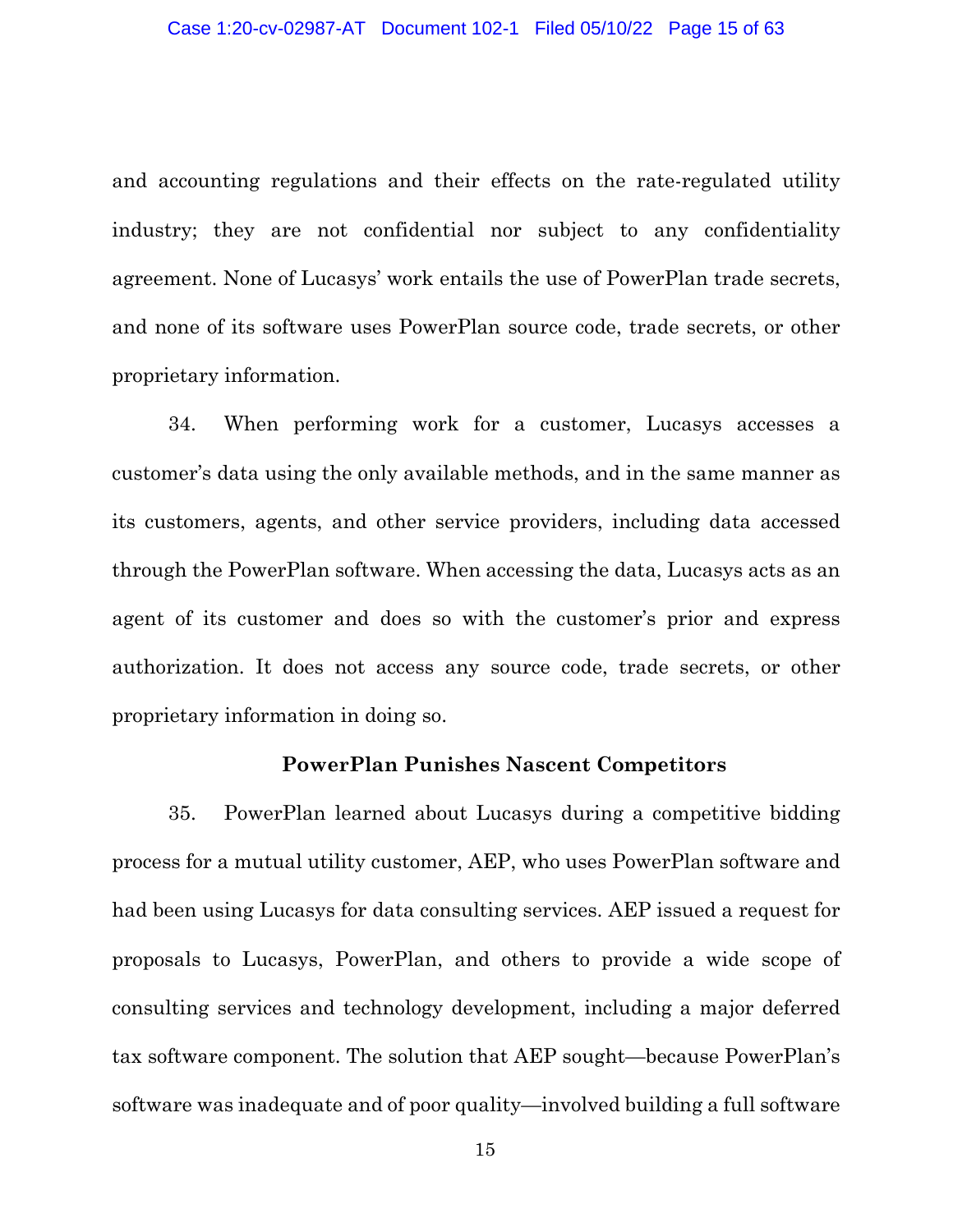suite around taxes and, more specifically, deferred taxes. The software suite would have replaced and expanded upon an existing PowerPlan module called PowerTax.

36. Both PowerPlan and Lucasys submitted bids, and Lucasys' bid was selected for the contract. When PowerPlan discovered that Lucasys had submitted a competing bid, it sought information from AEP about the consulting work that it had originally hired Lucasys to perform.

37. After learning that Lucasys is developing software in addition to providing Supplemental Management Services, PowerPlan took steps to quash the nascent threat to its monopoly in the Utility Management Software market.

38. On October 30, 2019, PowerPlan sent a demand letter to Lucasys and its co-founders, Mr. Lantukh, Mr. Chang, and Mr. Strang. The letter asserted—falsely—that they had misappropriated trade secrets obtained during their employment with PowerPlan several years before. PowerPlan did not describe those asserted trade secrets with any particularity.

39. PowerPlan further asserted that Lucasys was developing a competing software solution using these vaguely referenced trade secrets.

40. PowerPlan's assertions were, in fact, made in bad faith and solely as an attempt to block Lucasys from offering or providing its services to utility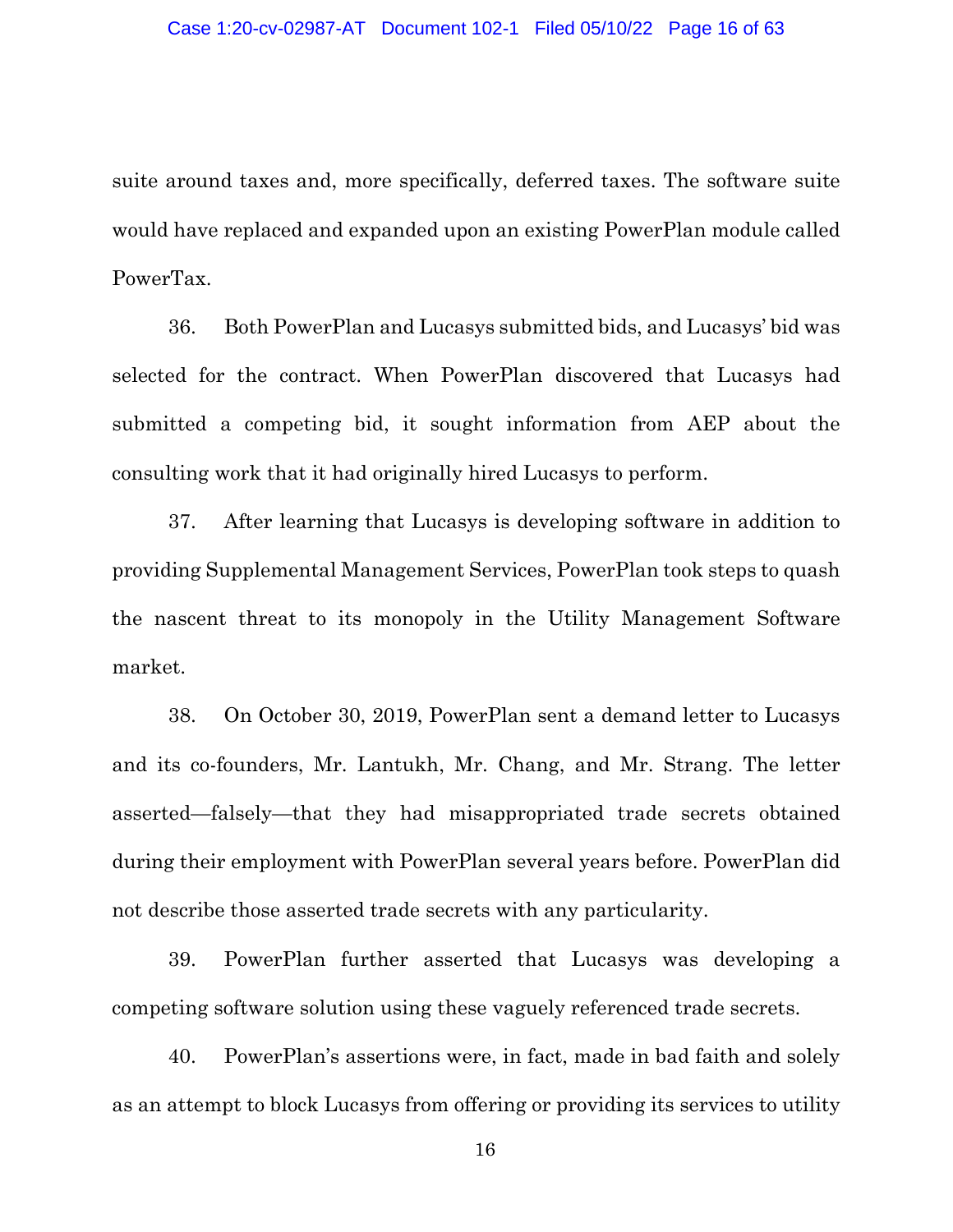customers because PowerPlan views Lucasys as a competitive threat, as Lucasys does not limit itself to consulting services; it is building a technology solution that will—if it is not stopped—threaten PowerPlan's cozy monopoly profits.

41. PowerPlan demanded that Lucasys and its members cease-anddesist the alleged use and disclosure of these falsely asserted trade secrets, return all such information, cease-and-desist efforts to design, develop, market, and sell Lucasys software unless it could prove it was independently developed, cease-and-desist consulting for all PowerPlan customers unless it agreed to cease-and-desist developing competing software, and even to change its logo and slogan.

42. Moreover, PowerPlan, evidencing its anticompetitive intentions and mode of doing business, proposed an unlawful market-allocation agreement under which PowerPlan would "be open" to Lucasys competing with consulting services only if Lucasys agreed to discontinue its software development.

43. In fact, while Lucasys has not misappropriated trade secrets, it has also not yet developed a software product that could be fully substituted for PowerPlan's Utility Management Software. Rather, Lucasys was developing software that filled gaps in what PowerPlan's software does: tools focused on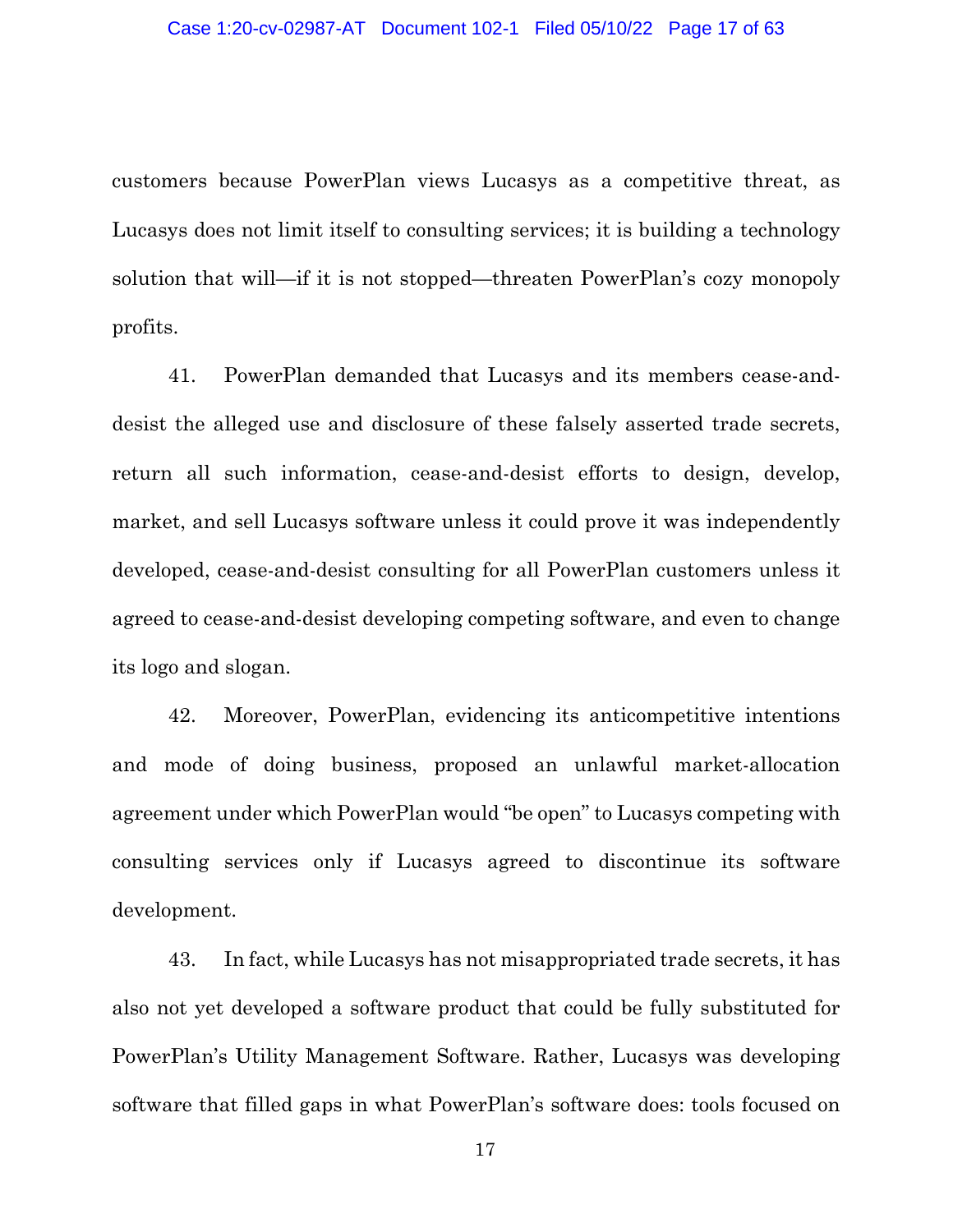automating processes and creating better integration and reach from existing PowerPlan software. Lucasys developed these tools because PowerPlan fails to provide its customers with a software solution that can address the challenges of data management, including effects on data presented by the Tax Cuts & Jobs Act.

44. This is not the first time PowerPlan has attempted to prevent perceived competition by asserting baseless trade secret misappropriation claims. It made similar threats regarding Regulated Capital Consultants (RCC), which employs numerous former PowerPlan employees, because it perceived RCC's custom code editing and extension coding services as a threat. It also recently threatened an individual consultant, Doug Johnson.

45. Nevertheless, in an act of good faith, Lucasys sought to reassure PowerPlan that it was not, in fact, developing software based on any PowerPlan trade secrets. Lucasys provided substantial information to PowerPlan showing exactly what it was doing and how. Lucasys has neither used nor misappropriated any PowerPlan trade secrets. Nor does Lucasys need to utilize any PowerPlan trade secrets to compete in the Supplemental Management Services market or the Utility Management Software market.

46. Without any good-faith basis to embroil Lucasys in trade secret misappropriation litigation, PowerPlan chose another path: it sought to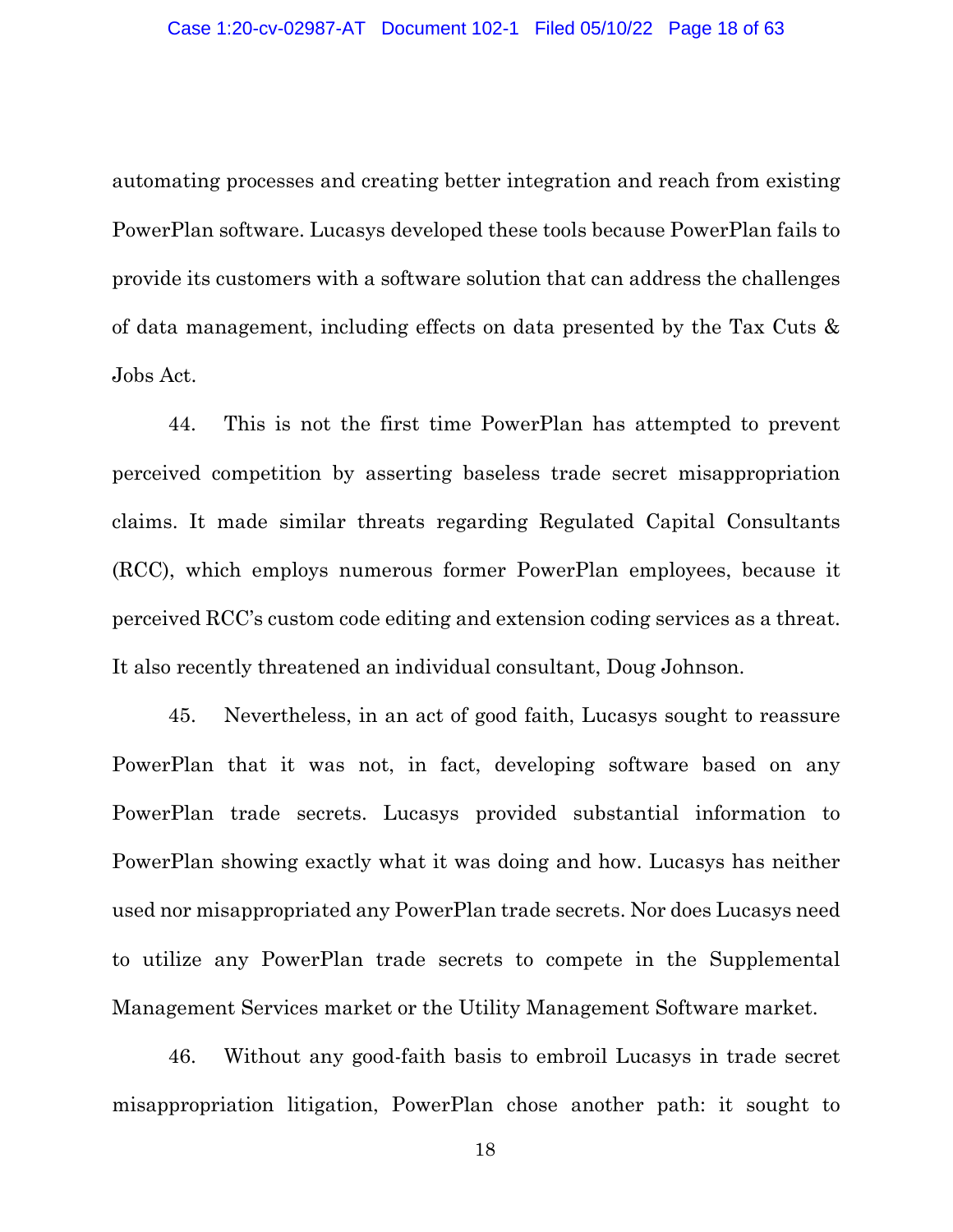ascertain which customers aside from AEP had hired Lucasys. PowerPlan then threatened those utility customers not to do business with Lucasys, baselessly citing contractual confidentiality obligations, asserting the exclusive right to restrict access to the utilities' own data, and falsely claiming that Lucasys misappropriated PowerPlan's nondescript trade secrets, implicitly threatening to entangle these customers in litigation. PowerPlan wields a large stick in its threats because its software performs critical accounting functions for its customers and, lacking an alternative, the utilities must purchase PowerPlan's software. So utilities must take even baseless claims from PowerPlan seriously, or risk losing their software.

47. **NextEra.** NextEra engaged Lucasys for tax fixed-asset related services including data remediation, cleansing, and transformation and for the development and deployment of technology, Lucasys Copilot, which would allow NextEra to consolidate its non-regulated entities into the PowerPlan software. Non-regulated entities have different requirements than rateregulated utilities, and the PowerPlan software was not capable of meeting the unique requirements of partnership depreciation and acquisitions of new assets and entities. As a result, NextEra had maintained its non-regulated entities in a different system.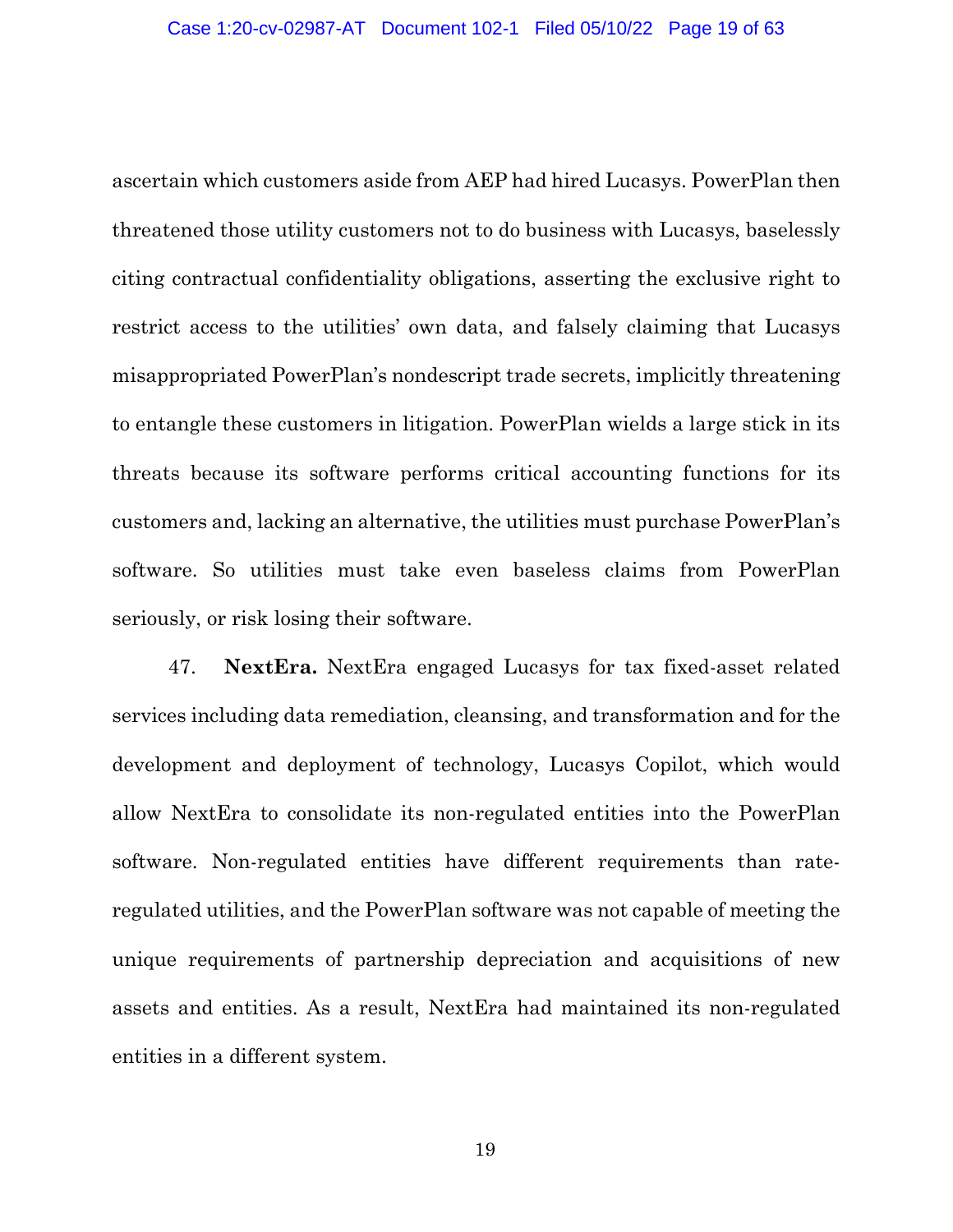48. PowerPlan successfully coerced NextEra to terminate its contract with Lucasys by falsely claiming that Lucasys misappropriated PowerPlan's trade secrets in the course and scope of its work for NextEra and that PowerPlan had taken legal action against Lucasys (it had not).

49. At the time of termination, Lucasys was still completing the service phase of the contract and had just begun the design phase for the Copilot implementation. On information and belief, PowerPlan performed the remaining service work and NextEra was required to forego consolidating its non-regulated entities into the PowerPlan system as it had desired.

50. **Liberty Utilities.** Liberty Utilities engaged Lucasys to provide advisory services related to tax-fixed assets and assistance with consolidating and standardizing tax processes with respect to the global design phase of a transformation initiative. Lucasys advised Liberty Utilities that it should implement PowerPlan's full income tax suite as the only solution available for their regulated requirements.

51. Nonetheless, PowerPlan successfully coerced Liberty Utilities to terminate its contract with Lucasys even though, before termination, Liberty Utilities expressed concerns to Lucasys that PowerPlan's tactics deprived it of the most efficient and cost-effective provider in the market capable of completing the project. When Liberty Utilities asked PowerPlan whether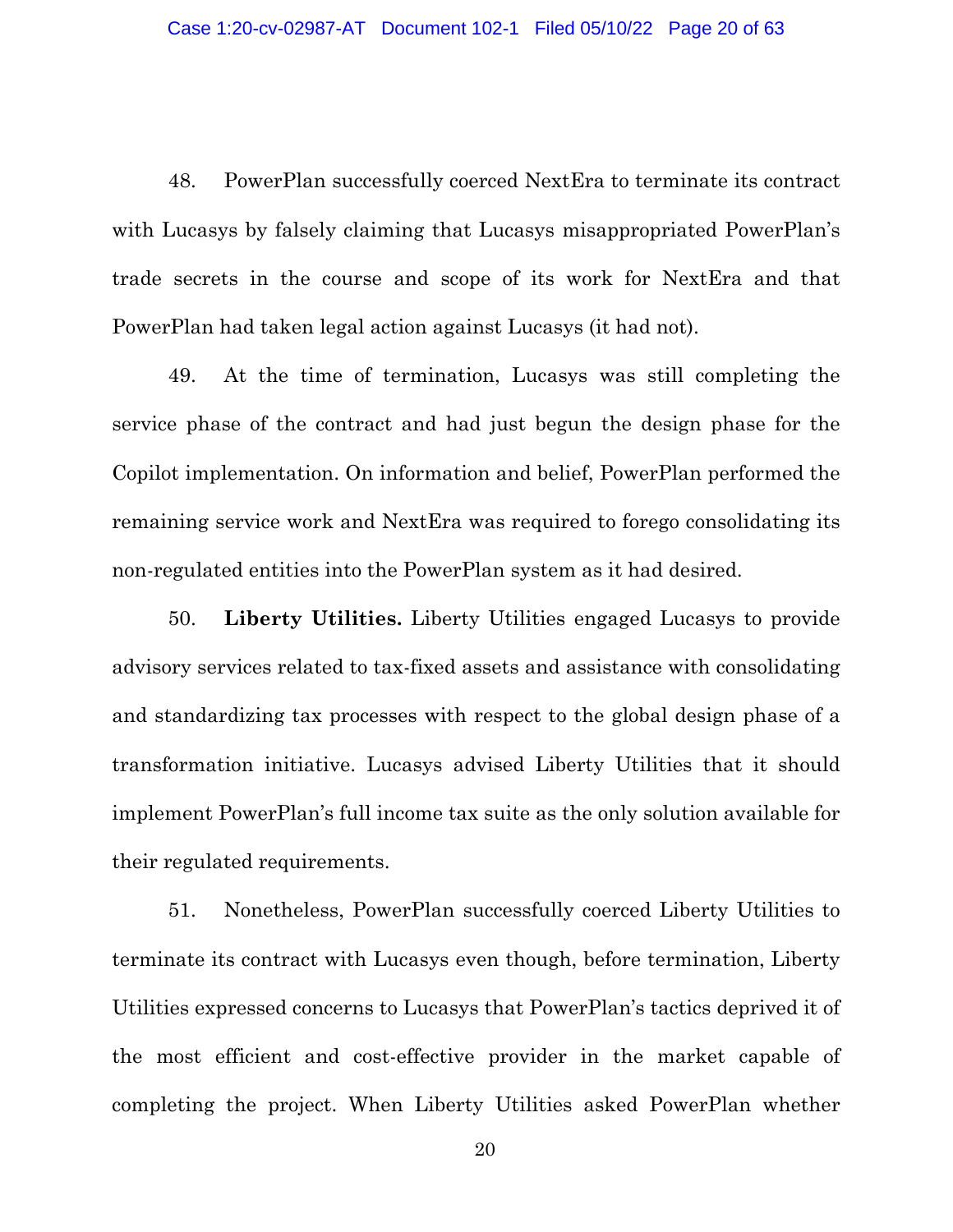Liberty Utilities could utilize Lucasys for other tax fixed-asset services in the future, PowerPlan stated that Liberty Utilities would face legal risk if Lucasys were to develop a software product that competes with PowerPlan's products.

52. **AEP.** After PowerPlan initially failed to provide adequate services for AEP in support of its tax data and processes, AEP engaged Lucasys to perform data consulting services and support its overall tax return and yearend provision calculations. These services were an interim solution to the myriad problems with PowerPlan's software until such time as AEP could execute an RFP to replace PowerPlan's PowerTax module, which could not meet AEP's needs.

53. In 2019, AEP issued a request for proposals for a project with a large scope of work for services and technology, including a major tax software development component: the project involved building a full suite around taxes, with a specific focus on deferred taxes. Both PowerPlan and Lucasys submitted bids. AEP selected Lucasys' bid.

54. PowerPlan first threatened AEP regarding its contract with Lucasys in phone discussions, and AEP asked PowerPlan to make its vague statements about impropriety by Lucasys in writing and with specificity. PowerPlan instead sent a letter demanding AEP restrict access to AEP's systems and data based on its view that Lucasys *might* appropriate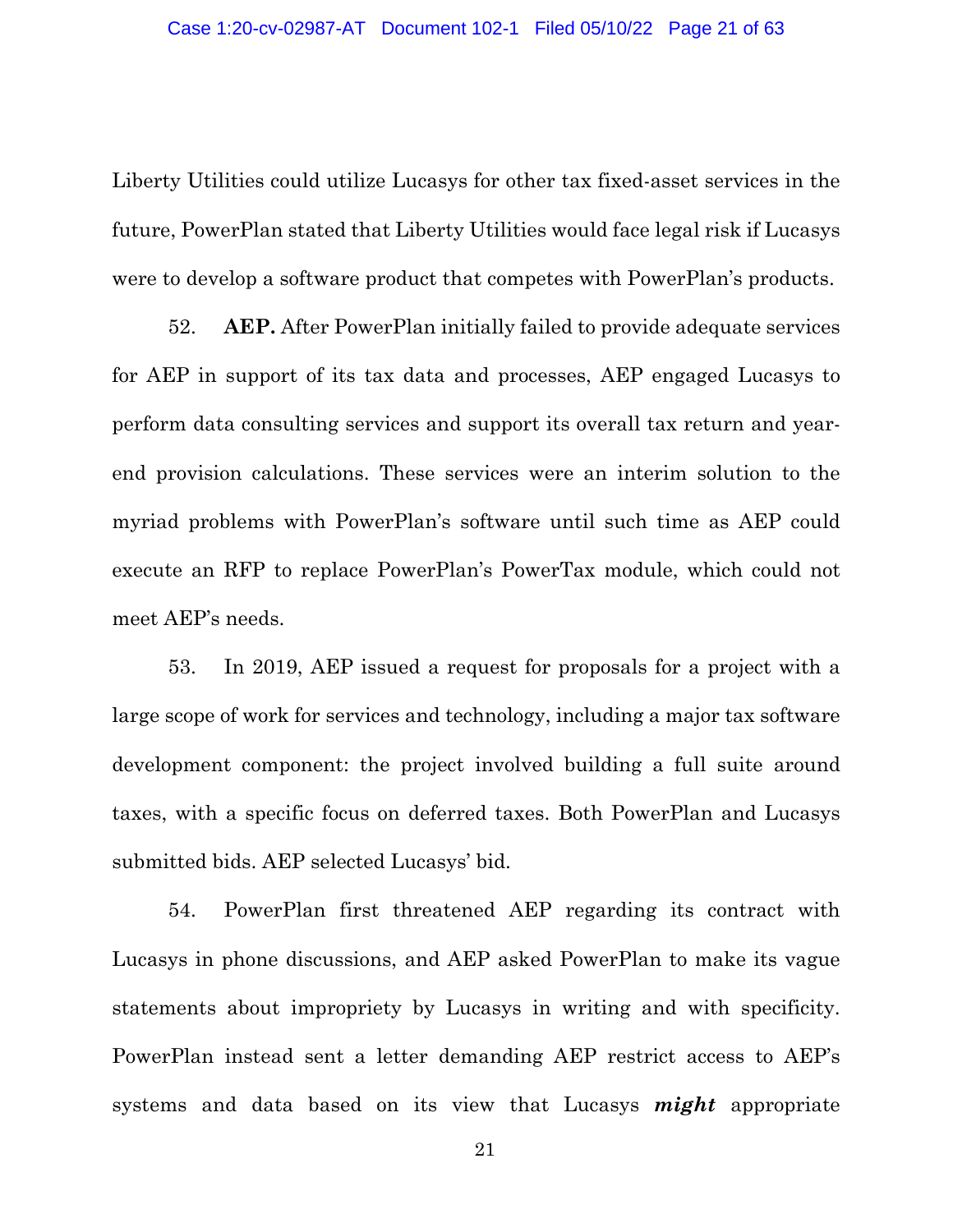proprietary information and develop competitive solutions. As explained in Paragraphs 33–34, this is baseless because neither Lucasys nor any other customer or third party can obtain proprietary information simply by accessing customer data through PowerPlan's software. Nevertheless, AEP ultimately delayed execution of the contract, stating that it would need to resolve its legal discussion with PowerPlan before starting work with Lucasys. Although AEP did not terminate its relationship with Lucasys, PowerPlan successfully coerced AEP to delay the technology component of the project by at least 12 months and narrow the scope of Lucasys' contract to services only.

55. PowerPlan has attempted, thus far without success, to coerce another customer to terminate its contract with Lucasys, which covers project management and services relating to upstream asset accounting and processes, with some work involving deferred tax processes. The customer has shared its position that: (1) it owns its data and can hire whoever it wants to access it; (2) it would suffer substantial harm if it could not provide Lucasys with access to the data to perform the contracted work; and (3) PowerPlan's vague claims about confidential information lacked veracity and were insufficient. Nevertheless, PowerPlan responded with more direct threats and, thus, Lucasys' contract remains at risk.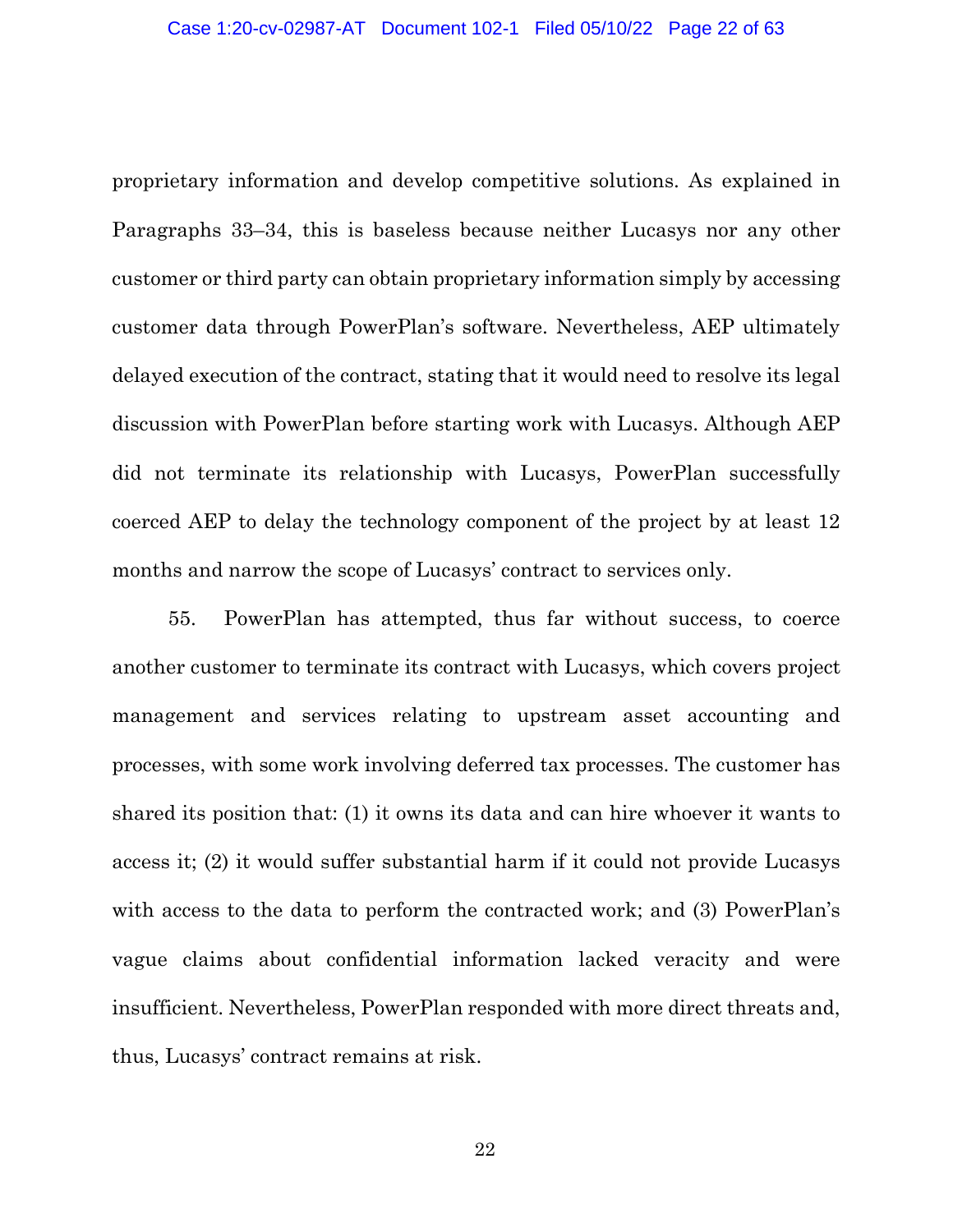56. With each of these customers, PowerPlan asserted a reading of its agreements with the utilities under which it has the exclusive right to restrict who can access utilities' data and threatened the customers with litigation if they were to allow Lucasys access to the data. PowerPlan also directly or implicitly threatened that it will cancel the software license agreements or withhold support for customers who work with Lucasys.

57. As a result of PowerPlan's unlawful interference with Lucasys' contracts and business relationships, two of four of Lucasys' major utility customers terminated their relationships with Lucasys for fear of litigation and other punitive measures; one of four reduced the scope of Lucasys' contract to exclude a substantial technology component (more substantial than all the other contracts) such that Lucasys is impeded from developing technology that competes with PowerPlan's software; and one contract remains at risk.

58. Moreover, Lucasys learned from multiple sources in June and July 2020 that PowerPlan intends to send letters to *all* of its customers asserting, falsely, that Lucasys is misappropriating PowerPlan's trade secrets. Notably, by telling certain Utility customers that PowerPlan is going to inform all utility customers not to do business with Lucasys, PowerPlan is coordinating a boycott of Lucasys among utilities. Regardless of whether PowerPlan sent the letters or ends up sending the letters, by sharing with customers that it plans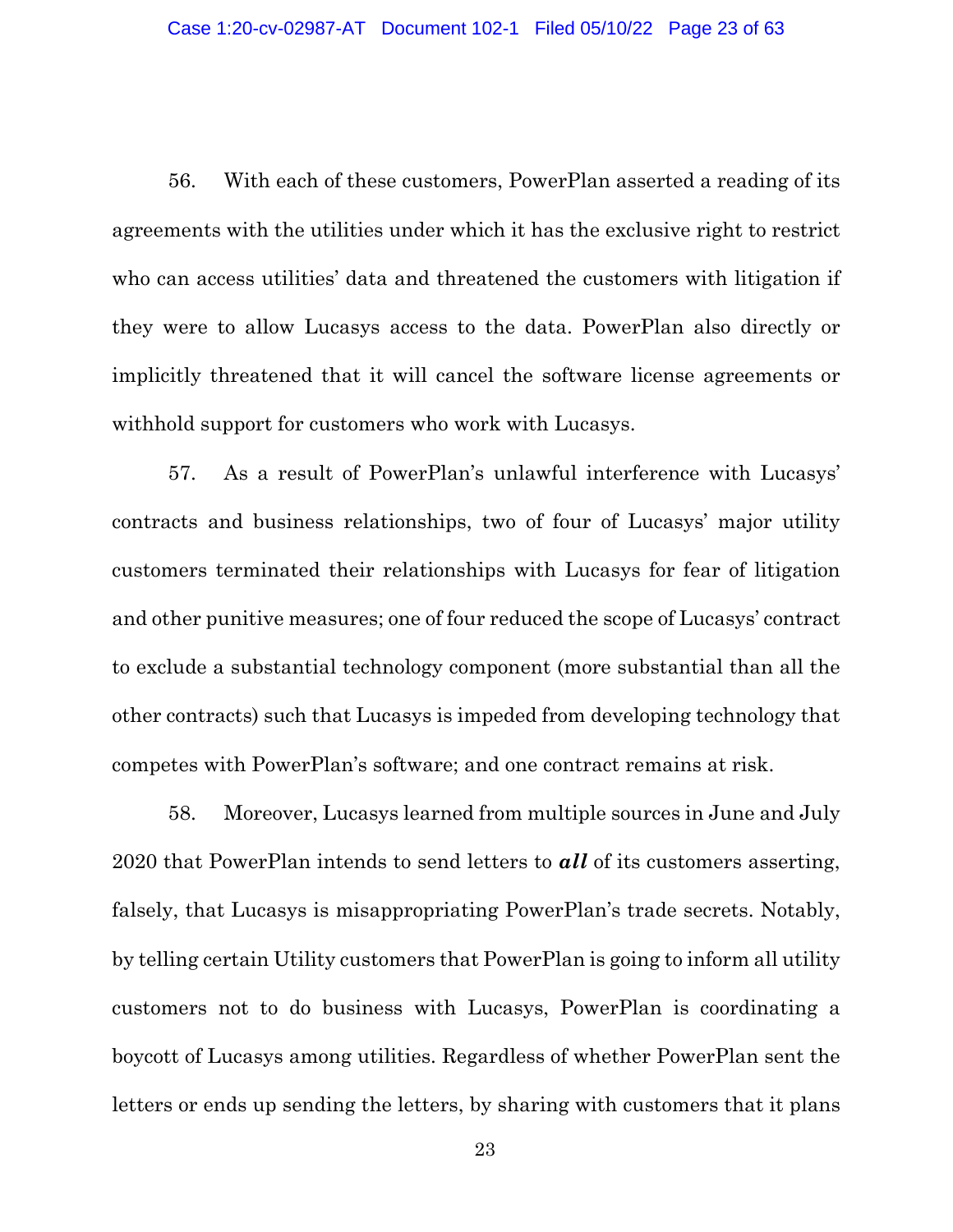to do so, it is connecting the hubs in a hub-and-spoke conspiracy to boycott Lucasys. Each can feel comfortable in not doing business with Lucasys, knowing that other utilities are doing the same.

59. These actions have harmed Lucasys in multiple ways. Not only has Lucasys lost revenue from the cancelled contracts and from future opportunities with other customers, the cancelled contracts and foreclosed future opportunities have also harmed Lucasys' ability to develop innovative software that can compete with PowerPlan's legacy system. And PowerPlan's actions have threatened Lucasys' ability to gain other utility customers.

60. Lucasys' customer contracts help it develop that software in several ways. They provide revenue that allow Lucasys to invest in research and development efforts. They also provide Lucasys with information about their customers' needs and real-time data about what solutions are most effective. Lucasys needs access to its customers' data to develop software that can effectively use the data to accomplish its customers' business objectives. Indeed, customers' data is an important and powerful medium for customers to communicate their complex business requirements to Lucasys, and access to that data is required for Lucasys to design and develop solutions to meet those requirements.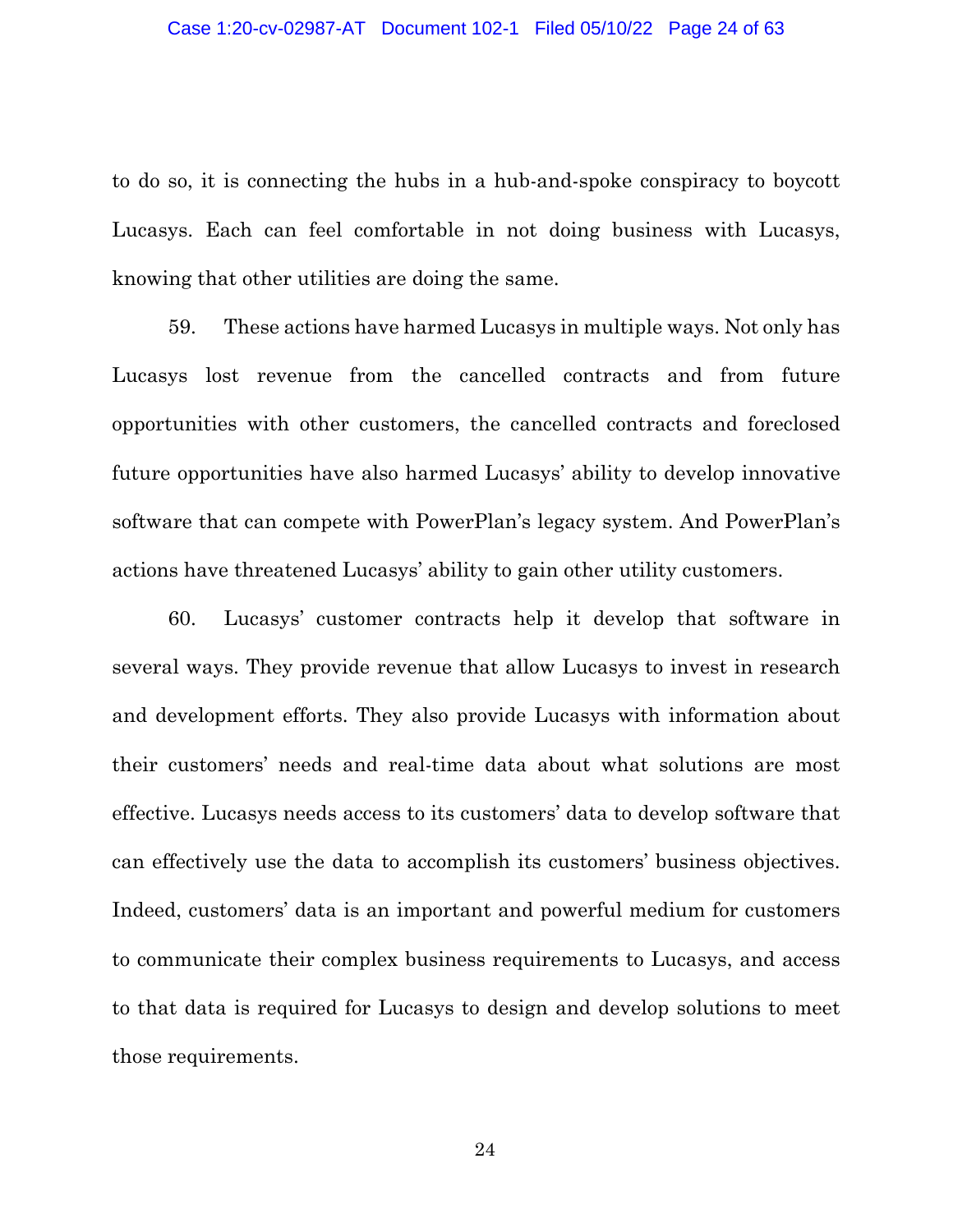61. PowerPlan, through its unlawful anticompetitive conduct, has successfully blocked Lucasys' ability to obtain sufficient scale to be able to (1) implement a software solution in the Supplemental Management Services market; and (2) enter the Utility Management Software market with a competing software product. Indeed, through the same tactics, PowerPlan has successfully stopped all similar software threats to its monopoly.

62. Software competition in the Supplemental Management Services market is the most likely route for a potential competitor in the Utility Management Software market to achieve sufficient scale to threaten PowerPlan's monopoly. Thus, PowerPlan's modus operandi of allowing consulting competition in the Supplemental Management Services market but thwarting through anticompetitive conduct all software competition in that market, effectively protects its monopoly in the Utility Management Software market from competition or potential competition.

63. Lucasys' existing customers were not the only ones to whom PowerPlan communicated its sham concerns that Lucasys was misappropriating PowerPlan's intellectual property. PowerPlan reached out directly to dozens of potential Lucasys customers to claim it had concerns about Lucasys misappropriating PowerPlan's trade secrets. In that effort, PowerPlan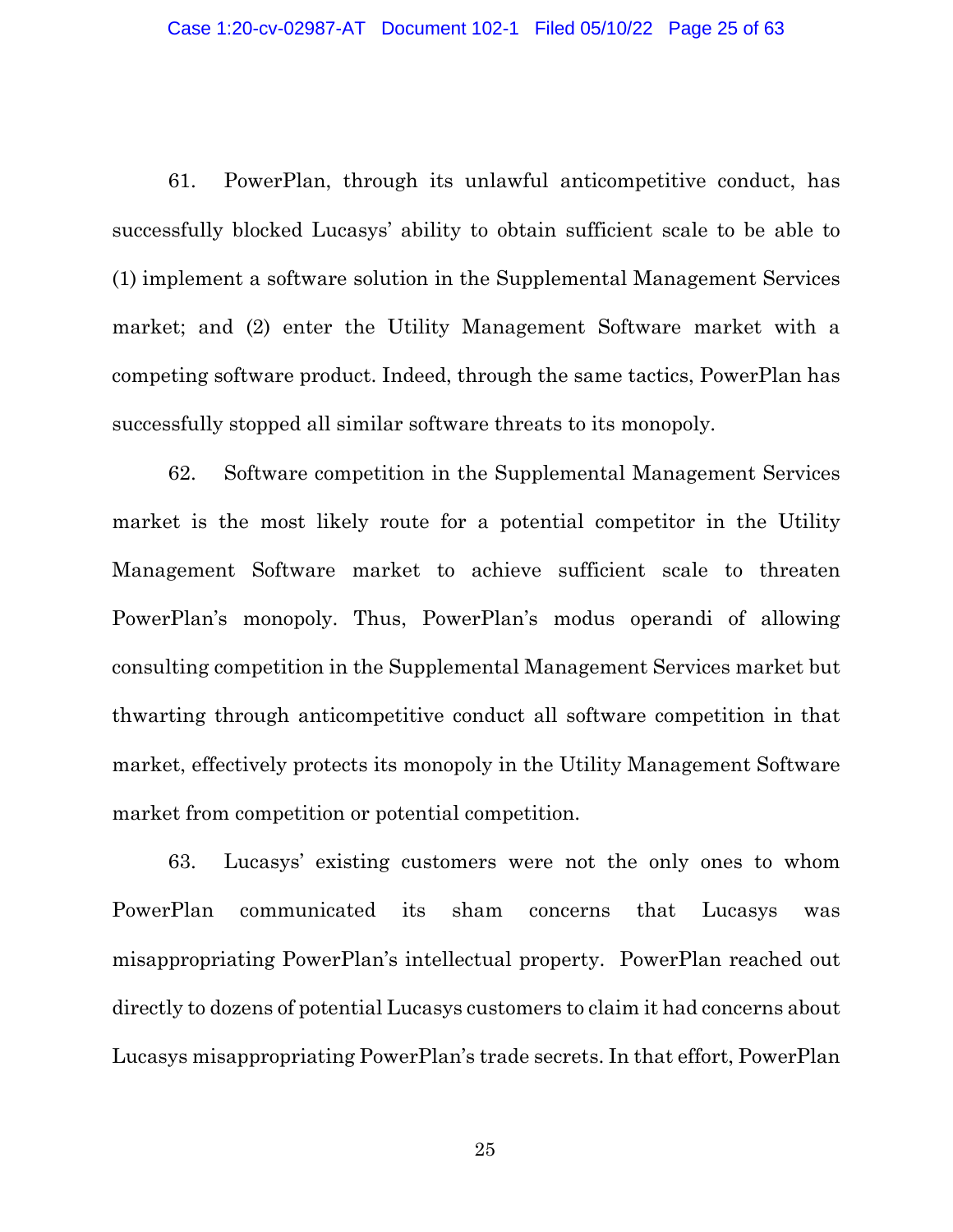targeted the customers with whom PowerPlan believed Lucasys had the highest chance of making inroads.

64. Absent PowerPlan's anticompetitive conduct, Lucasys will fully implement a software solution throughout the Supplemental Management Services market, and then offer an alternative product—which doesn't currently exist—to customers in the Utility Management Software market. Absent PowerPlan's anticompetitive conduct, customers would ultimately pay less for higher quality products in both markets.

### **PowerPlan's Asserted Trade Secret Claims Were a Sham**

65. The purported basis for PowerPlan's anti-competitive interference with Lucasys' existing and potential customers is that it wanted to protect its "intellectual property," which consists exclusively of purported trade secrets.

66. PowerPlan's claimed concern about trade secrets was, and continues to be, an anti-competitive sham. *See CVD, Inc. v. Raytheon Co.*, 769 F.2d 842, 850–51 (1st Cir. 1985) ("[T]he assertion of a trade secret claim in bad faith, in an attempt to monopolize, can be a violation of the antitrust laws.").

67. Before its dispute with Lucasys, PowerPlan did no formal training on the contents of its purported trade secrets, and it did not instruct employees with access to the purported trade secrets to communicate with clients about appropriate safeguards.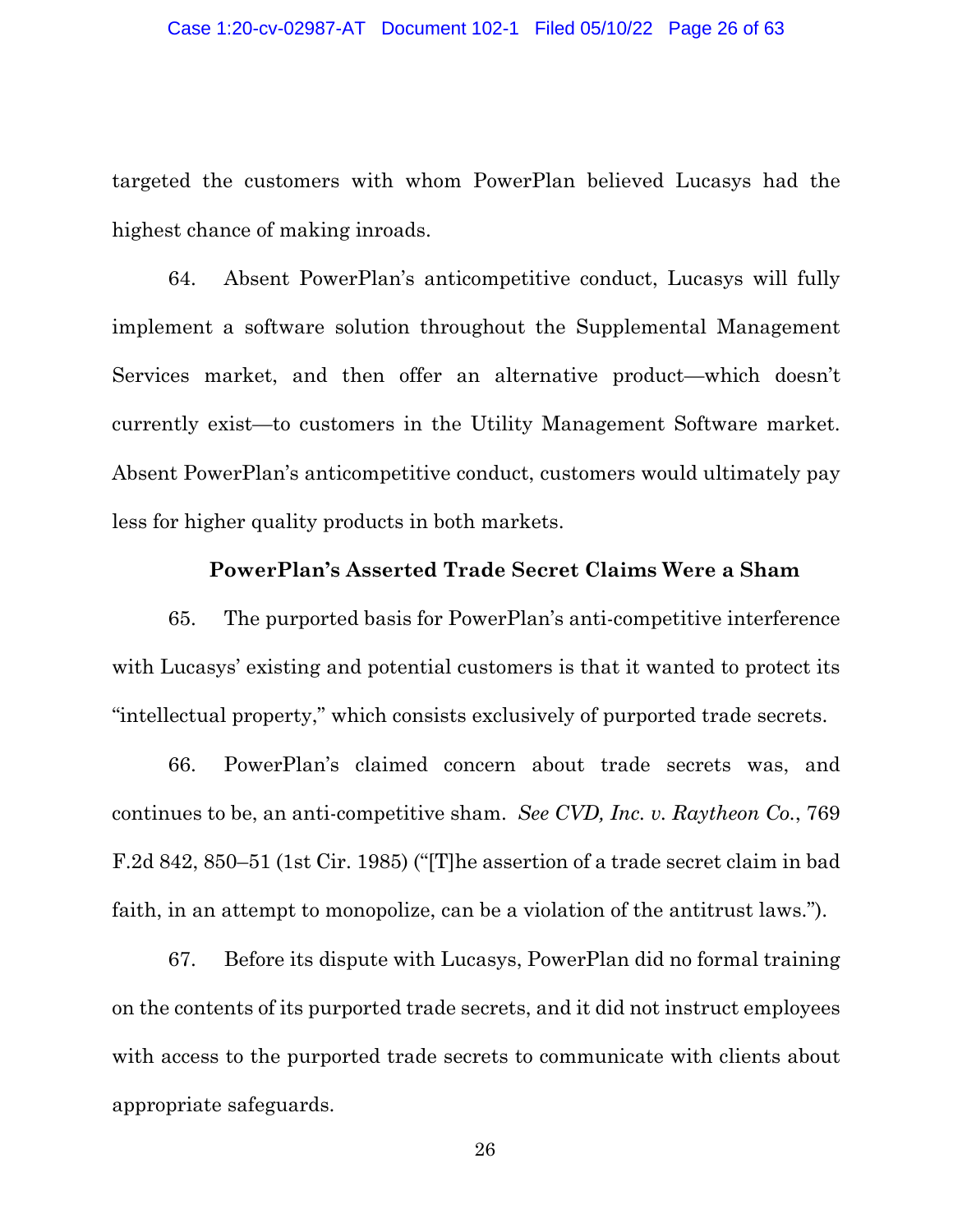68. Before its dispute with Lucasys, PowerPlan did not have formal policies or other documents setting forth the contents of its purported trade secrets in any kind of detail. In other words, there was no way for its employees or customers to know what supposed trade secrets needed protecting, aside from a generic description in PowerPlan's form agreements.

69. PowerPlan knew for years that consultants other than Lucasys, such as Regulated Capital Consultants and Arc-Two Consulting, were accessing PowerPlan's software and client databases in the same manner as Lucasys without a non-disclosure agreement. PowerPlan did not actively prevent such access, and in fact, expressly permitted it in some instances.

70. In other words, prior to a perceived threat to its monopoly, PowerPlan did not act as if it had trade secrets.

71. Even worse, PowerPlan made the majority (if not all) of PowerPlan's purported "trade secrets" available in the public domain.

72. After PowerPlan asserted a counterclaim accusing Lucasys of misappropriation, Lucasys hired a private investigator, Jim Persinger, to search for and collect publicly available information containing PowerPlan's purported trade secrets.

73. A declaration from Mr. Persinger, which attaches a large sampling of the publicly available documents and files, has been filed in this case.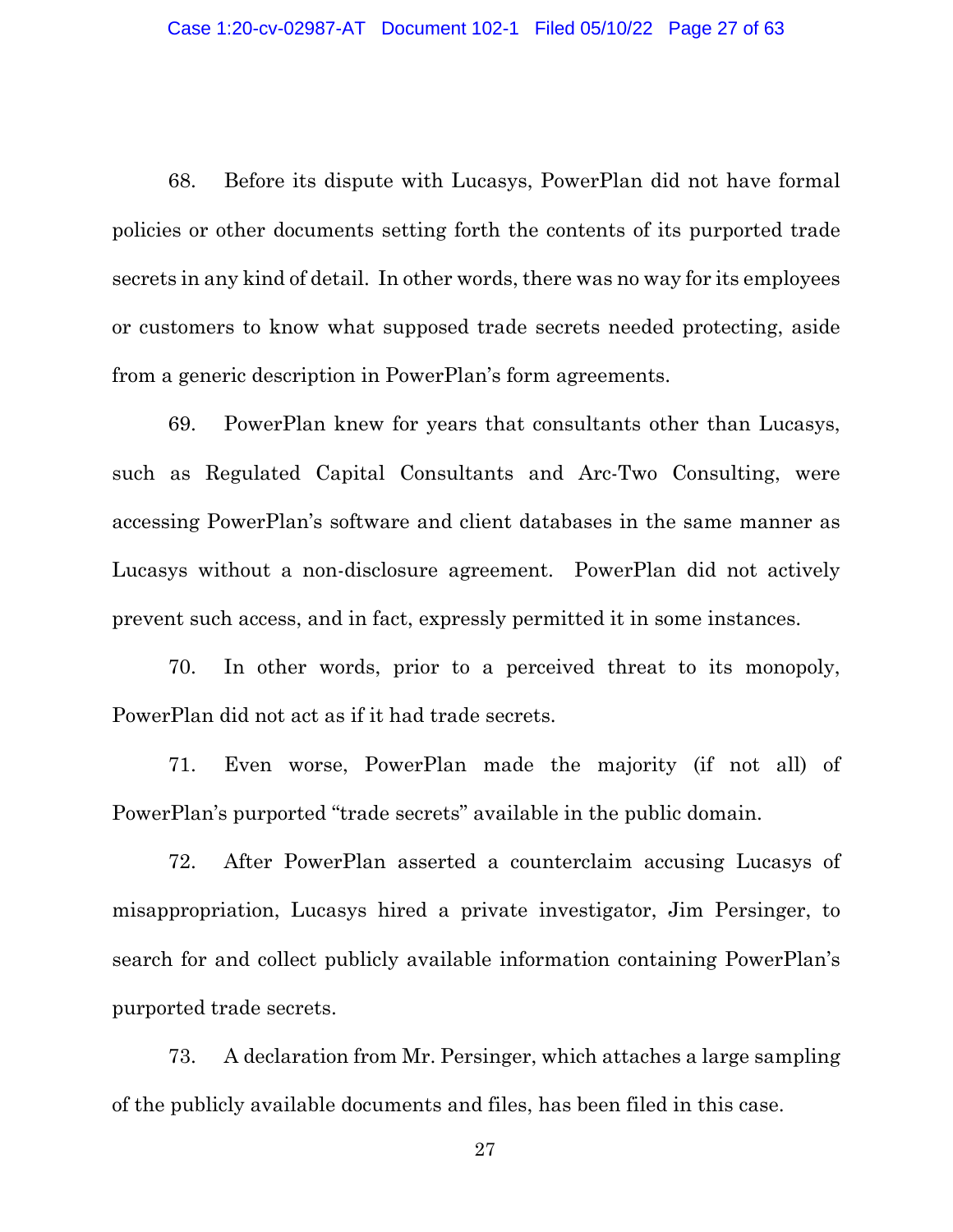74. The Persinger declaration attaches thousands of pages of publicly available information containing the purported "trade secrets." Most of the documents attached to the Persinger declaration are from PowerPlan's own website, smart-phone app and YouTube channel. Others were posted on publicly available open-source software code repositories, apparently by PowerPlan employees, such as its director of architecture and one of its software engineers.

75. Even more information not included with the Persinger declaration is available from public sources, such as filings by power companies with public utility commissions, which contain PowerPlan related information.

76. A very clear example of the sham nature of PowerPlan's trade secrets claims can be found in Paragraph 36 of Powerplan's Counterclaim [Dkt. 36 at 32, ¶ 36.]

77. In that paragraph, PowerPlan alleges that Lucasys employee Daniel Chang had access to "PowerPlan Protected Information" at a "PowerPlan user conference in May 2019."

78. But PowerPlan has not treated the materials from that conference as a secret. In fact, the PowerPoint presentations from the May 2019 user conference are freely available for download from both PowerPlan's own website and its free smartphone app. *See*, *e.g.*, *Persinger Dec.* at ¶ 25, Ex. C.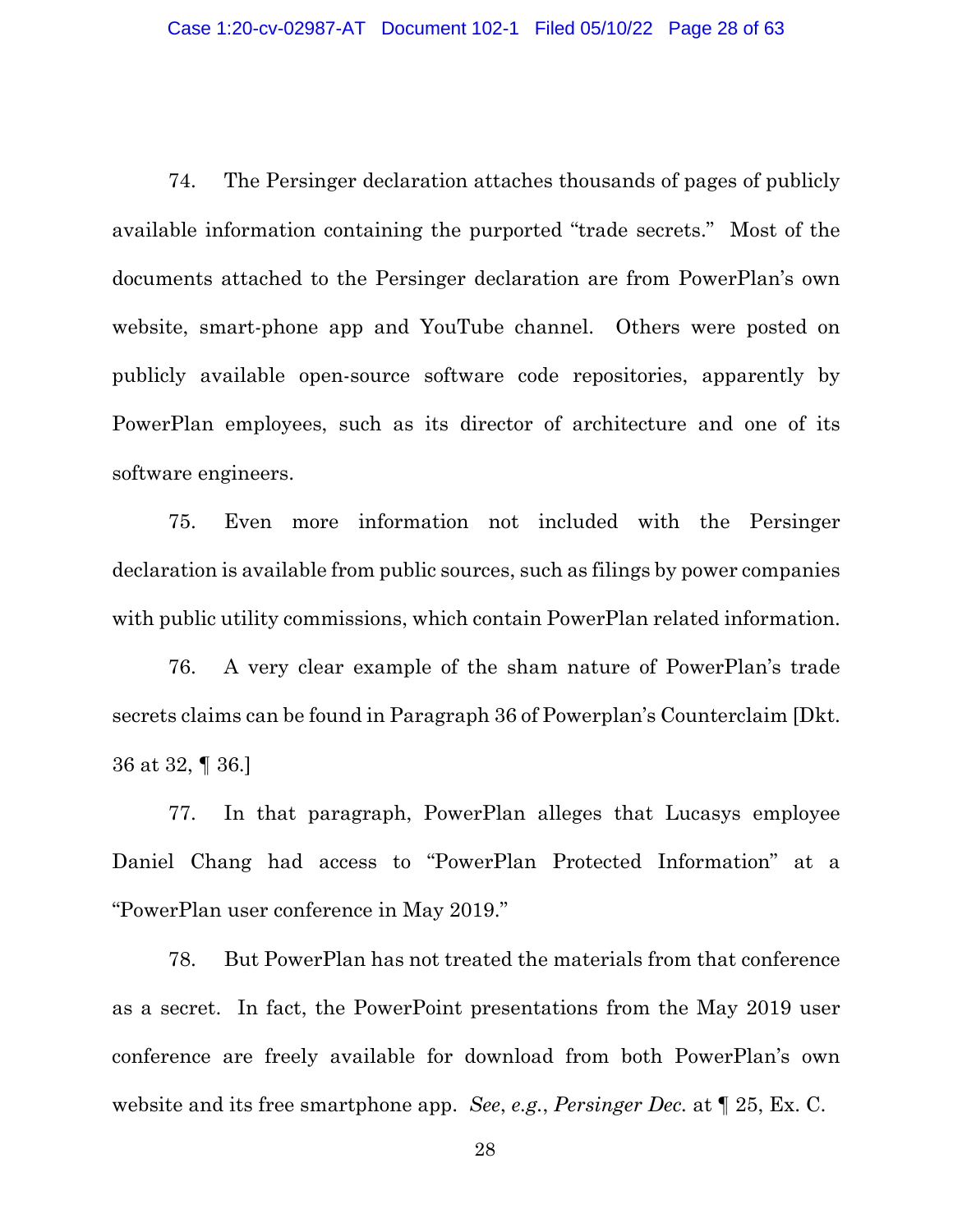79. Similarly, PowerPlan's "database structures and models" are readily discernible from the publicly available documents collected by Persinger. They are not a secret.

80. At the time that it first interfered with Lucasys' customers and attempted to coerce Lucasys into refraining from developing software, PowerPlan *knew* that it had no basis for claiming that Lucasys misappropriated its trade secrets because (i) PowerPlan did not have any trade secrets, and (ii) PowerPlan had no evidence that Lucasys misappropriated any of PowerPlan's purported trade secrets.

81. Strong evidence that PowerPlan had no basis for claiming that Lucasys misappropriated its trade secrets can be found the deposition testimony of Brett Bertz, PowerPlan's Chief Customer Officer at the time.

82. Mr. Bertz signed most of the communications directed to Lucasys' customers and potential customers, including the letter to AEP that PowerPlan attached as an exhibit to PowerPlan's motion to dismiss [Dkt. 18- 3].

83. Mr. Bertz was deposed in this case on December 2, 2021.

84. At that deposition, Mr. Bertz testified as follows about the state of his knowledge when PowerPlan first contacted Lucasys: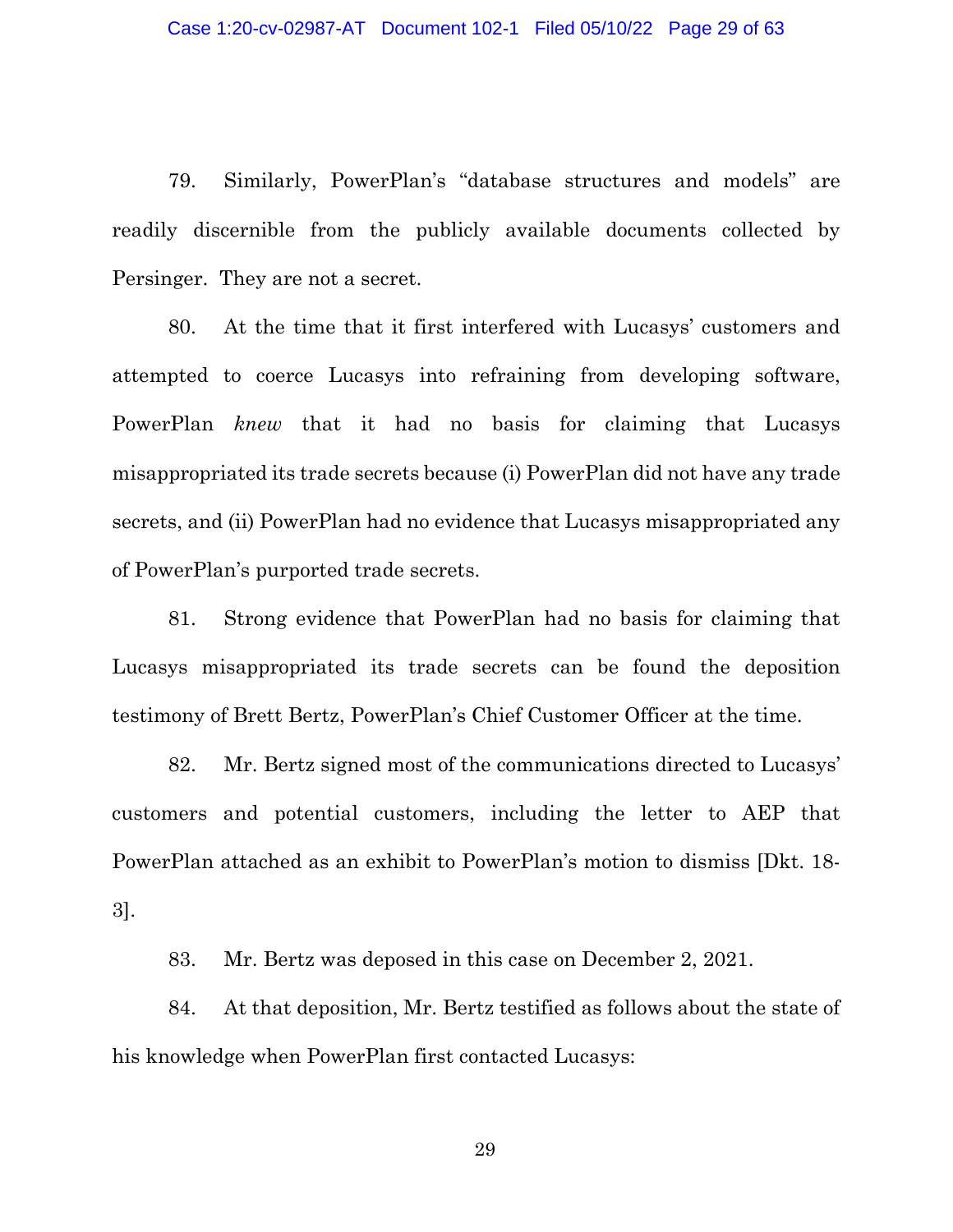Q. What evidence or facts were you aware of through the time that the cease and desist letter was sent in October 30th of 2019 that Lucasys actually used any PowerPlan trade secret or confidential proprietary information?

# A. **I had no evidence.**

85. Mr. Bertz testified as follows about his December 2019 letter to

AEP [Dkt. 18-3]:

Q.: [D]id you, at the time of this letter, have any facts or evidence that Lucasys had misused or misappropriated PowerPlan's confidential information and trade secrets and unfairly used them?

A: **No.**

86. Mr. Bertz further testified as follows with regard to a second letter

that he sent to AEP in July 2020 [Dkt. 18-2]:

Q. As of July 17th, 2020 when you sent this letter, were you aware of any facts or evidence that Lucasys had misused or misappropriated PowerPlan's confidential information?

[OBJECTION]

### A. **I was not.**

87. In short, from its inception, PowerPlan's alleged concerns

regarding purported trade secret misappropriation were an anti-competitive

sham. The sham was aimed at preserving PowerPlan's monopoly, and it

continues to this day.

# **PowerPlan Forces Potential Competitors Into Licensing Agreements Based on the Sham Trade Secret Assertion**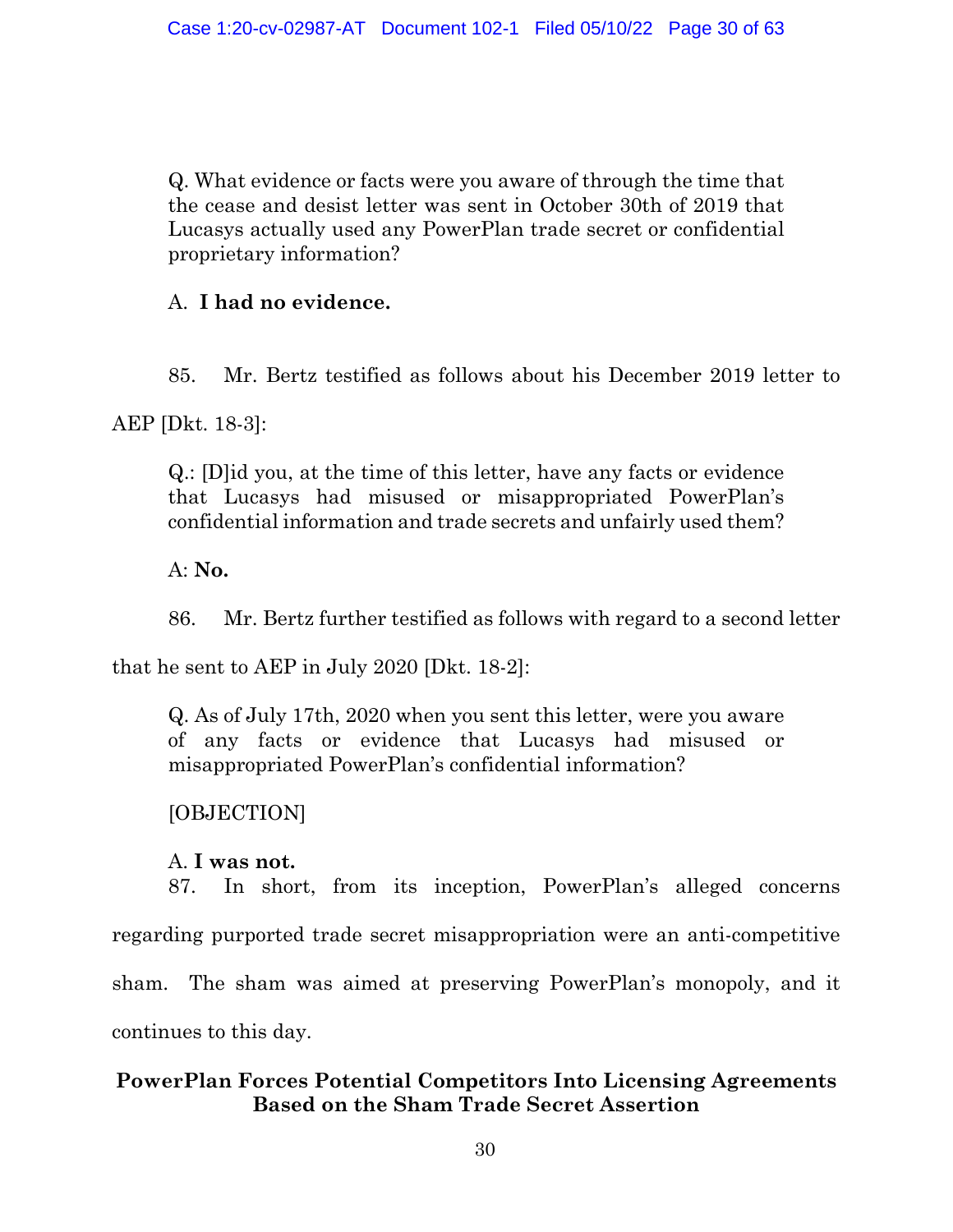88. Another tactic that is sometimes used by monopolists seeking to prevent competition dovetails with the sham assertion of trade secrets forcing potential competitors to enter into licensing or access agreements under the threat of litigation. *See*, *e.g.*, CVD, Inc. v. Raytheon Co., 769 F.2d 842, 850–51 (1st Cir. 1985) ("[I]t is well established that an agreement which purports to license trade secrets, but in reality, is no more than a sham, or device designed to restrict competition, may violate the antitrust laws.")

89. After Lucasys filed this case, PowerPlan began seeking to require consultants in the deferred tax consulting market to enter into "Authorized Vendor Agreements" ("AVAs") by which they would be permitted to access PowerPlan software.

90. The purported reason for the AVAs is to permit the consultants and PowerPlan to protect their trade secrets and intellectual property while permitting PowerPlan customers to use consultants other than PowerPlan.

91. PowerPlan proposed to Lucasys that it enter into an AVA with PowerPlan.

92. PowerPlan proposed the AVA to Lucasys only after one of Lucasys' customers indicated that it wanted to continue using Lucasys for services.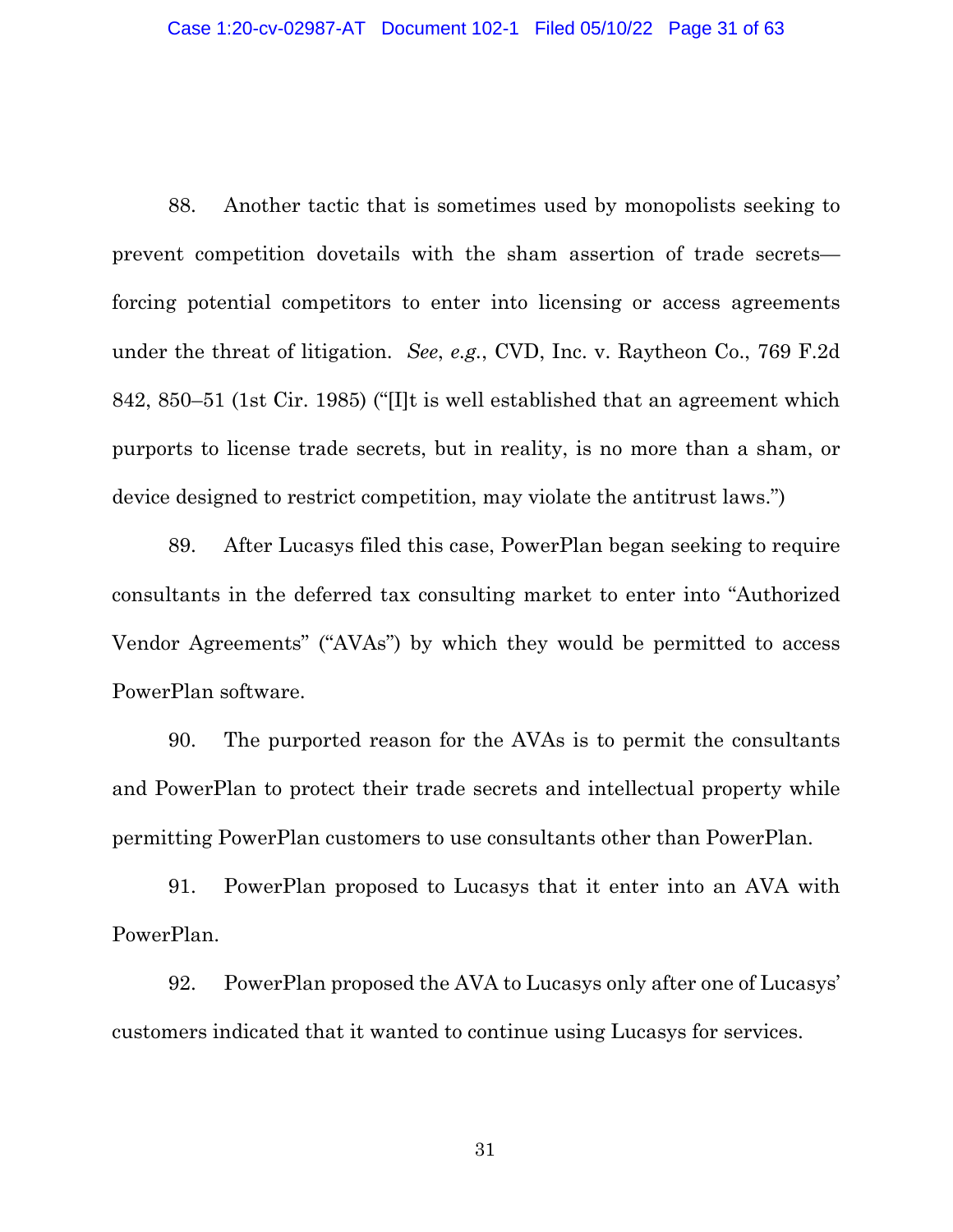93. The customer was concerned that language in PowerPlan's licensing agreement would prevent it from using Lucasys and other consultants.

94. On information and belief, PowerPlan has entered into AVAs with other deferred tax consulting competitors in recent months.

95. The proposed AVA PowerPlan sent to Lucasys extended to far more than PowerPlan's intellectual property and trade secrets.

96. Instead, it purports to prohibit the use of any "confidential information" belonging to PowerPlan for use in developing competing software.

97. The draft AVA also gave PowerPlan the right to require a draconian audit process whenever it had a "belief" that the undefined "confidential information" had been or was being used to develop competing software.

98. Lucasys indicated that it would agree to enter into an AVA, but only if the AVA was limited to protecting each party's "source code and trade secrets." PowerPlan declined the counteroffer—insisting that the AVA's restrictions extend beyond legally protected trade secrets, presumably including what PowerPlan contends is confidential information that is actually publicly available.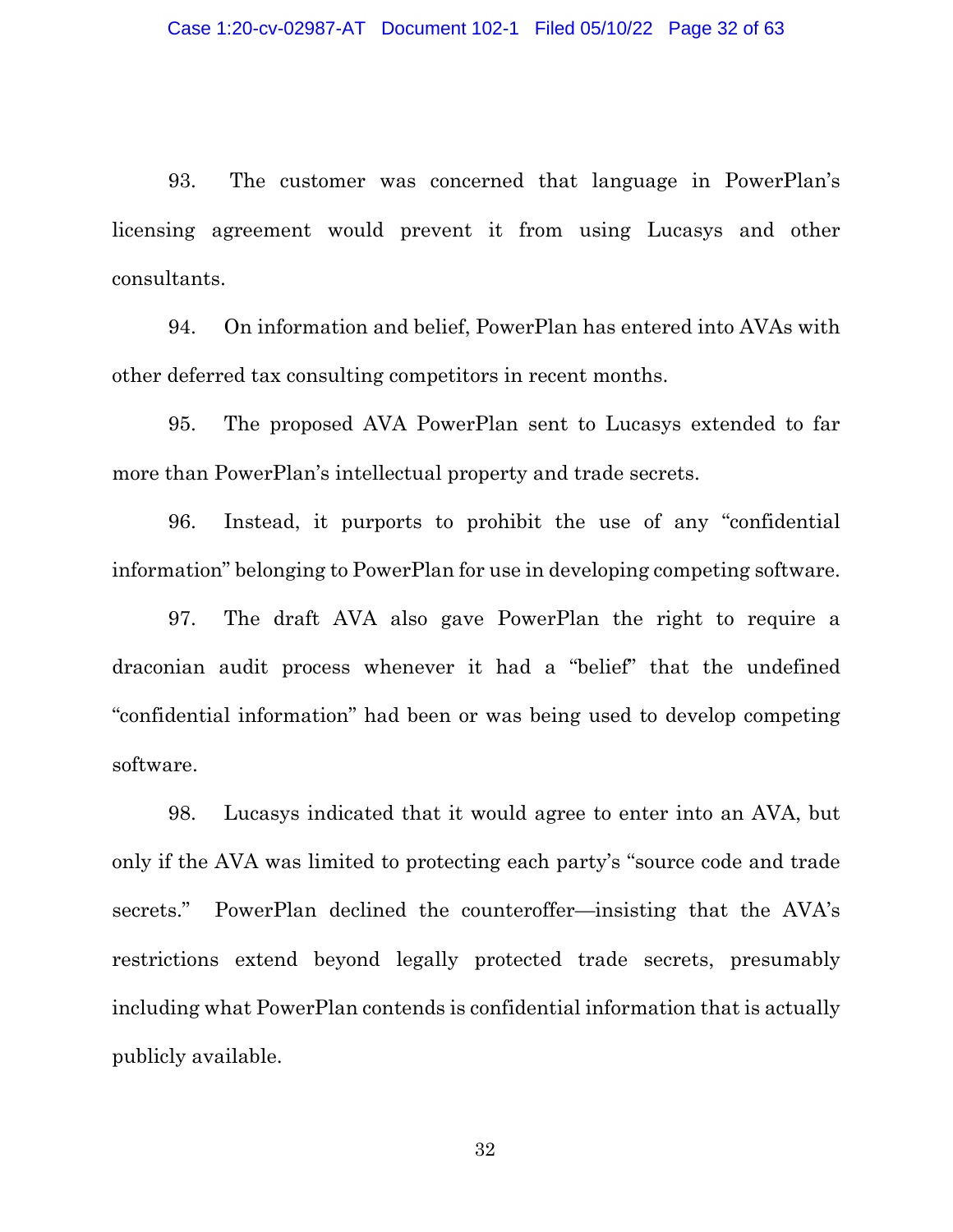99. In other words, the AVA is a sham. It was designed to give PowerPlan an even greater ability to thwart software competition than it has under trade secret law.

100. Lucasys cannot enter into an AVA that essentially forecloses it from developing software that competes with PowerPlan based on the false premise that PowerPlan is protecting intellectual property.

101. Such an agreement would be illegal. *See CVD, Inc.*, 769 F.2d at 850–51.

#### **RELEVANT MARKETS**

102. This case involves two distinct but related markets: (1) the Utility Management Software Market; and (2) the Supplemental Management Services Market. In addition, or alternatively, it also involves a Deferred Tax Solutions Market.

#### **The Utility Management Software Market**

103. To assist with management of their operations, nearly all investorowned rate-regulated utilities use software systems purpose-built for the industry, i.e. Utility Management Software. Utility Management Software allows utilities to store, access, analyze, and compute their data for various operational, accounting, regulatory, and tax purposes related to fixed assets—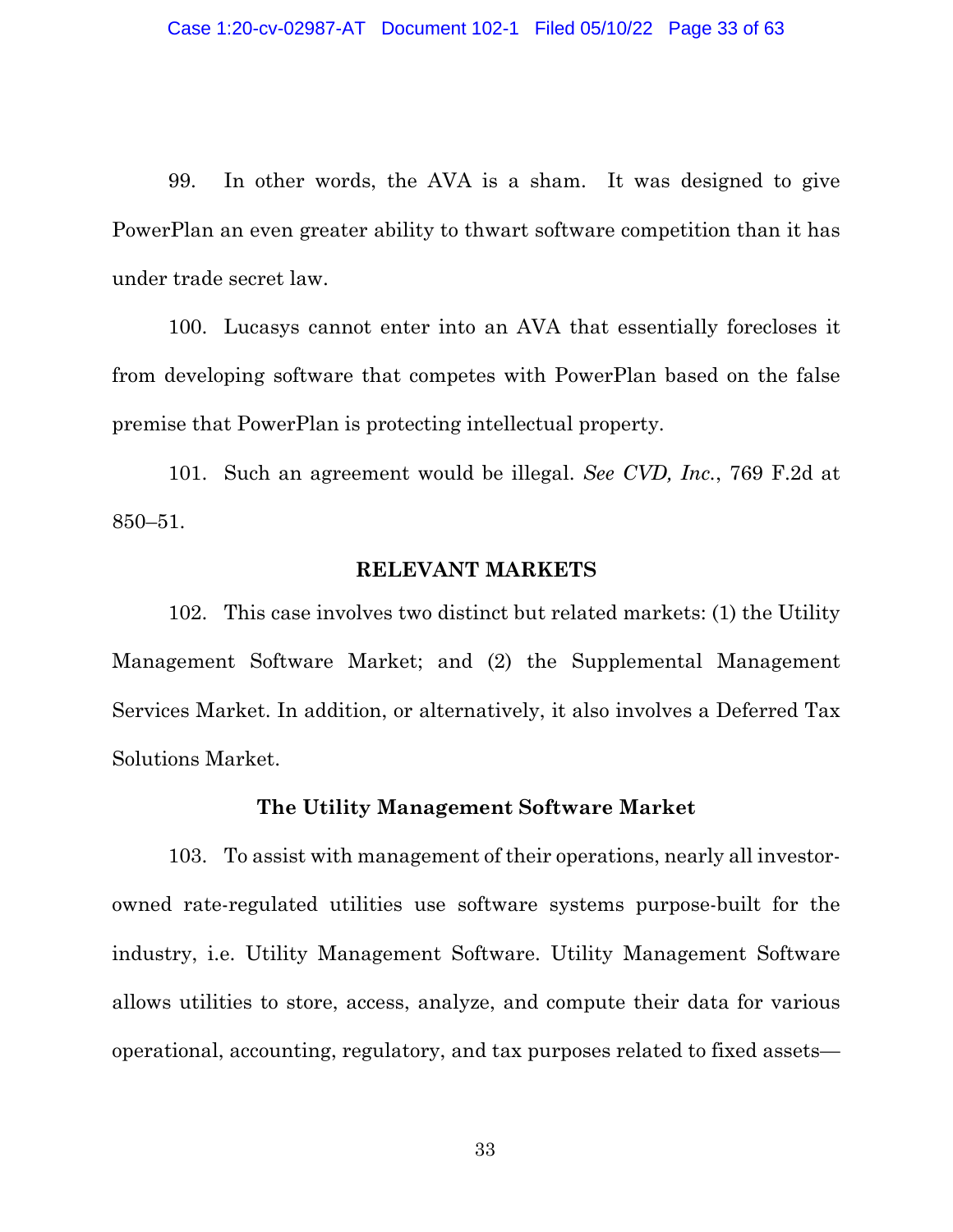many of which are unique to the industry—along with supplemental solutions necessary to perform these functions.

104. The rate-regulated utility industry is unique in that there are specific data inputs, processes, and data outputs that relate to the assetintensive nature and highly regulated landscape of the industry.

105. For most investor-owned rate-regulated utilities, there is no economically viable substitute for Utility Management Software. While a few small-scale utilities can manage their operations without Utility Management Software—generally through use of other accounting systems and manual professional services—these processes would be overly cumbersome and expensive for all but the smallest utilities, who lack the data scale and complexities of larger utilities. Accordingly, there is a cognizable market for Utility Management Software, i.e. the Utility Management Software Market.

106. PowerPlan has monopoly power in the Utility Management Software Market because 99% of investor-owned, rate-regulated utilities use PowerPlan's Utility Management Software, which is the only comprehensive, full-suite product currently available in the Utility Management Software Market, though Lucasys expects that, but for PowerPlan's anticompetitive conduct, it will develop and deploy competitive solutions that would allow utilities the choice to replace their current PowerPlan system. Indeed, before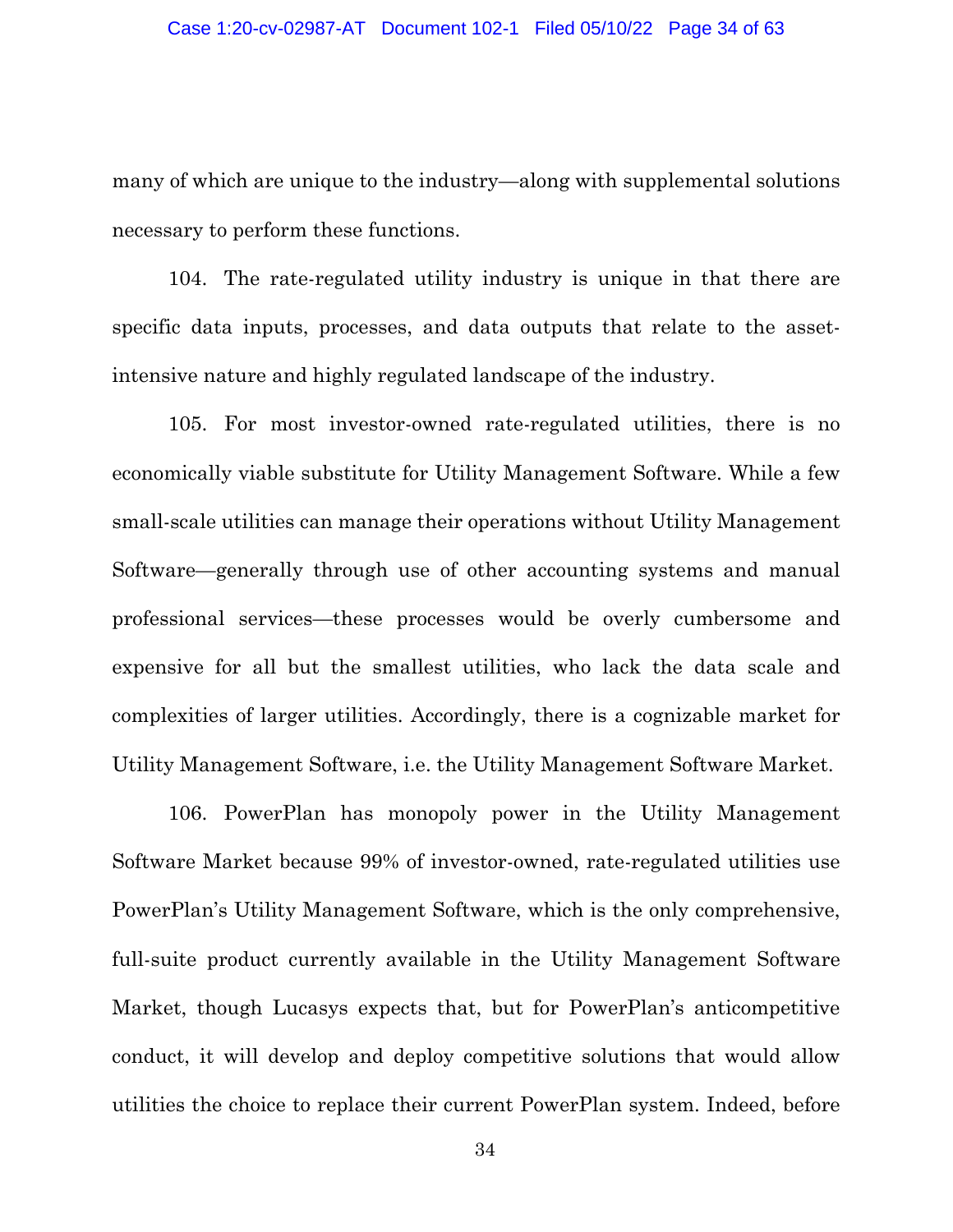PowerPlan interfered, Lucasys' contract with AEP included the development of software that would potentially replace one module of PowerPlan's Utility Management Software. Lucasys has also demonstrated its deferred tax software for other utilities as a replacement for a PowerPlan module.

107. There are high barriers to entry in the Utility Management Software market. Not only will a new product require substantial resources to develop, it will require deep understanding of utilities' needs based on experience and access to utilities' real-time data to build and test the software. Thus, any competitor is likely to come from the Supplemental Management Services market.

108. PowerPlan's monopoly power is reinforced because utility customers cannot freely switch to another Utility Management Software provider—even if one were available—as it is enormously difficult and disruptive for a utility to switch to a different system. These switching costs include substantial implementation costs, information technology commitments and risks, disruptions and risks to business and accounting processes, employee retraining, audit concerns and risks, regulatory concerns and risks, all of which can have material consequences that substantially affect the utilities' financial position and business operations.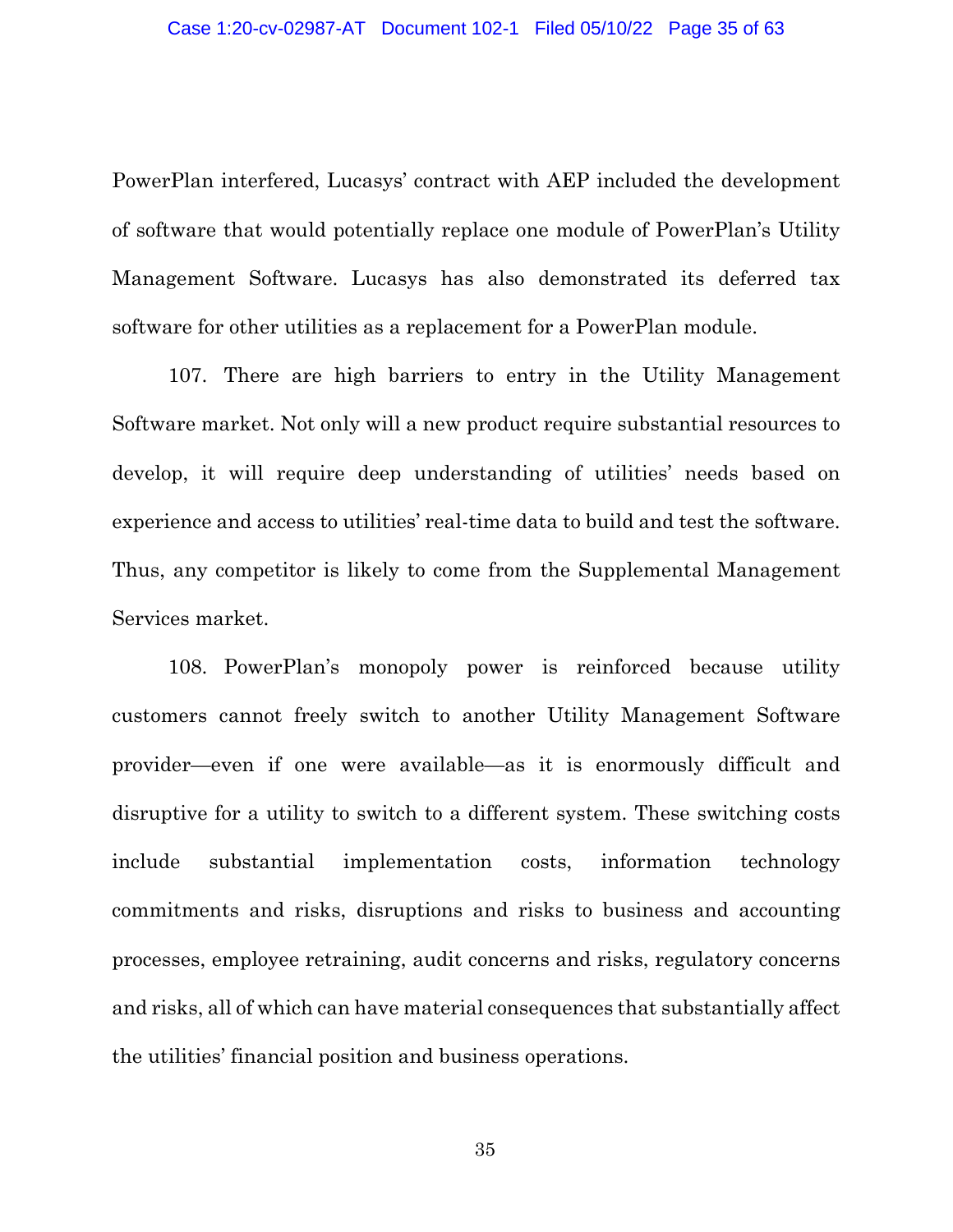109. This issue is exacerbated by PowerPlan's antiquated software system, which does not and cannot interact with modern software systems without customized interfaces requiring substantial time and effort to develop and manual modifications to the data structure. To switch to a different Utility Management Software provider and transfer its existing data, a customer would need to develop or obtain these customized interfaces. Accordingly, while PowerPlan's offering in 1994 was a first-of-its-kind digital Utility Management Software that enjoyed widespread adoption among utility customers, it is now handcuffing those same customers, who are effectively locked-into an antiquated system.

110. Indeed, PowerPlan still has 99% market share over 25 years after launching its product despite widespread customer dissatisfaction, which demonstrates the extremely high switching costs and its monopoly power.

### **The Supplemental Management Services Market**

111. The conditions that have locked in and handcuffed utility customers has long allowed PowerPlan to enjoy a monopoly in the Utility Management Software Market, resting on its laurels without significant price competition and other market forces that would require it to innovate and improve the quality and functionality of its product to meet its customers' evolving needs. When competition does arise, PowerPlan engages in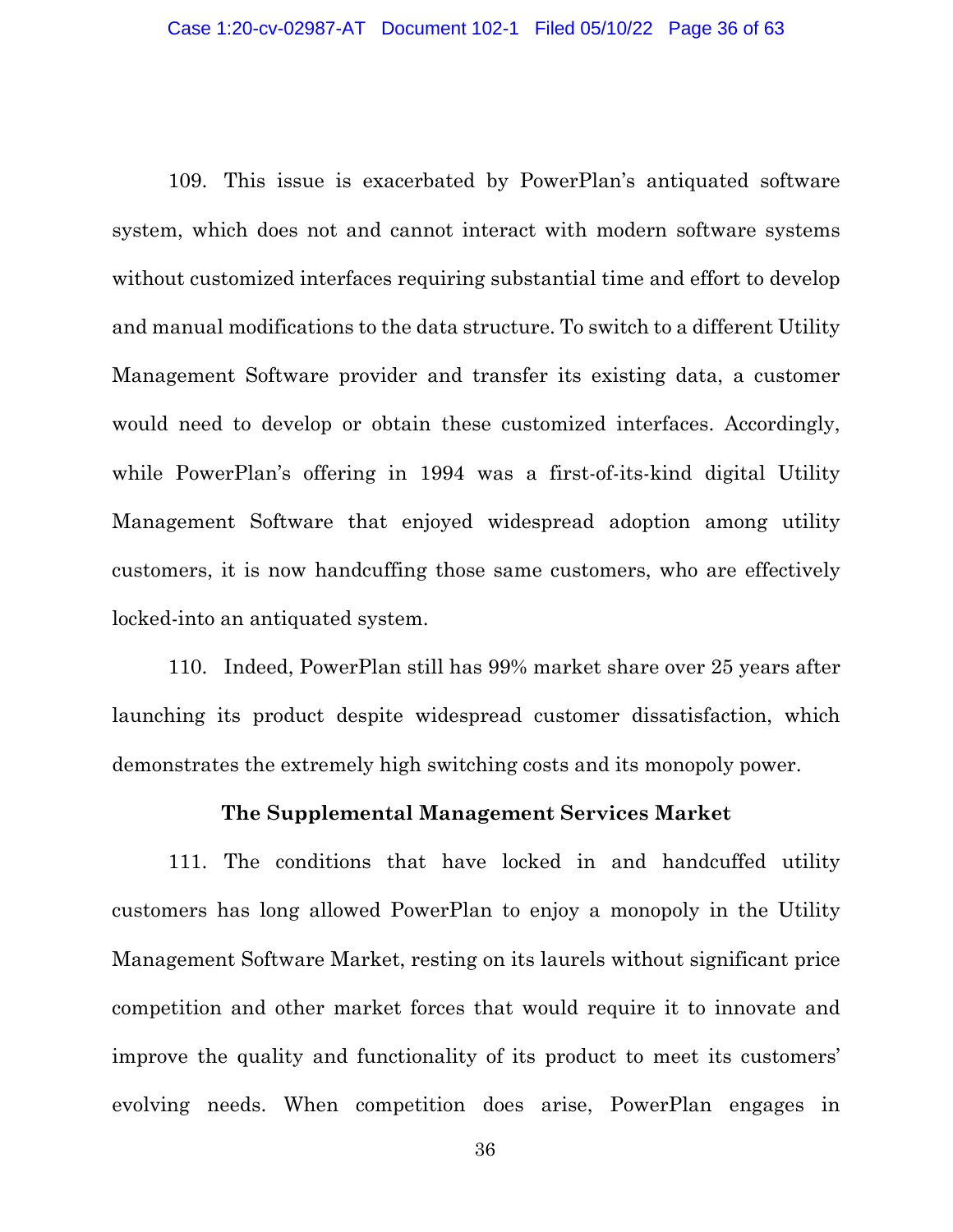anticompetitive conduct to stop it, rather than providing a better product or better prices. As a result, PowerPlan still provides fundamentally the same legacy system as it introduced in 1994, which is host to significant data management issues and which lacks necessary functionality to (1) maintain utility data with the required accuracy, cleanliness, and integrity to meet modern standards for various accounting, tax, and regulatory purposes, and (2) to perform core accounting, tax, and regulatory functions that are now routinely required of rate-regulated utilities.

112. Thus, PowerPlan's software alone cannot meet the data management requirements for rate-regulated utilities. Just to make their data useable for core processes, utilities must hire consultants every three to five years, typically costing them hundreds of thousands or even millions of dollars, and then use other software or services to perform certain core processes with their data.

113. PowerPlan's inadequacy was compounded by the 2017 Tax Cuts and Jobs Act, which changed tax rates for rate-regulated utilities and, ultimately, had significant rate case implications. Because rate-regulated utilities' rates are set through state and/or federal ratemaking processes that utilize a cost-plus-reasonable-rate-of-return formula, rate calculations necessarily take tax costs including asset depreciation and deferred taxes into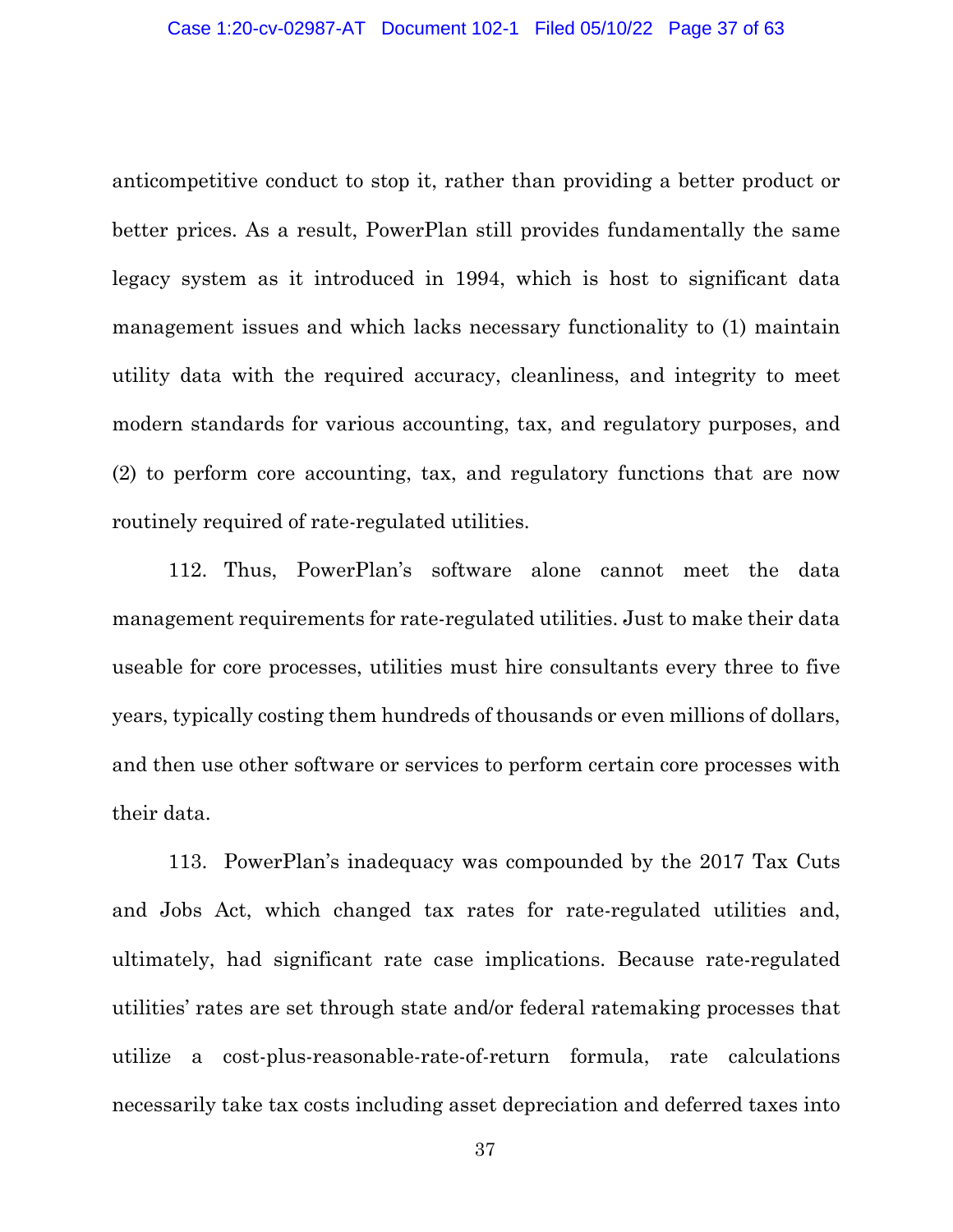account. State public utility commissions and the Federal Energy Regulatory Commission each have developed their own set of rules, which means that utilities require a dynamic solution based on operational, accounting, and ratemaking decisions that are being made in real time.

114. Thus, PowerPlan's failure to evolve combined with its monopoly power to exclude competition have spawned a second related market: the Supplemental Management Services Market for aftermarket performance management and data solutions.

115. This market comprises the consulting services needed to perform critical processes that PowerPlan's Utility Management Software cannot perform.

116. The Utility Management Software Market is currently distinct from the Supplemental Management Services Market. Supplemental Management Services cannot replace Utility Management Software and, at least for the time being, no available Utility Management Software eliminates the need for Supplemental Management Services. Utility customers must purchase products and services from both markets.

117. Approximately ten firms provide Supplemental Management Services, including PowerPlan itself, Regulated Capital Consultants, and Lucasys, though their capabilities and areas of focus vary. Thus, competition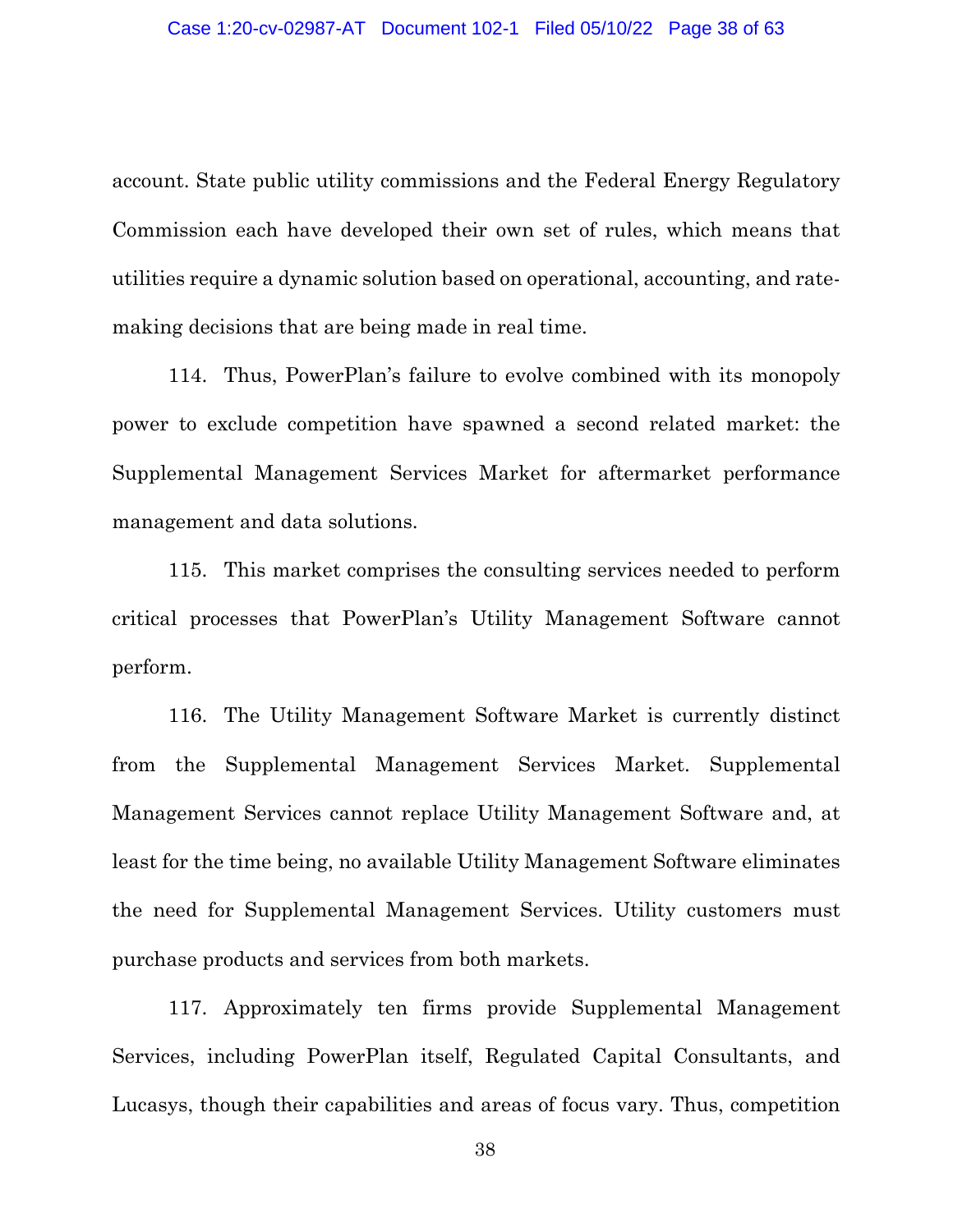has naturally developed to solve these utility needs arising from tax and other developments that have occurred since the 1980s.

118. In a response to a significant and non-temporary change of pricing in the Supplemental Management Services Market, utilities would not have any alternatives outside this market. There are no current products or options in the Utility Management Software Market, for example, that would satisfy the business and regulatory requirements for the utilities. And the Supplemental Management Services Market encompasses the companies that provide these solutions, in the form of consulting and software. By the nature of their businesses, these customers have no choice but to engage providers of these supplemental products or services because they must follow extensive regulations.

# **The Deferred Tax Solutions Market**

119. In addition, or alternatively, there is a separate or sub-market within the Supplemental Management Services Market for deferred tax solutions for utilities (the "Deferred Tax Solutions Market"). This market comprises consulting services to assist investor-owned rate-regulated utilities with cleansing and remediating their data and implementing systems that allow them to calculate tax positions associated with changes in the tax code at scale.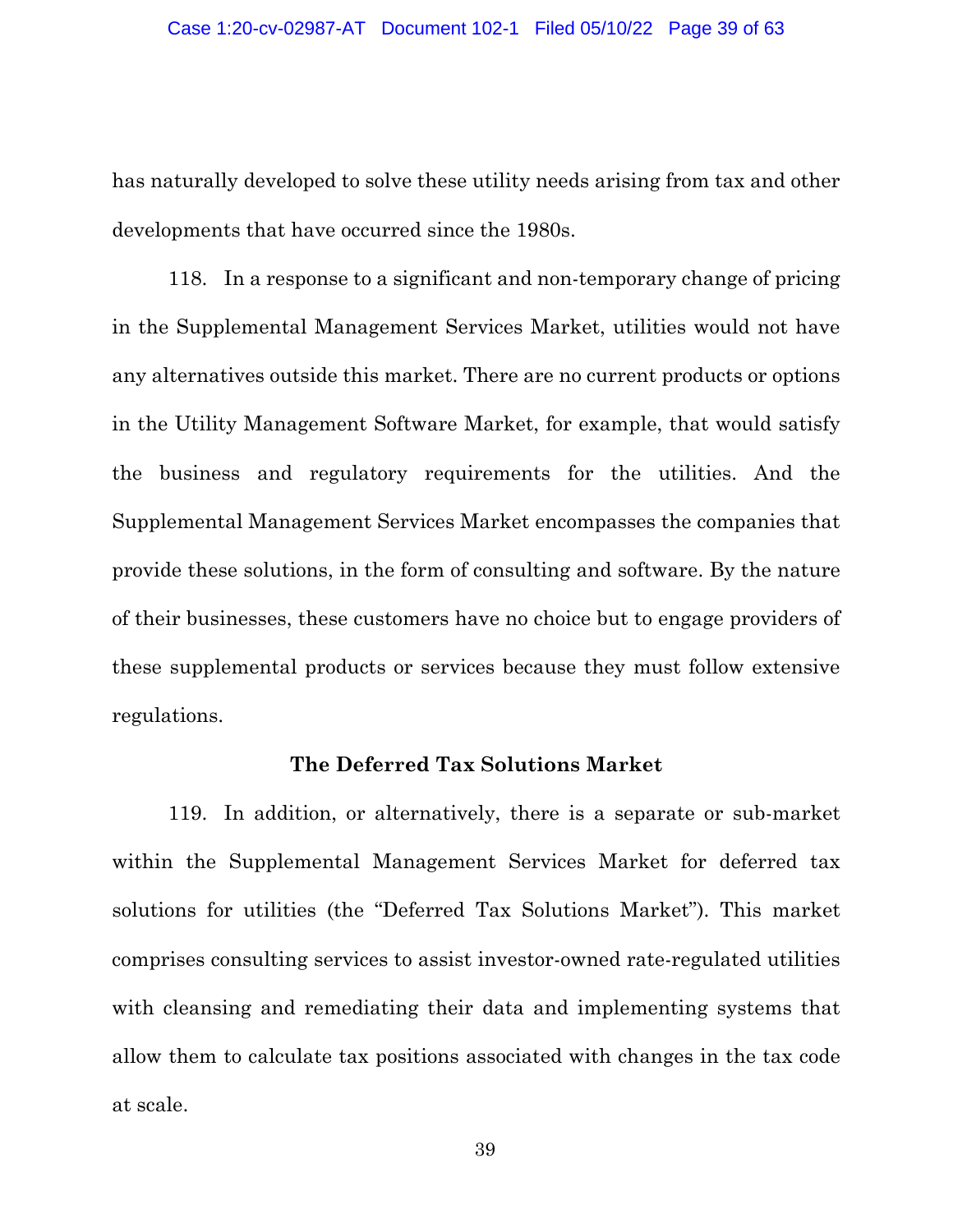120. Only three firms are capable of providing these specialized services: PowerPlan, Regulated Capital Consultants, and Lucasys.

#### **Relevant Geographic Market**

121. Demand in the relevant markets is national, as substantially all investor-owned, rate-regulated utilities in the United States require performance management and data systems and supplemental solutions to effectively meet their operational, accounting, tax, and regulatory obligations. These customers can turn to companies anywhere in the United States to meet their needs. For regulatory reasons, these customers cannot practically turn to companies outside of the United States to fulfill their requirements. Thus, the geographic scope of the relevant markets is the United States.

### **HARM TO PLAINTIFF AND COMPETITION**

122. PowerPlan's actions were intended to perpetuate its monopoly by preventing its perceived emerging competitors from providing solutions to utility customers in the marketplace. This has harmed competition in the Utility Management Software Market because, as described above, PowerPlan has 99% share in this market, and its conduct has severely curtailed Lucasys' ability to develop a competing product and deprived utility customers of the ability to use and access their data as they see fit.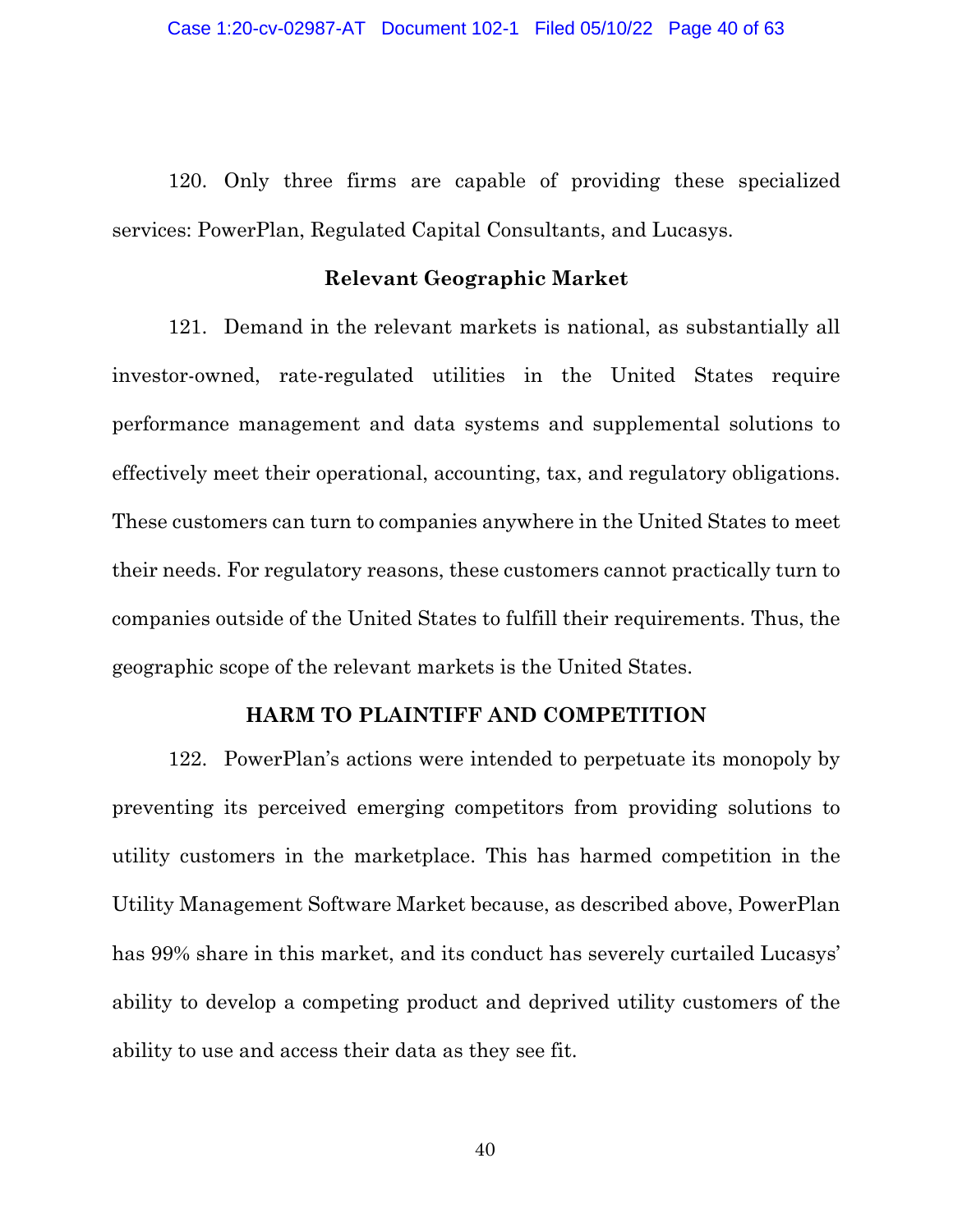123. PowerPlan's actions also harmed competition in the Supplemental Management Services Market and in the Deferred Tax Solutions Market by depriving utility customers of a choice in obtaining services necessary to perform core regulatory, tax, and accounting functions. By impeding competition of Lucasys and others, PowerPlan creates confusion about what service providers are available to utility customers and motivates the customers to hire PowerPlan for Supplemental Management Services and thus avoid the risk of their services providers being denied access to necessary data. The exclusion of such competitors also reduces output in these markets, which in turn raises prices for utility customers.

124. In addition, as described above, PowerPlan has made threats that have coerced three of four Lucasys customers to terminate or reduce the scope of their contracts with Lucasys as their chosen provider, and the fourth remains subject to coercive pressure from PowerPlan. But for these threats, rate-regulated utilities would have a legitimate choice among suppliers of Supplemental Management Services—including choices, like Lucasys, who provide higher quality services and greater value to customers.

125. PowerPlan's threats and other anticompetitive conduct has caused rate-regulated utilities to obtain substantially fewer solutions from Lucasys than they otherwise would have, including those services that were terminated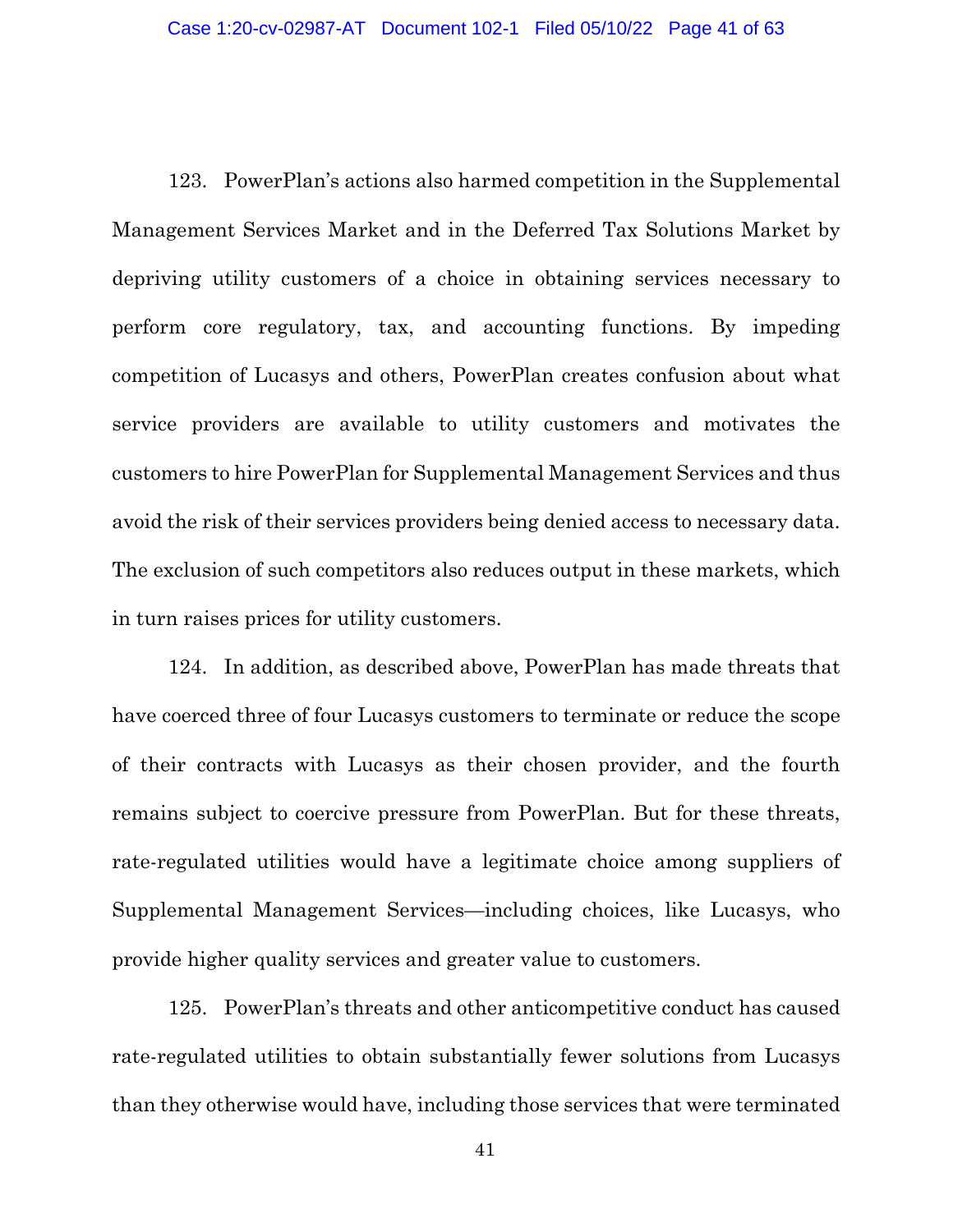after PowerPlan's threats as detailed above. Without PowerPlan's actions, Lucasys would have achieved sufficient economies of scale in developing its technological solutions that would allow it to further reduce its prices and improve its product and service offerings to rate-regulated utilities so it could effectively compete in both the supplemental markets and, ultimately, the Utility Management Software Market itself.

126. PowerPlan's approach and strategy of allowing consulting competition but blocking software competition in the Supplemental Management Services Market directly harms competition and consumers in that market. That is, PowerPlan's anticompetitive conduct against Lucasys and other similar competitors that seek to offer a software solution directly affects the Supplemental Management Services Market in the following ways: (1) it reduces the choices available to utility customers by blocking and precluding a software component to this aftermarket; (2) it raises prices in this market because a software solution creates automation and efficiency and is a lower-priced solution for utilities; and (3) it decreases the quality of products and services for utility customers in this market because a software solution with or without consulting services—improves performance and capabilities in this market through automation and customization. PowerPlan's tactics threaten to keep utility customers in the technology dark ages of the 1990s for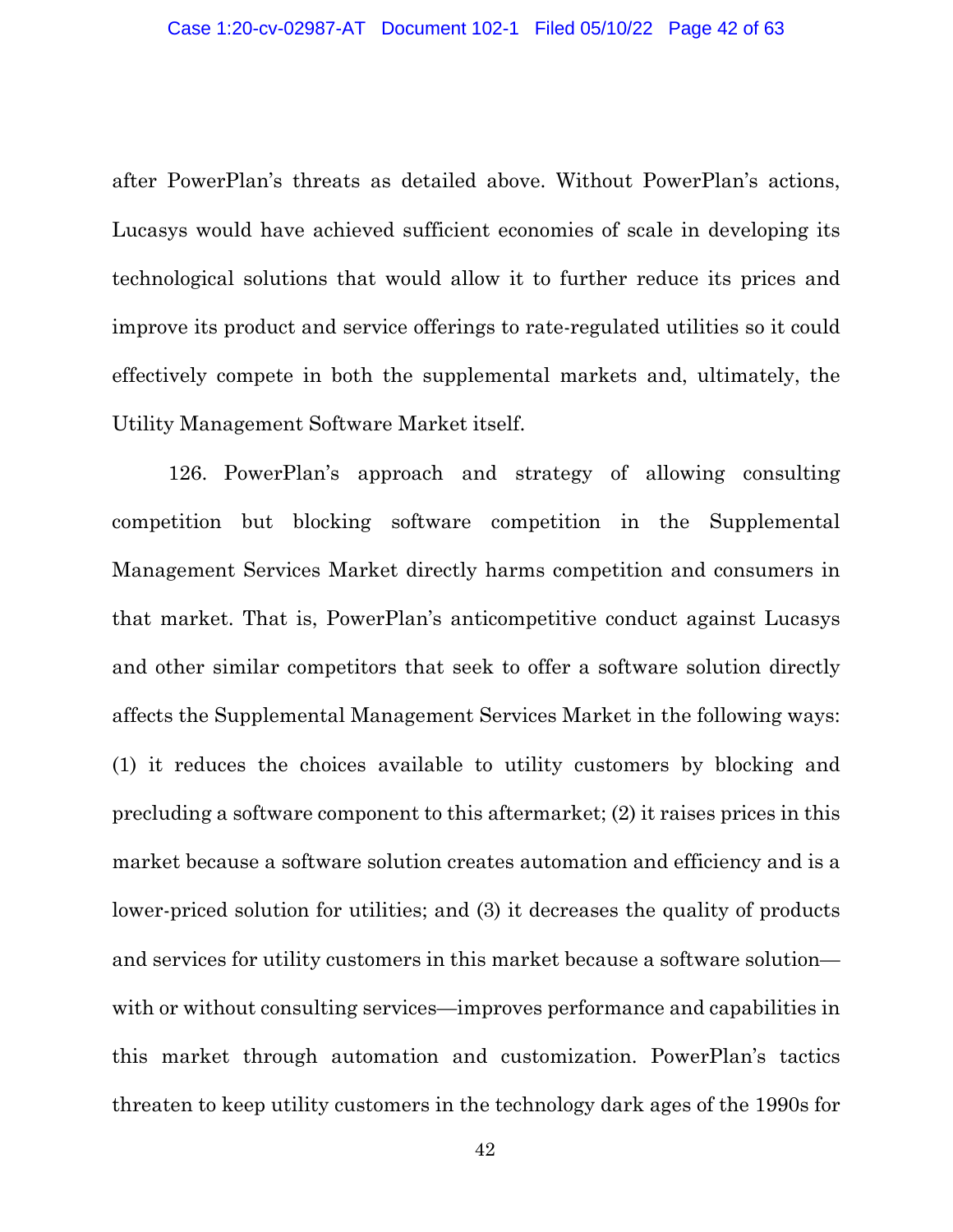their utility-management needs. PowerPlan is using its monopoly power to effectively stop innovation, so it can continue to collect supracompetitive profits without investing into improving its product.

127. By using these illegal actions to maintain its monopoly in the Utility Management Software Market and reduce competition in the Supplemental Management Services Market and the Deferred Tax Solutions Market, PowerPlan deprived customers of (1) a nascent competitor in a market where it is the sole competitor, and (2) a competitive choice and the benefits of a lower-priced, higher-quality product in the Supplemental Management Services Market and the Deferred Tax Solutions Market. These illegal actions ultimately raise operating costs and reduce efficiency for investor-owned rateregulated utilities, which they pass on to end-consumer ratepayers.

### **INTERSTATE COMMERCE**

128. PowerPlan's anticompetitive conduct and monopolization affected interstate commerce because PowerPlan offers and distributes its products and services to customers throughout the United States, and because Lucasys offers and distributes its products and services to customers throughout the United States. PowerPlan's revenue is more than \$150 million annually.

129. AEP, for example, is a major investor-owned utility in the United States and has operations delivering electricity to more than five million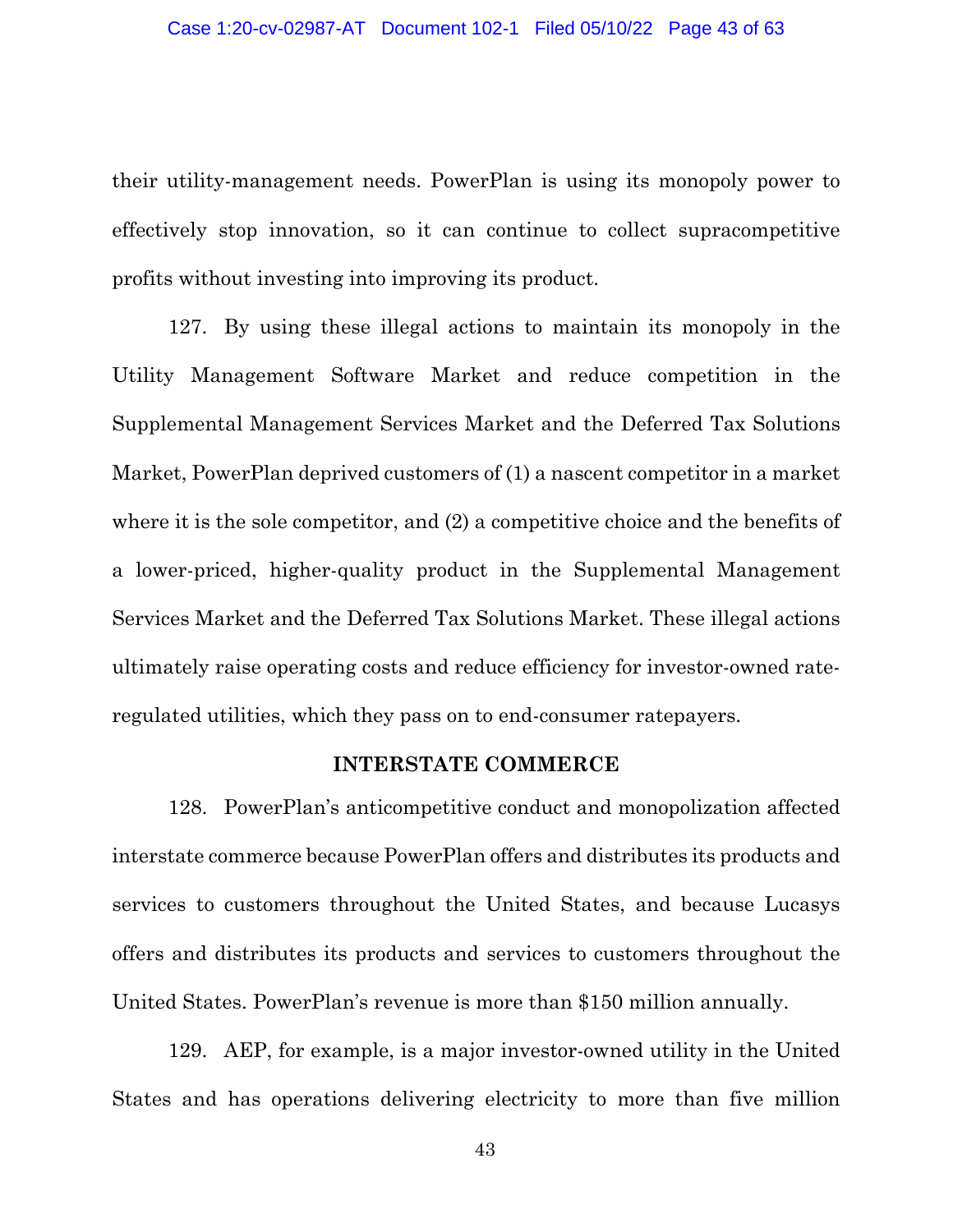customers in 11 U.S. states. PowerPlan's conduct has increased operating costs and reduced its efficiency, which in turn will necessarily be passed on to customers in those 11 U.S. states who pay rates based on AEP's costs.

### **COUNT I**

# **Monopolization (Negative Tying) 15 U.S.C. § 2**

130. Plaintiff incorporates by reference the preceding allegations.

131. PowerPlan has an approximately 99% share of the Utility Management Software Market, giving it monopoly power in that market. PowerPlan enjoys the power to raise prices or exclude competition.

132. The Utility Management Software Market has high barriers to entry. Not only would entry require major capital investment, it would require real-time and ongoing access to customer data. Moreover, utility customers face extremely high switching costs that effectively lock them in.

133. PowerPlan is maintaining its monopoly power through exclusionary tactics, including a negative tying arrangement involving Utility Management Software and Supplemental Management Services.

134. Utility Management Software and Supplemental Management Services are separate products and customers want the freedom to buy those separate products from different suppliers.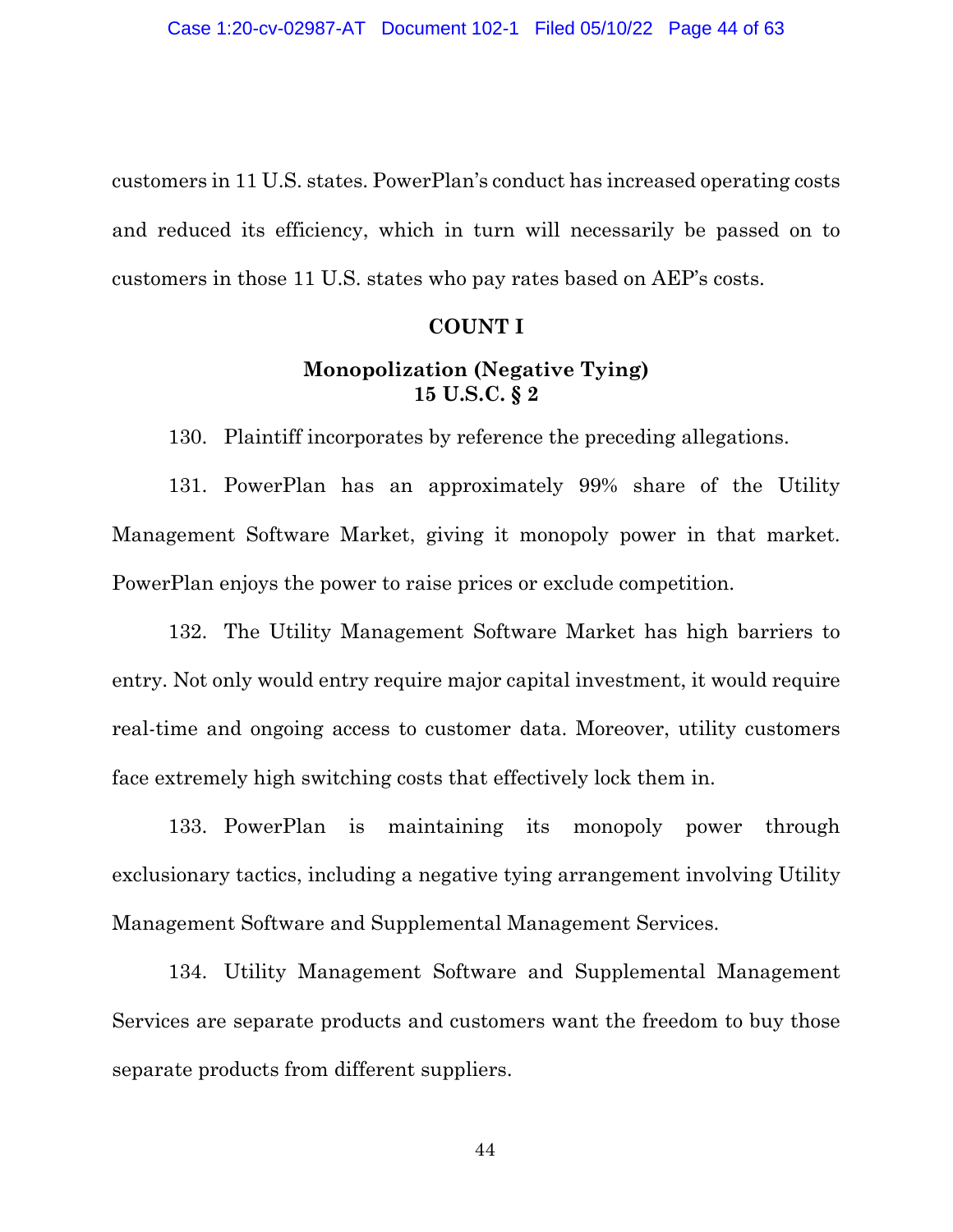135. PowerPlan entered into contracts with its customers that contain *de facto* provisions that operate as negative tying arrangements by conditioning the purchase and use of PowerPlan's Utility Management Software to an agreement not to purchase or use products in the Supplemental Management Services Market (and/or Deferred Tax Solutions Market) that are provided by PowerPlan's perceived competitors. More specifically, PowerPlan has told customers that they cannot purchase products or services of Lucasys and others because of the fact that they are perceived rivals in the Utility Management Software Market. These provisions unreasonably restrict trade or commerce in violation of Section 2 of the Sherman Act, 15 U.S.C. § 2, and Section 4 of the Clayton Act, 15 U.S.C. § 15.

136. PowerPlan can impose these negative tying arrangements on customers because of its monopoly power in the Utility Management Software Market.

137. The negative tie affects a substantial volume of commerce—at least \$50 million of a total \$100 million—in the Supplemental Management Services Market (and/or the Deferred Tax Solutions Market) by restricting Lucasys and other rivals from competing in the market.

138. PowerPlan is using exclusionary tactics because Lucasys is a potential competitor in the Utility Management Software Market and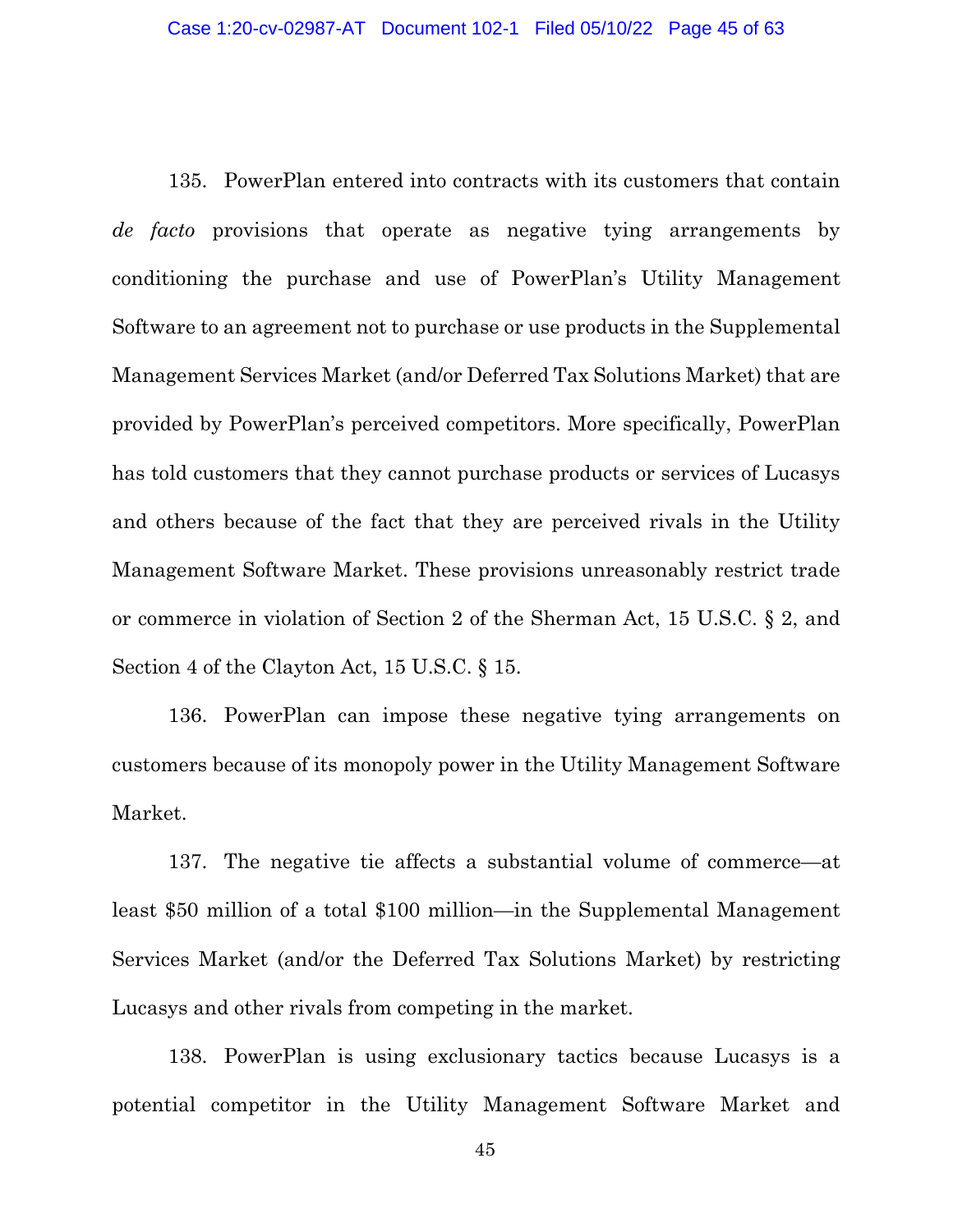PowerPlan wants to cripple Lucasys before it can enter that market. This demonstrates PowerPlan's willful intent to maintain its monopoly through means other than a superior product, business acumen, or historic accident.

139. There are no legitimate or procompetitive business reasons for these acts other than to eliminate a potential competitor. PowerPlan's actions are intended to perpetuate its monopoly and destroy potential or emerging competition in the Utility Management Software Market.

140. Through its negative tying arrangements, PowerPlan has injured competition in the Supplemental Management Services Market (and/or Deferred Tax Solutions Market), as further described in Paragraphs 123–127.

141. As a proximate result of PowerPlan's unlawful conduct, Lucasys has suffered injury to its business or property in an amount to be proven at trial and automatically trebled.

### **COUNT II**

## **Monopolization (Refusal to Supply) 15 U.S.C. § 2**

142. Plaintiff incorporates by reference the preceding allegations.

143. PowerPlan has an approximately 99% share of the Utility Management Software Market, giving it monopoly power in that market.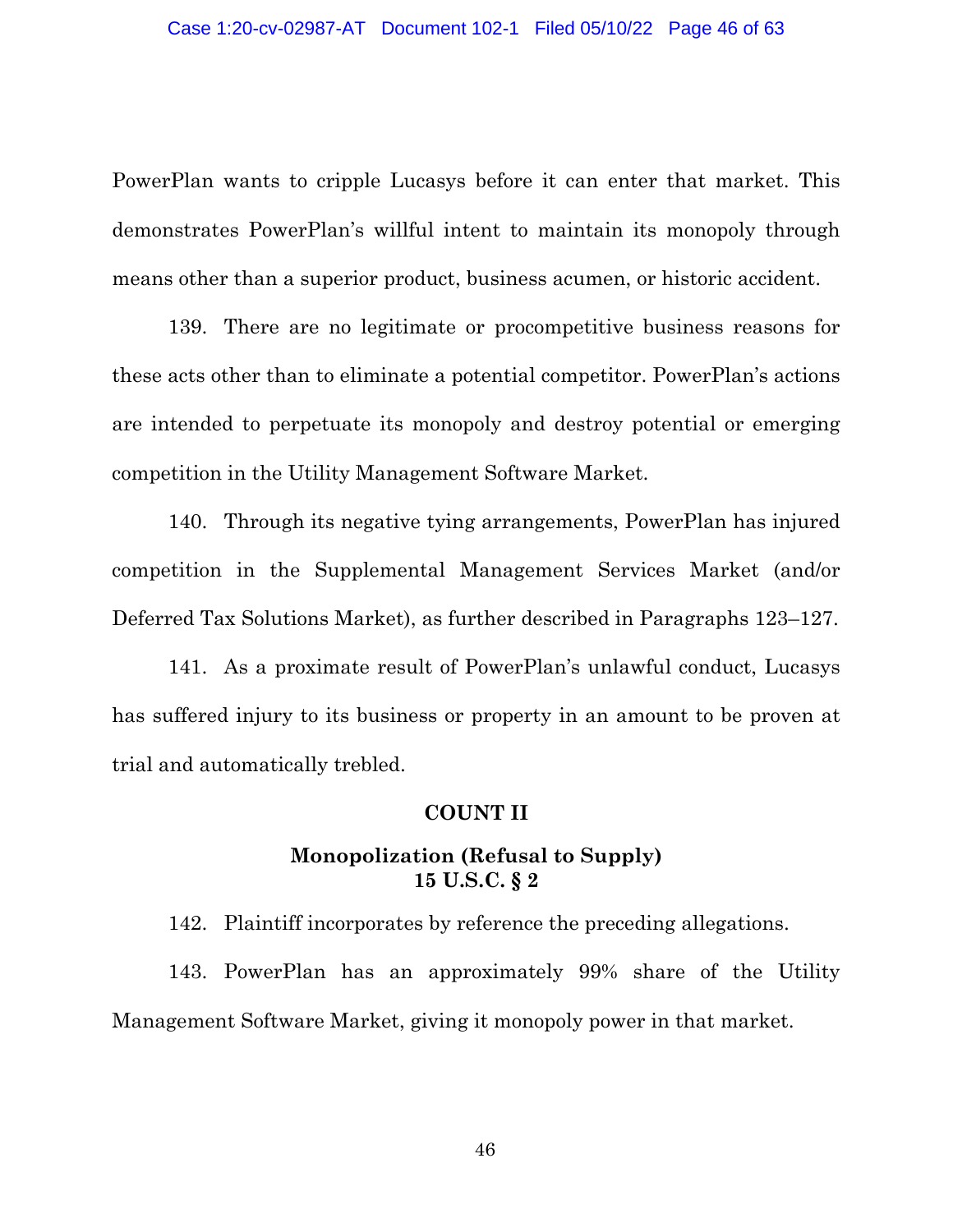144. The Utility Management Software Market has high barriers to entry. Not only would entry require major capital investment, it would require real-time and ongoing access to customer data. Moreover, utility customers face extremely high switching costs that effectively lock them in.

145. PowerPlan is maintaining its monopoly power through exclusionary tactics, including refusals to supply customers with access to their own data if those customers purchase Supplemental Management Services (and/or Deferred Tax Solutions) from Lucasys. These tactics unreasonably restrict trade or commerce in violation of Section 2 of the Sherman Act, 15 U.S.C. § 2, and Section 4 of the Clayton Act, 15 U.S.C. § 15.

146. PowerPlan is using exclusionary tactics because Lucasys is a potential competitor in the Utility Management Software Market and PowerPlan wants to cripple Lucasys before it can enter that market. This demonstrates PowerPlan's willful intent to maintain its monopoly through means other than a superior product, business acumen, or historic accident.

147. There are no legitimate or procompetitive business reasons for these acts other than to eliminate a potential competitor. PowerPlan's action are intended to perpetuate its monopoly and destroy potential or emerging competition in the Utility Management Software Market.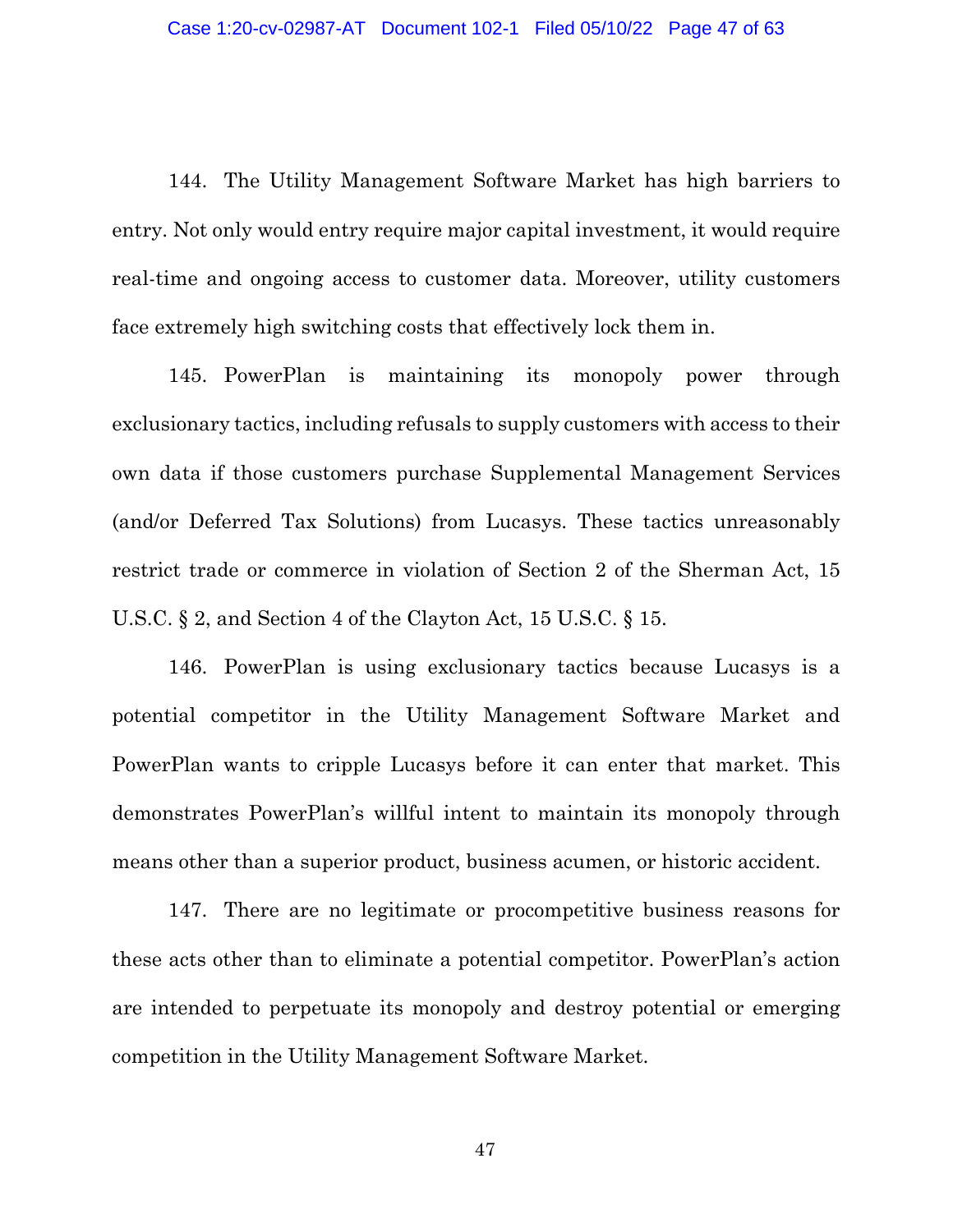148. By refusing to supply customers with access to their own data if those customers purchase Supplemental Management Services from Lucasys, PowerPlan has injured competition in both the Utility Management Software Market and the Supplemental Management Services Market (and/or the Deferred Tax Solutions Market) as further described in Paragraphs 122–127.

149. As a proximate result of PowerPlan's unlawful conduct, Lucasys has suffered injury to its business or property in an amount to be proven at trial and automatically trebled.

### **COUNT III**

# **Agreement to Restrain Trade (Negative Tying) 15 U.S.C. § 1**

150. Plaintiff incorporates by reference the preceding allegations.

151. Utility Management Software and Supplemental Management Services are separate products and customers want the freedom to buy those separate products from different suppliers.

152. PowerPlan entered into contracts with rate-regulated utility customers that contain *de facto* provisions that operate as negative tying arrangements by conditioning the purchase and use of PowerPlan's utility management software system to an agreement not to purchase or use products in the Supplemental Management Services Market that are provided by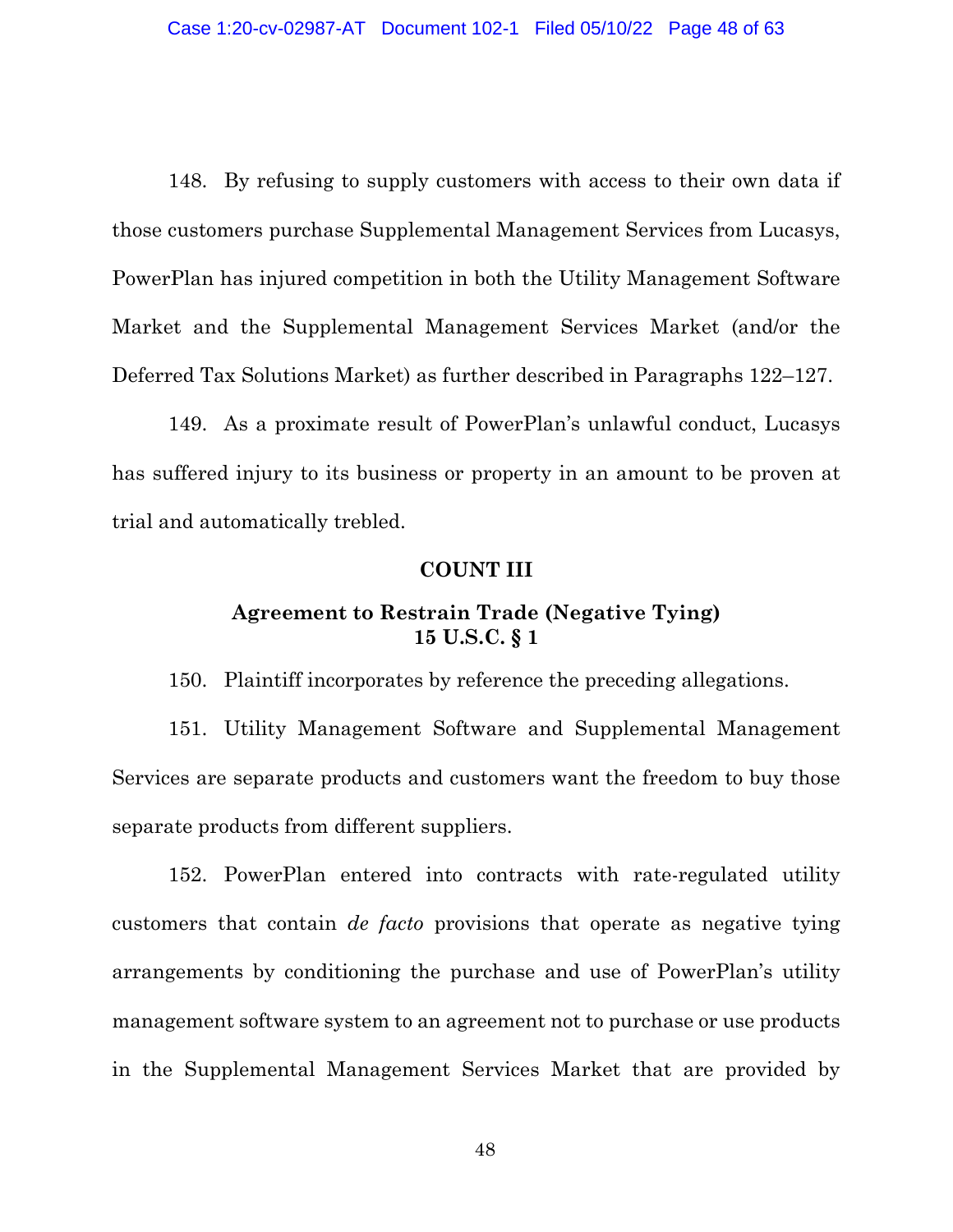PowerPlan's perceived competitors. These provisions unreasonably restrict trade or commerce in violation of Section 1 of the Sherman Act, 15 U.S.C. § 1, and Section 4 of the Clayton Act, 15 U.S.C. § 15.

153. PowerPlan can only impose these negative tying arrangements on customers because it has appreciable market power in the Utility Management Software Market.

154. The negative tie affects a substantial volume of commerce—at least \$50 million of a total \$100 million—in the Supplemental Management Services Market and/or the Deferred Tax Solutions Market by restricting Lucasys and other rivals from competing in the market.

155. Through its negative tying arrangements, PowerPlan has injured competition in the Supplemental Management Services Market, as further described in Paragraphs 123–127.

156. As a proximate result of PowerPlan's unlawful conduct, Lucasys has suffered injury to its business or property in an amount to be proven at trial and automatically trebled.

### **COUNT IV**

# **Agreement to Restrain Trade (Concerted Refusal to Deal) 15 U.S.C. § 1**

157. Plaintiff incorporates by reference the preceding allegations.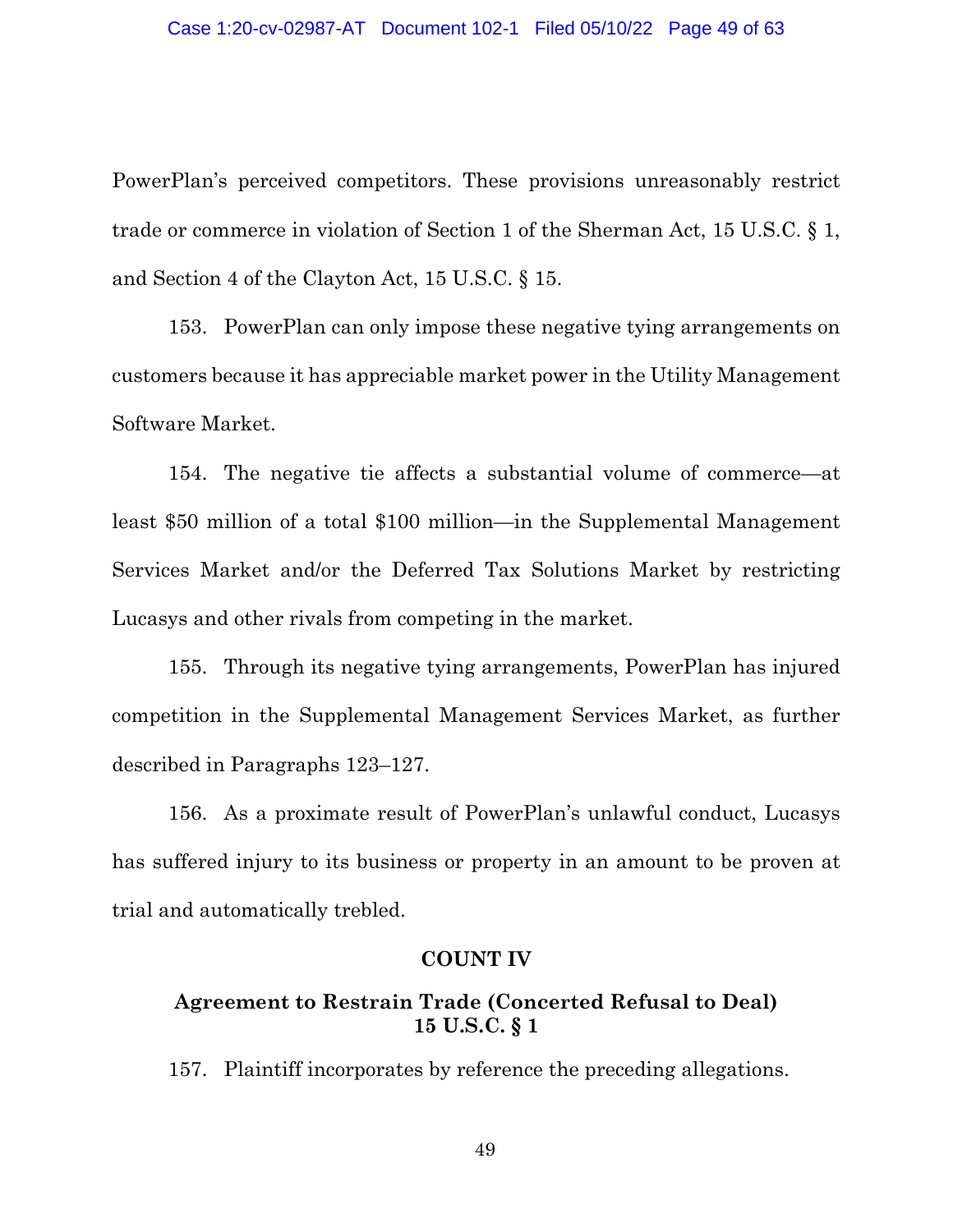158. PowerPlan entered into and engaged in a contract, combination, or conspiracy in unreasonable restraint of trade in violation of Section 1 of the Sherman Act by coercing the agreement of PowerPlan customers, including NextEra, AEP, and Liberty Utilities, not to do business with Lucasys.

159. PowerPlan's parallel agreements with the utility customers substantially foreclosed competition in the relevant markets. The market has been harmed by depriving customers seeking alternatives to PowerPlan's offerings and necessary Supplemental Management Services of meaningful competition, which in turn has forced them to pay supracompetitive prices while receiving lower quality solutions. PowerPlan has operated as the hub, in a series of hub-and-spoke agreements, requiring the parties not to do business with Lucasys.

160. By entering into these agreements, PowerPlan has injured competition in both the Utility Management Software Market and the Supplemental Management Services Market (and/or the Deferred Tax Solutions Market) as further described in Paragraphs 122–127.

161. As a proximate result of these agreements, Lucasys has suffered injury to its business or property in an amount to be proven at trial and automatically trebled.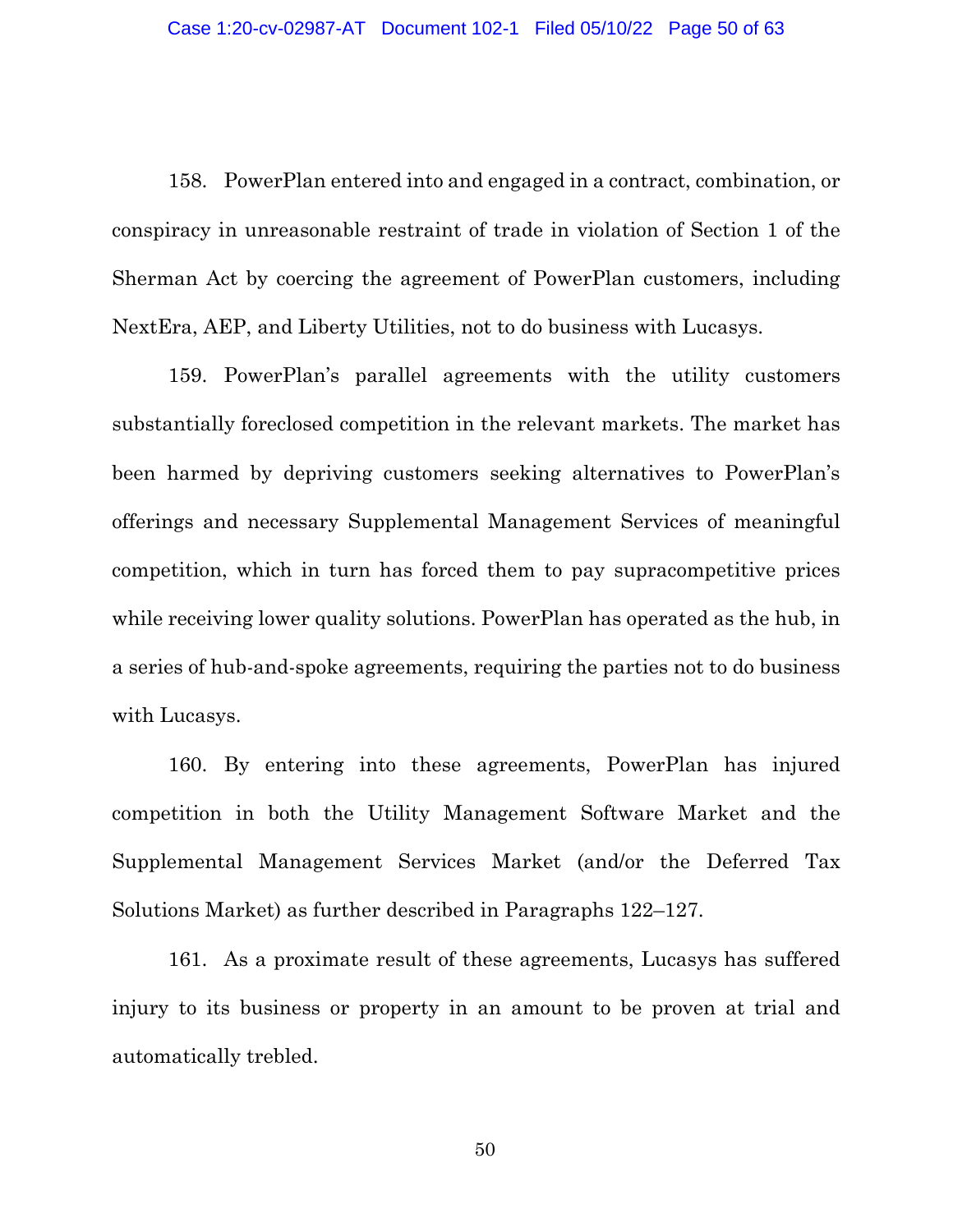### **COUNT V**

# **Agreement to Restrain Trade (Exclusive Dealing) 15 U.S.C. § 1**

162. Plaintiff incorporates by reference the preceding allegations.

163. PowerPlan entered into contracts with its customers that contain *de facto* exclusive dealing provisions that unreasonably restrict trade or commerce in violation of Section 1 of the Sherman Act, 15 U.S.C. § 1, and Section 4 of the Clayton Act, 15 U.S.C. § 15.

164. PowerPlan interprets its customer contracts to prevent customers from permitting third-party vendors like Lucasys to access the customers' data without PowerPlan's express or implied permission.

165. PowerPlan can impose this restriction on customers because of its market power in the Utility Management Software market.

166. PowerPlan's vertical restraints are unlawful because they have led to increased prices and reduced output in both the Utility Management Software Market and the Supplemental Management Services Market (and/or the Deferred Tax Solutions Market).

167. Through its exclusive dealing provisions, PowerPlan has injured competition in both the Utility Management Software Market and the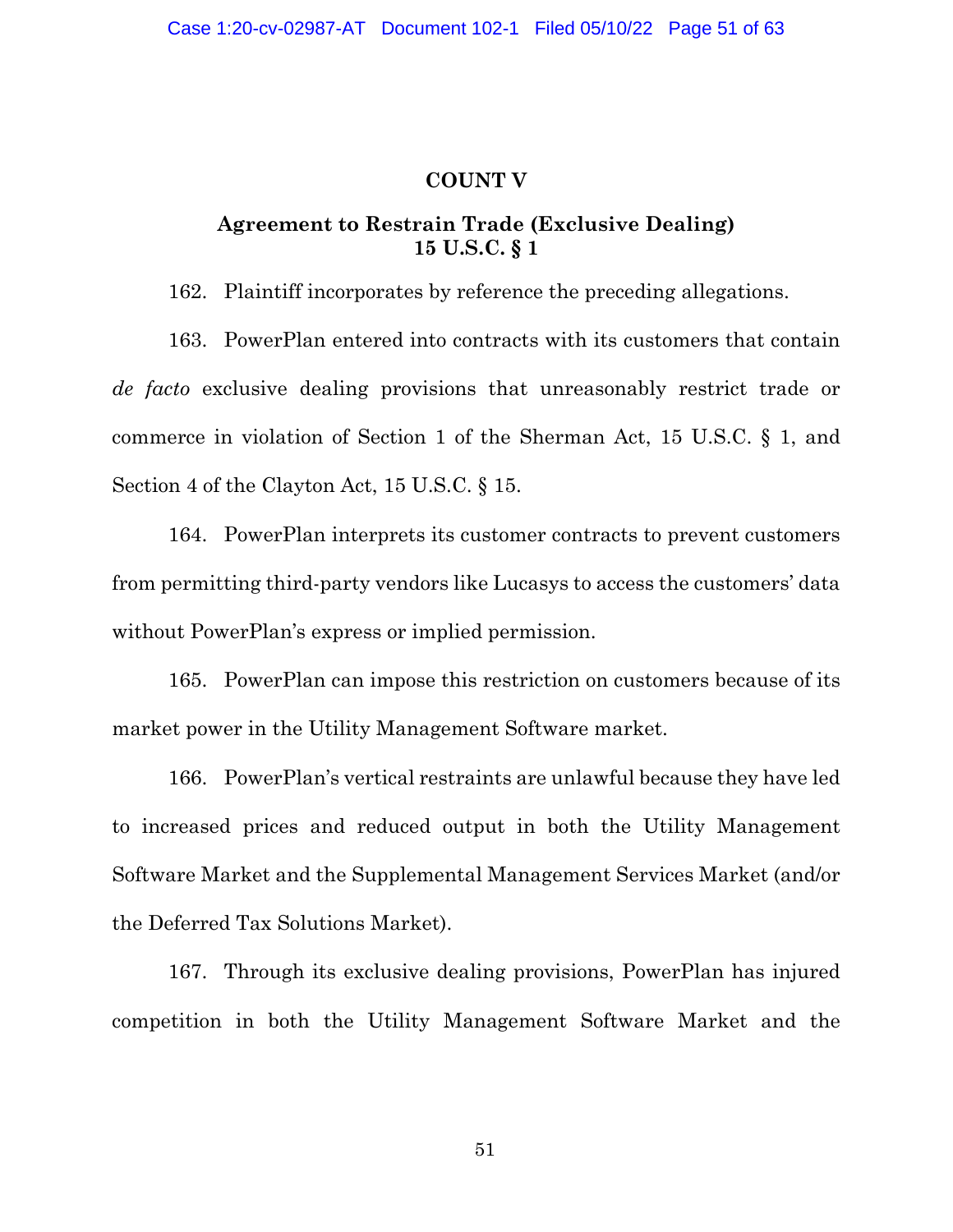Supplemental Management Services Market (and/or the Deferred Tax Solutions Market), as further described in Paragraphs 122–127.

168. PowerPlan's exclusive dealing provisions do not enhance efficiency or competition in any market. On the contrary, the agreements have produced only anticompetitive effects.

169. As a proximate result of these agreements, Lucasys has suffered injury to its business or property in an amount to be proven at trial and automatically trebled.

### **COUNT VI**

## **Deceptive Trade Practices O.C.G.A. § 10-1-373**

170. Plaintiff incorporates by reference the preceding allegations.

171. PowerPlan has engaged in deceptive trade practices by disparaging Lucasys' services and business by false or misleading representations of fact, and causing confusion and/or misunderstanding of Lucasys' services.

172. PowerPlan is causing confusion to Lucasys' customers by falsely representing that (1) PowerPlan has protectable trade secrets in its software, services, and processes; and (2) that Lucasys is or will misappropriate those trade secrets if Lucasys' customers continue doing business with Lucasys or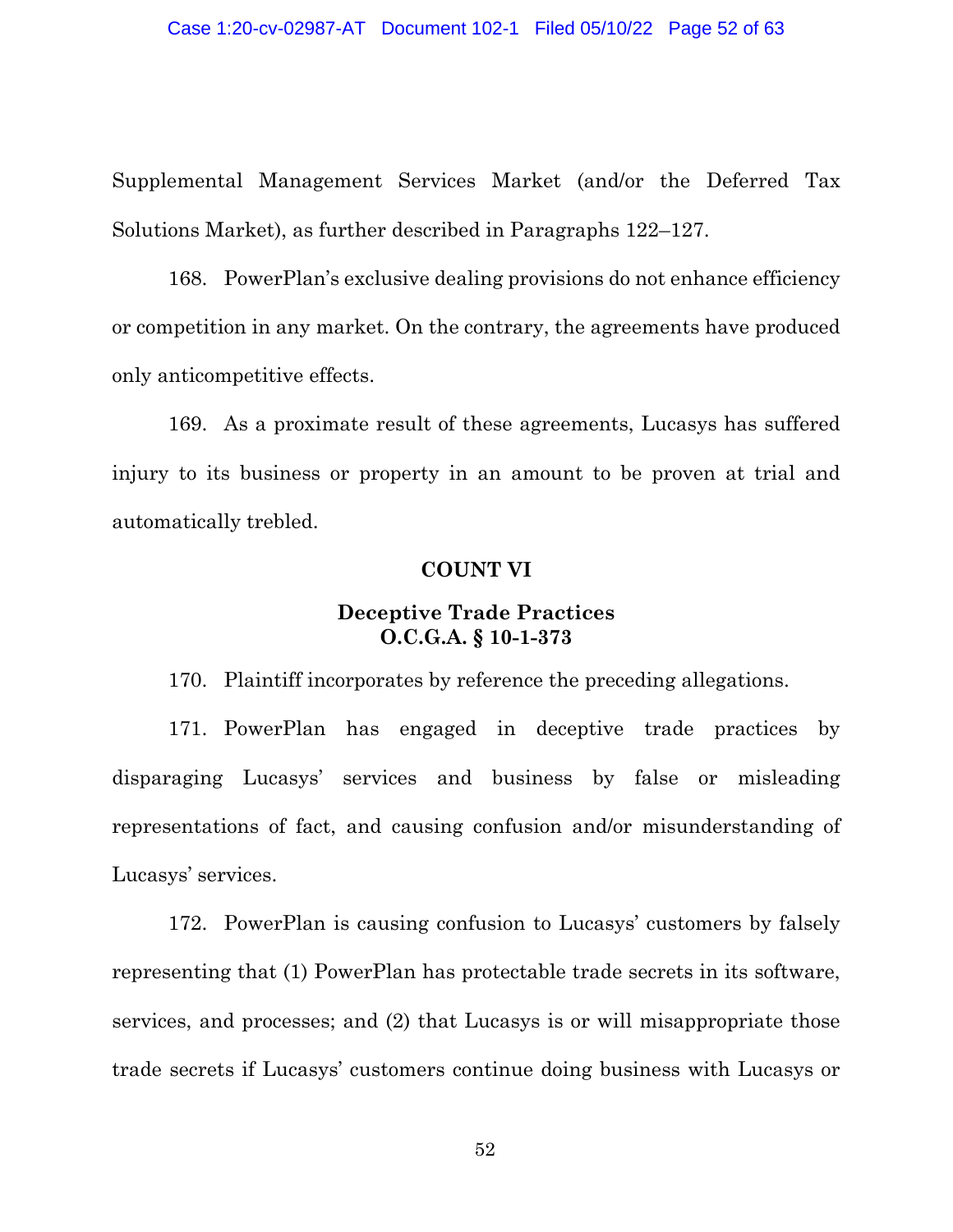that Lucasys has already misappropriated PowerPlan's trade secrets and included those trade secrets in Lucasys' product and services.

173. These deceptive trade practices have caused current and potential Lucasys customers to cease doing business with Lucasys and to be diverted to PowerPlan or provide more business to PowerPlan with Lucasys no longer a competitor.

174. Customers in the utilities marketplace are confused and misunderstand whether PowerPlan has protectable trade secrets that Lucasys is improperly using and whether they can or should do business with Lucasys.

175. Many customers believe that they may be subject to litigation if they work with Lucasys while also using PowerPlan's services or that Lucasys has already misappropriated PowerPlan's trade secrets.

176. Lucasys is entitled to injunctive relief against PowerPlan pursuant to O.C.G.A. § 10-1-373.

177. Additionally, since PowerPlan has willingly engaged in a trade practice that it knows to be deceptive, Lucasys is allowed to recover its attorneys' fees and costs for pursuing its claim and punitive damages under O.C.G.A. § 10-1-373.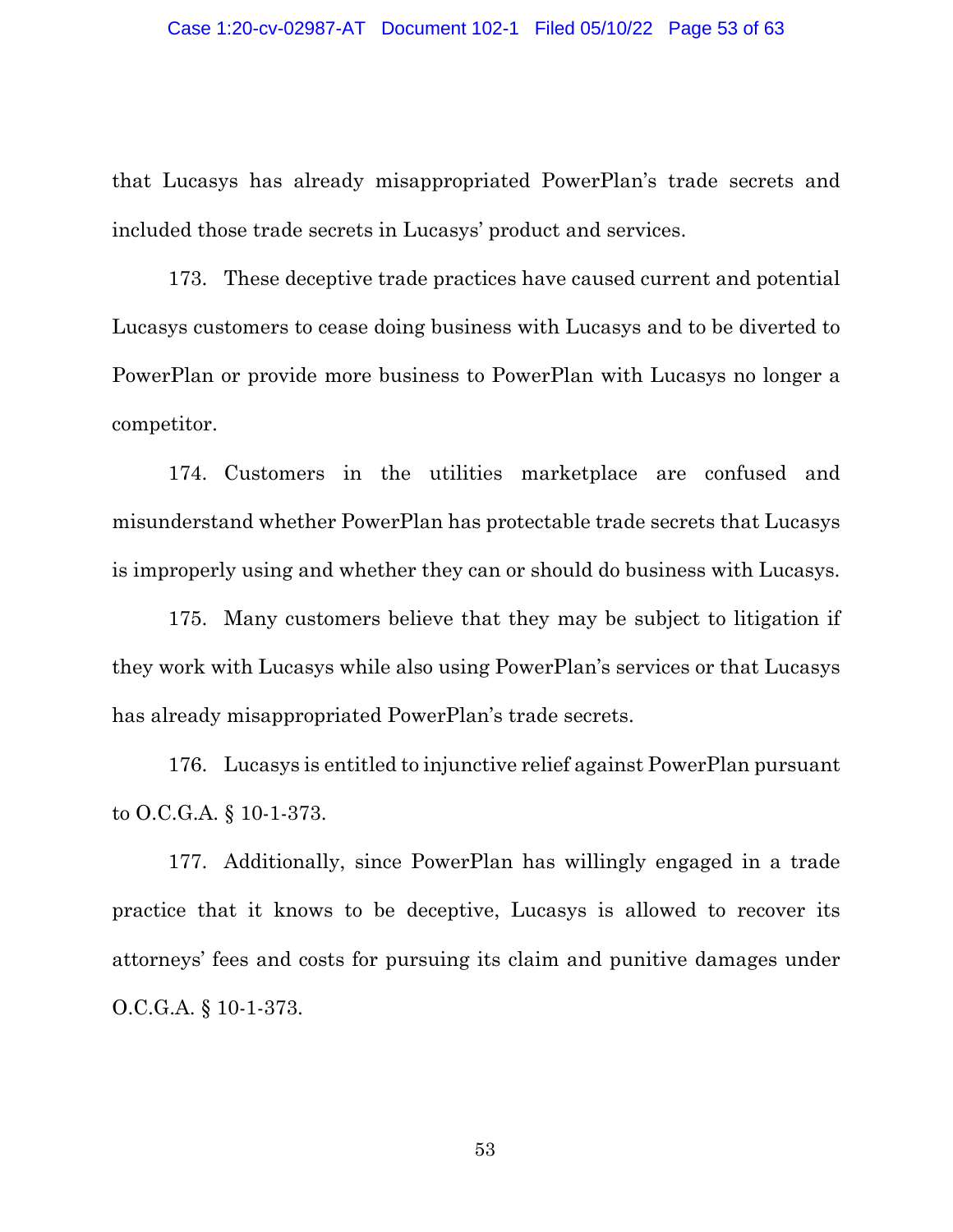### **Count VII**

## **Tortious Interference with Contract Georgia Common Law**

178. Plaintiff incorporates by reference the preceding allegations.

179. PowerPlan acted improperly and without privilege when it contacted Lucasys' customers or potential customers, that PowerPlan knew Lucasys had contracted or planned to contract with to provide services, to (1) threaten Lucasys' customers or potential customers if they continued business with Lucasys in any capacity by aiding and abetting Lucasys' alleged misappropriation of trade secrets, and (2) incorrectly stating or implying that Lucasys misappropriated PowerPlan's confidential trade secrets.

180. PowerPlan acted purposely and with malice to injure Lucasys in PowerPlan's effort to curtail competition with PowerPlan and have Lucasys' customers cease doing business with Lucasys based on the false information PowerPlan disseminated.

181. PowerPlan's actions caused Lucasys' customers that Lucasys already had a contractual relationship with to cease doing business with Lucasys and caused potential customers to not enter into anticipated contracts for Lucasys' services.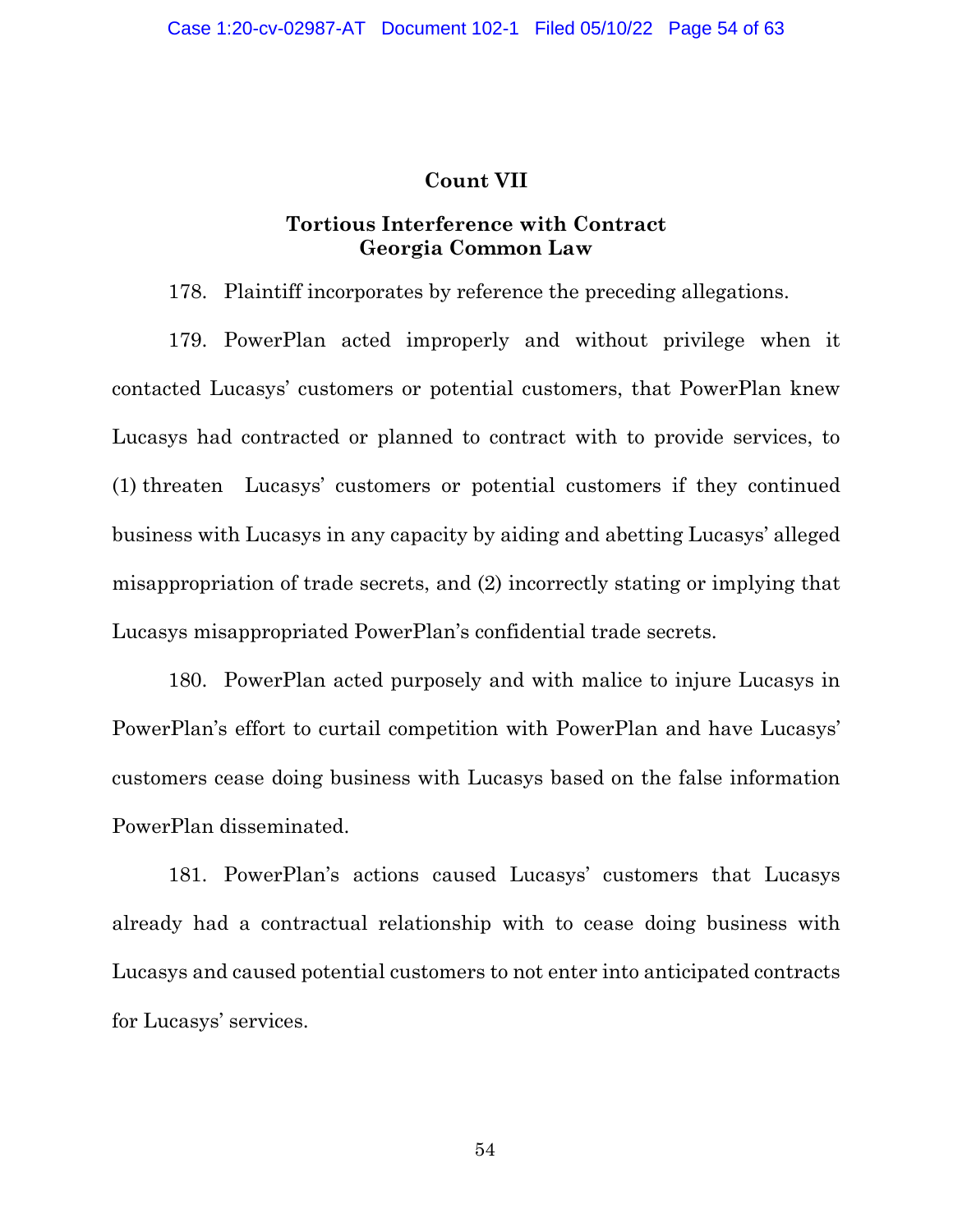182. PowerPlan is a stranger to all of the actual or potential Lucasys contracts that it interfered with as PowerPlan is not a party to the contract, is a stranger to the business relationship between Lucasys and its customer, and PowerPlan is not a beneficiary to any such contract that it interfered with.

183. Lucasys was injured financially by losing revenue from each customer or potential customer that ceased doing business with Lucasys because of PowerPlan's improper conduct. Lucasys is entitled to recover damages in an amount to be determined at trial.

#### **Count VIII**

## **Malicious Interference with Business Georgia Common Law**

184. Plaintiff incorporates by reference the preceding allegations.

185. PowerPlan has intentionally interfered with Lucasys' business to cause injury to Lucasys, specifically to put Lucasys out of business.

186. PowerPlan's actions have caused harm to Lucasys' business, including the loss of customers and its reputation.

187. PowerPlan knows that Lucasys has the right to lawfully conduct its business in competition with PowerPlan, yet PowerPlan has intentionally and maliciously interfered with Lucasys' rights.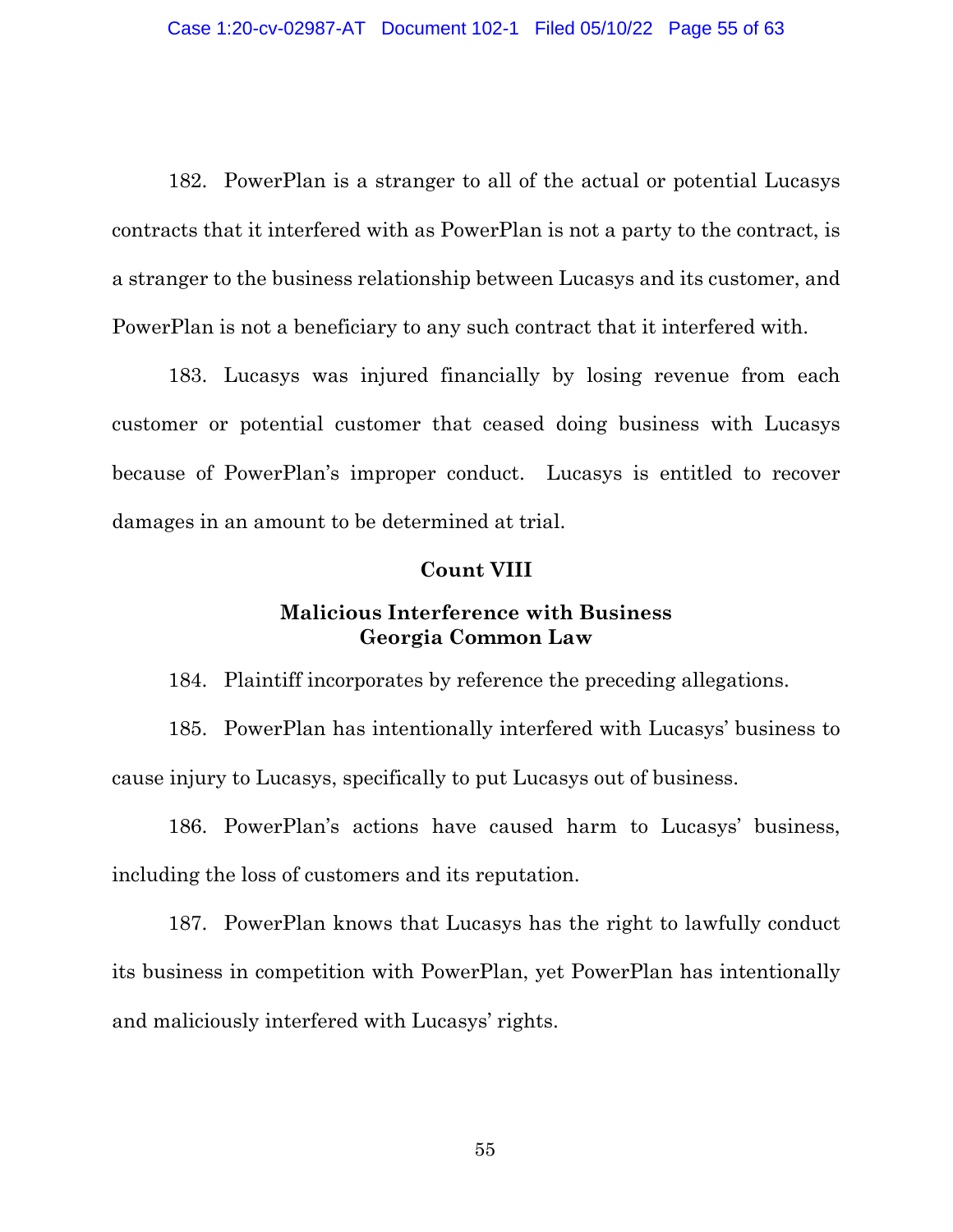188. Lucasys was injured financially by losing revenue from each customer or potential customer that ceased doing business with Lucasys because of PowerPlan's improper conduct. Lucasys is entitled to recover damages in an amount to be determined at trial.

### **Count IX**

# **Defamation Per Se Georgia Common Law**

189. Plaintiff incorporates by reference the preceding allegations.

190. PowerPlan published and disseminated false and defamatory statements to third parties with the purpose of damaging Lucasys.

191. These false and defamatory statements include false assertions that Lucasys misappropriated or intended to misappropriate PowerPlan's confidential trade secrets, which could cause Lucasys' customers to be held liable for misappropriation of PowerPlan's trade secrets if they continued to do business with Lucasys.

192. Such statements were made with the intent to injure Lucasys. These statements constitute defamation per se under Georgia law.

193. PowerPlan's statement were intended to and did cause injury to Lucasys' business reputation.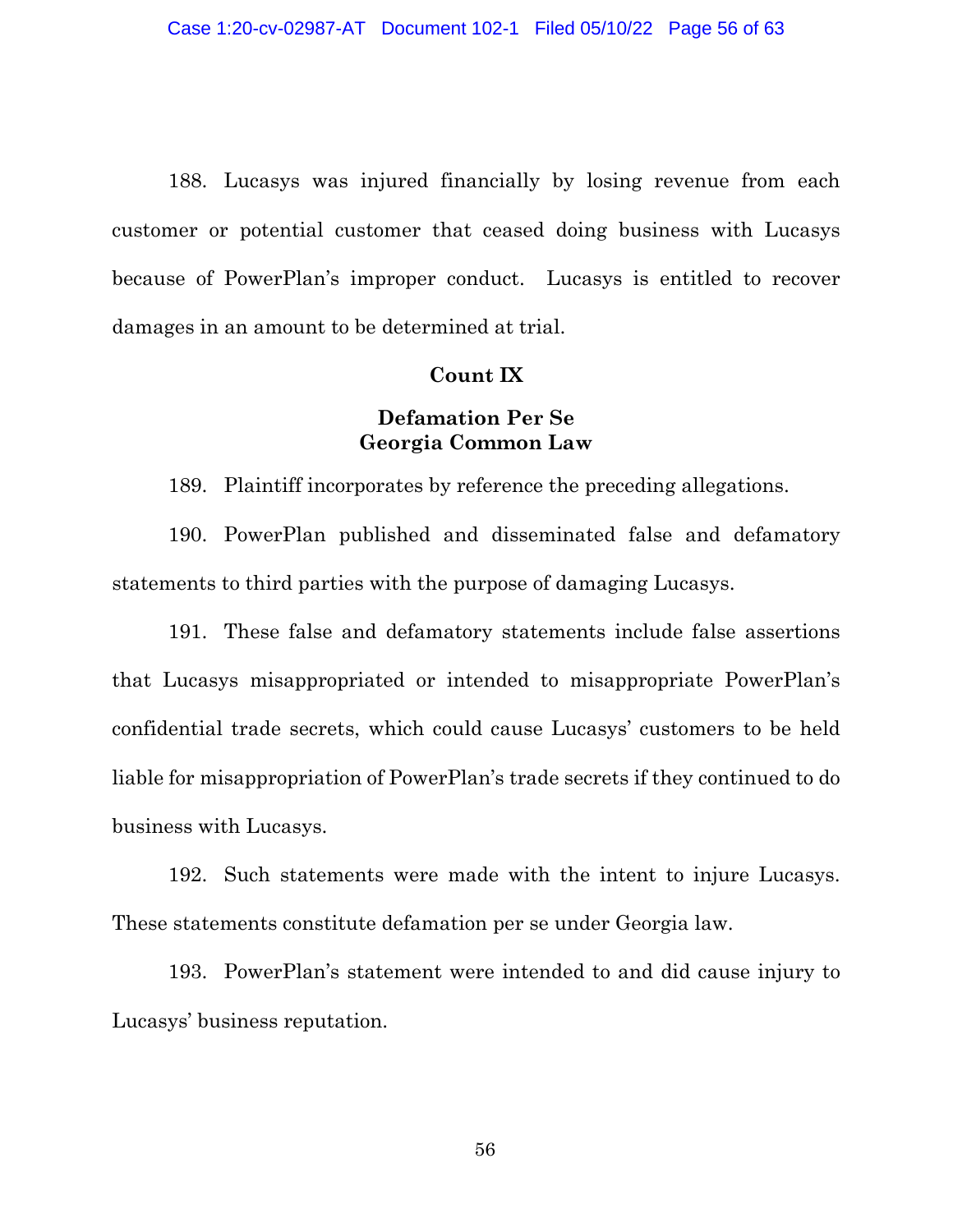194. As a direct and proximate result of PowerPlan's false and defamatory statements, Lucasys has been damaged.

### **Count X**

# **Defamation Georgia Common Law**

195. Plaintiff incorporates by reference the preceding allegations.

196. PowerPlan has made false, defamatory statements about Lucasys to third parties by asserting that Lucasys misappropriated or intended to misappropriate PowerPlan's confidential trade secrets, which could also cause Lucasys' customers to be held liable for misappropriation of PowerPlan's trade secrets if they continued to do business with Lucasys. Such statements were made with the intent to injure Lucasys.

197. PowerPlan made the false and defamatory statements with malicious intent to harm Lucasys.

198. As a proximate result of PowerPlan's conduct, Lucasys has suffered substantial and irreparable damage to its reputation and is entitled to recover from PowerPlan.

# **Count XI**

# **Monopolization (Sham Trade Secret Assertions) 15 U.S.C. § 2**

199. Plaintiff incorporates by reference the preceding allegations.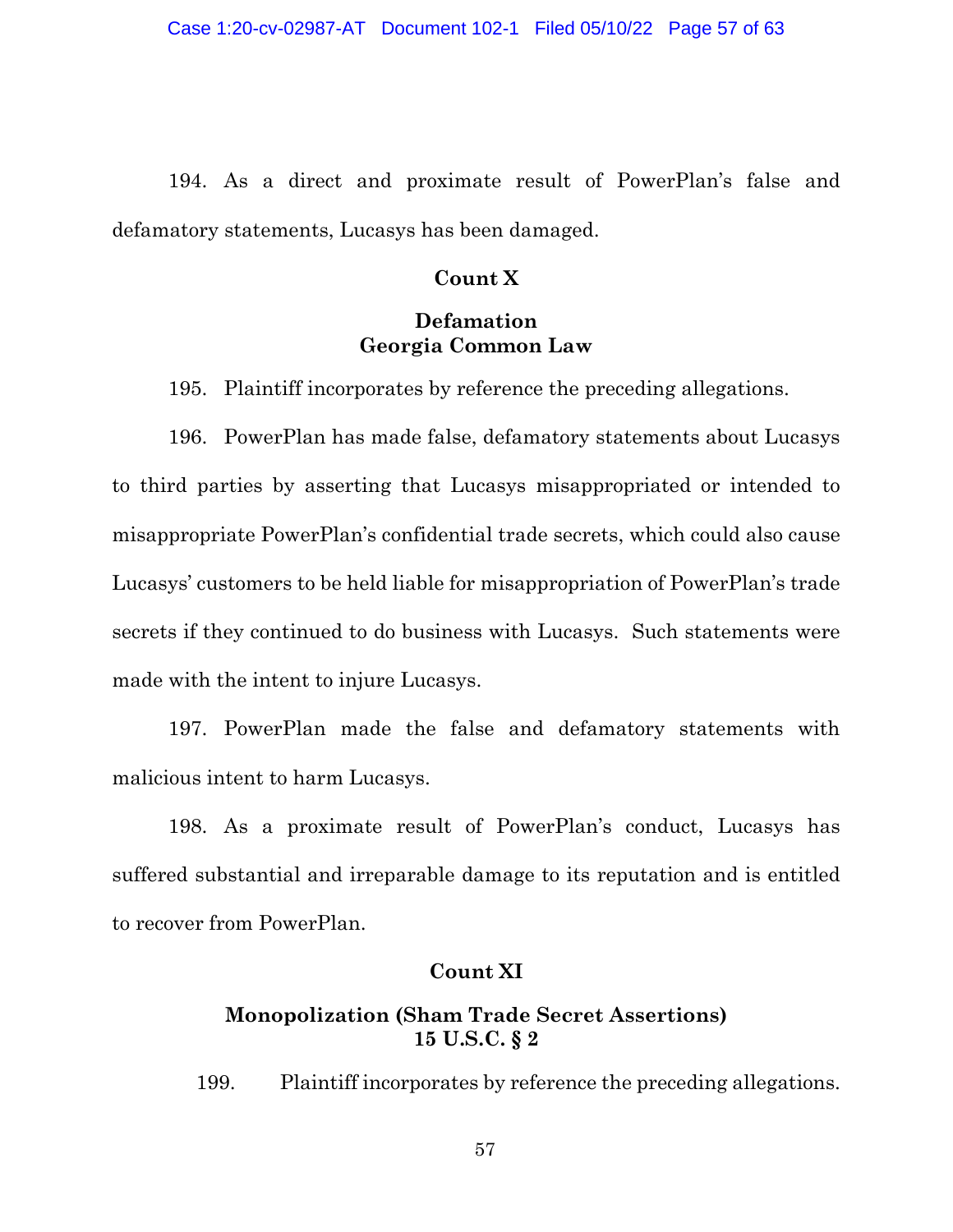200. PowerPlan has an approximately 99% share of the Utility Management Software Market, giving it monopoly power in that market. PowerPlan enjoys the power to raise prices or exclude competition.

201. The Utility Management Software Market has high barriers to entry. Not only would entry require major capital investment, it would require real-time and ongoing access to customer data. Moreover, utility customers face extremely high switching costs that effectively lock them in.

202. PowerPlan is maintaining its monopoly power through exclusionary tactics, including by asserting that Lucasys misappropriated PowerPlan's trade secrets with knowledge that (i) no trade secrets existed and (ii) Lucasys had not misappropriated any trade secrets.

203. The sham trade secret misappropriation assertions affect a substantial volume of commerce—at least \$50 million of a total \$100 million in the Supplemental Management Services Market (and/or the Deferred Tax Solutions Market) by restricting Lucasys and other rivals from competing in the market.

204. PowerPlan is using exclusionary tactics because Lucasys is a potential competitor in the Utility Management Software Market and PowerPlan wants to cripple Lucasys before it can enter that market. This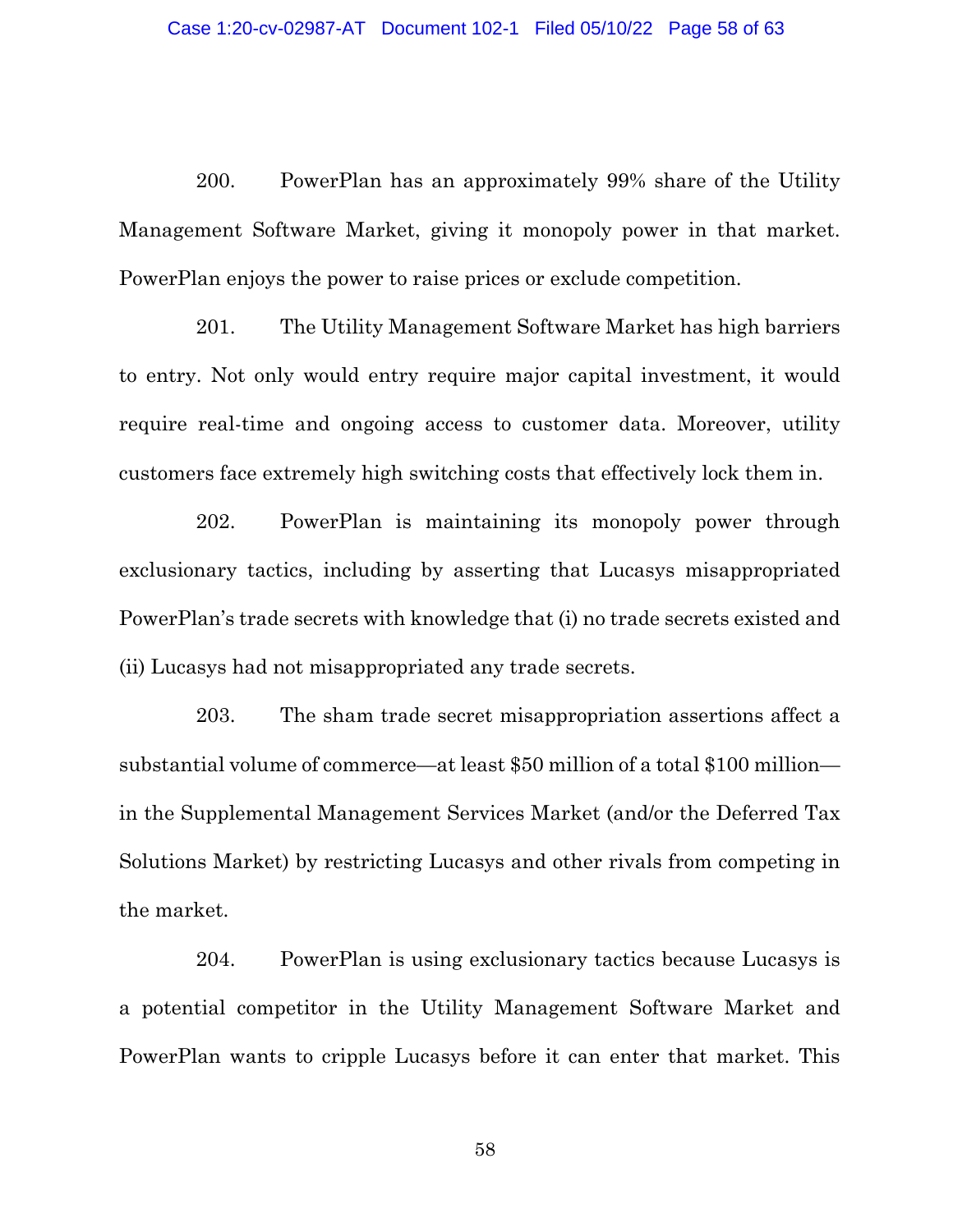demonstrates PowerPlan's willful intent to maintain its monopoly through means other than a superior product, business acumen, or historic accident.

205. There are no legitimate or procompetitive business reasons for these acts other than to eliminate a potential competitor. PowerPlan's actions are intended to perpetuate its monopoly and destroy potential or emerging competition in the Utility Management Software Market.

206. Through its sham trade secret misappropriation assertions, PowerPlan has injured competition in the Supplemental Management Services Market (and/or Deferred Tax Solutions Market).

207. As a proximate result of PowerPlan's unlawful conduct, Lucasys has suffered injury to its business or property in an amount to be proven at trial and automatically trebled.

### **Count XII**

# **Monopolization (Sham Trade Secret Licensing) 15 U.S.C. § 2**

208. Plaintiff incorporates by reference the preceding allegations.

209. PowerPlan has an approximately 99% share of the Utility Management Software Market, giving it monopoly power in that market. PowerPlan enjoys the power to raise prices or exclude competition.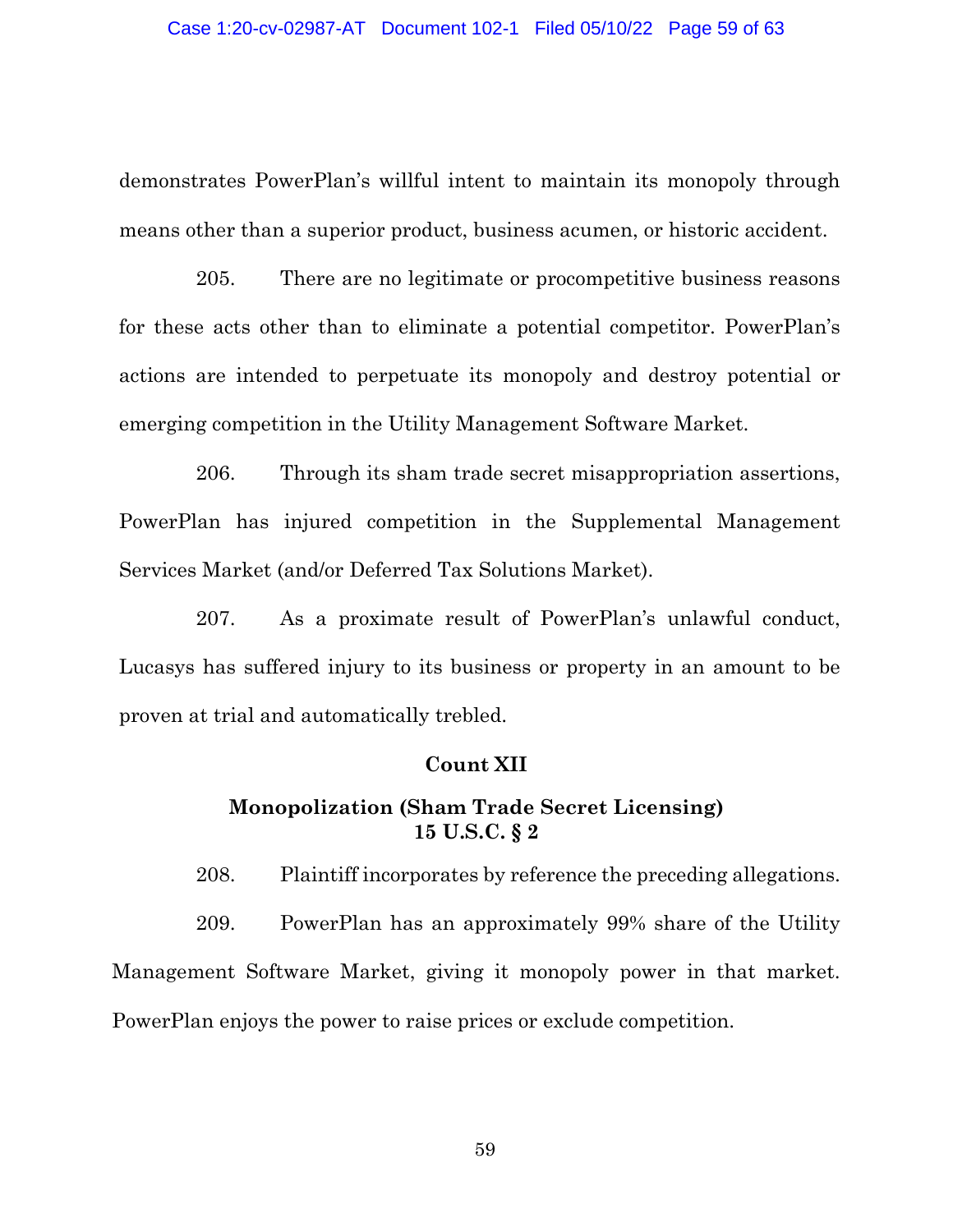210. The Utility Management Software Market has high barriers to entry. Not only would entry require major capital investment, it would require real-time and ongoing access to customer data. Moreover, utility customers face extremely high switching costs that effectively lock them in.

211. PowerPlan is maintaining its monopoly power through exclusionary tactics, including by purporting to license trade secrets or other intellectual property in the AVA with knowledge that no trade secrets existed and the AVA would limit the use of information that is not protected by law.

212. The sham licensing arrangements affect a substantial volume of commerce—at least \$50 million of a total \$100 million—in the Supplemental Management Services Market (and/or the Deferred Tax Solutions Market) by restricting Lucasys and other rivals from competing in the market.

213. PowerPlan is using exclusionary tactics because Lucasys is a potential competitor in the Utility Management Software Market and PowerPlan wants to cripple Lucasys before it can enter that market. This demonstrates PowerPlan's willful intent to maintain its monopoly through means other than a superior product, business acumen, or historic accident.

214. There are no legitimate or procompetitive business reasons for these acts other than to eliminate a potential competitor. PowerPlan's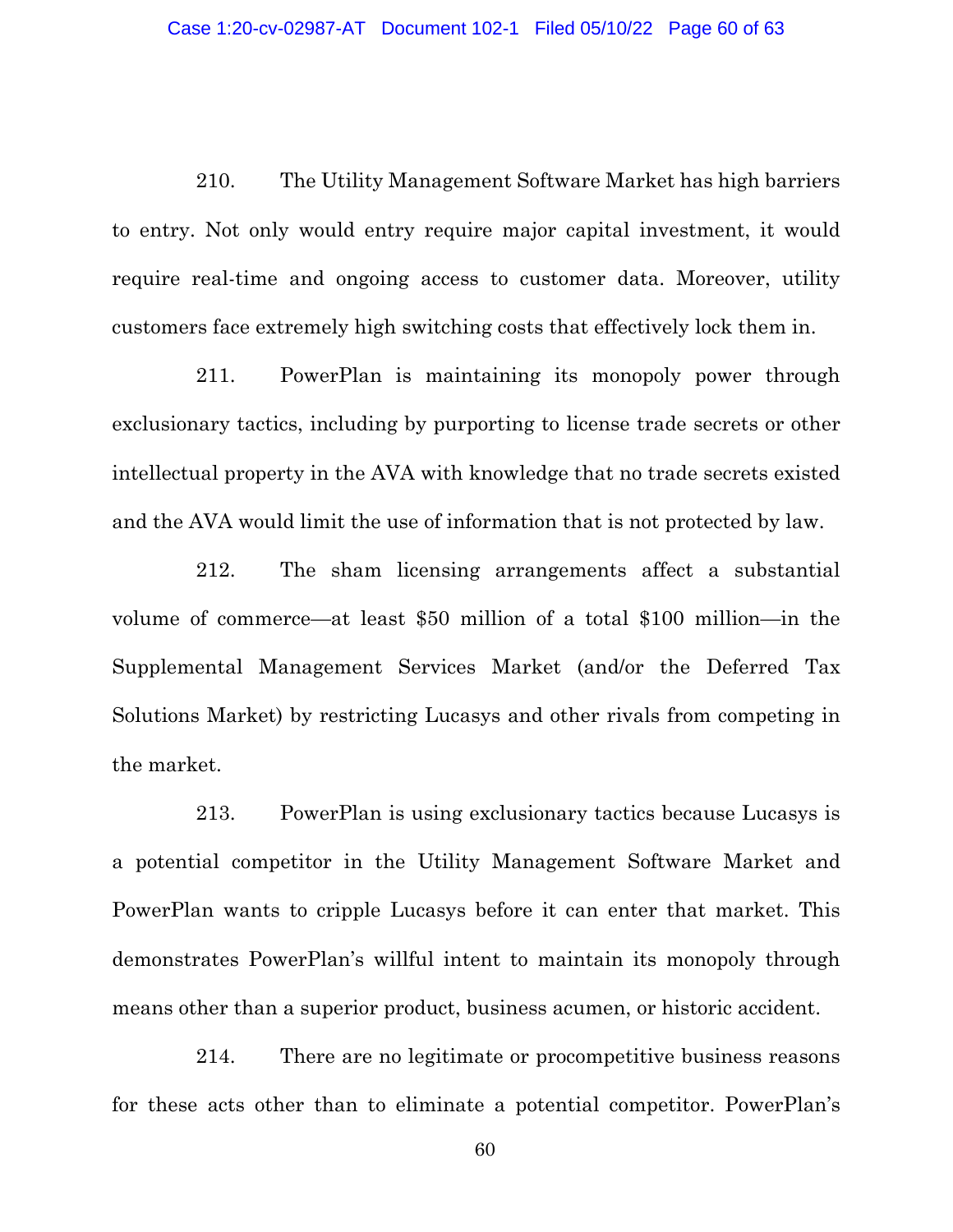actions are intended to perpetuate its monopoly and destroy potential or emerging competition in the Utility Management Software Market.

215. Through its sham trade secret misappropriation assertions, PowerPlan has injured competition in the Supplemental Management Services Market (and/or Deferred Tax Solutions Market).

216. As a proximate result of PowerPlan's unlawful conduct, Lucasys has suffered injury to its business or property in an amount to be proven at trial and automatically trebled.

### **REQUEST FOR RELIEF**

WHEREFORE, Lucasys requests that this Court:

- A. Declare that PowerPlan's conduct violates 15 U.S.C. §§ 1 and 2;
- B. Declare that PowerPlan's conduct violates applicable state law;
- C. Enter judgment against PowerPlan;
- D. Award Lucasys treble antitrust damages, as provided in 15 U.S.C.

§ 15, in an amount to be determined at trial, but not less than \$47 million;

E. Award Lucasys actual damages for its state law claims;

F. Award Lucasys pre- and post-judgment interest at the applicable rates on all amounts awarded, as provided in 15 U.S.C. § 15 and applicable state law;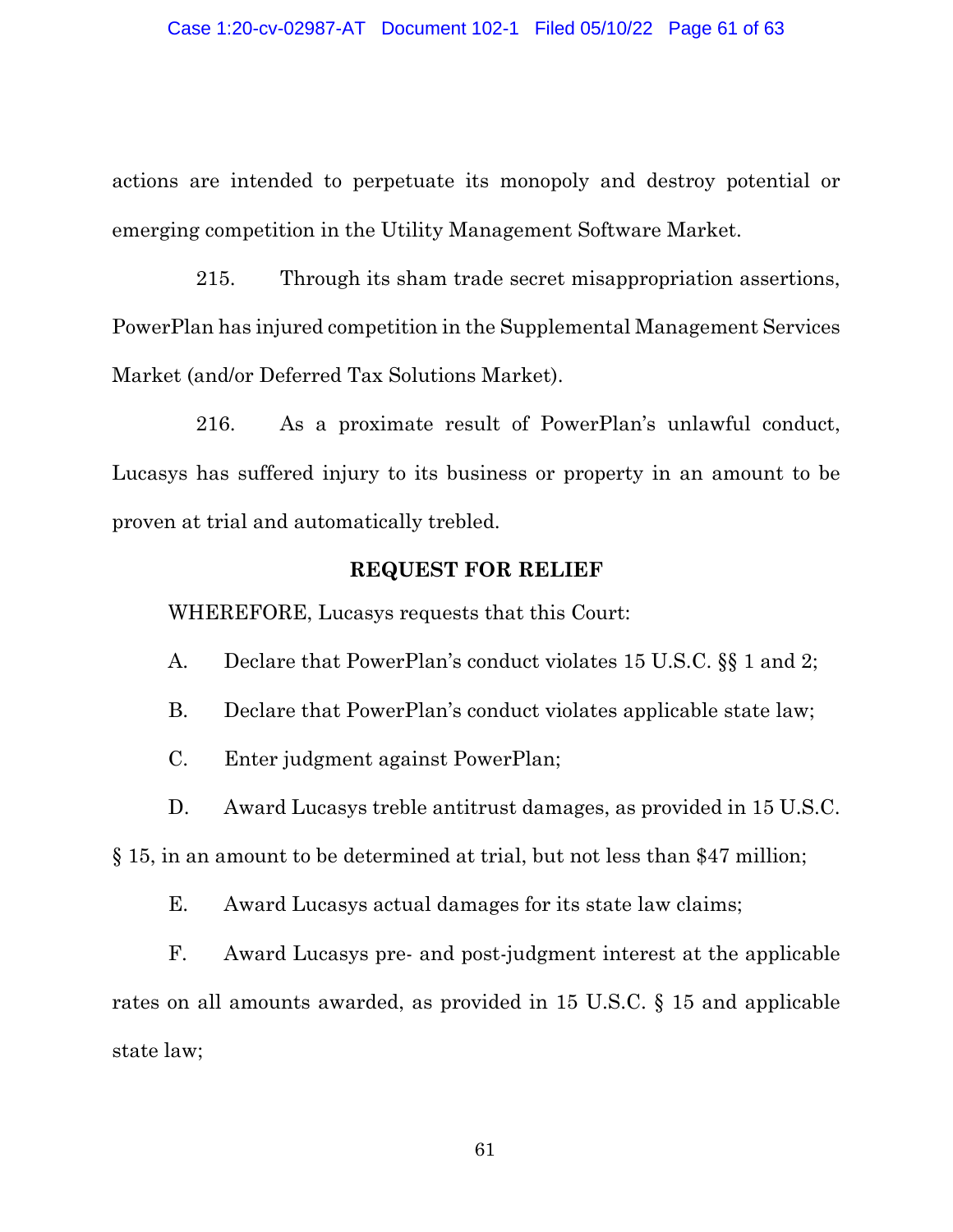G. Award Lucasys its costs and expenses of this action, including its reasonable attorney's fees necessarily incurred in bringing and pressing this case, as provided in 15 U.S.C. §§ 15 and 26;

H. Grant permanent injunctive relief to prevent the recurrence of the violations for which redress is sought in this complaint; and

I. Order any other such relief as the Court deems appropriate.

# **DEMAND FOR JURY TRIAL**

Plaintiff Lucasys hereby demands a trial by jury on all claims.

Respectfully submitted this \_\_\_day of \_\_\_\_, 2022

By: */s/ Jason S. Alloy*  Richard L. Robbins Georgia Bar No. 608030 rrobbins@robbinsfirm.com Jason Alloy Georgia Bar No. 013188 jalloy@robbinsfirm.com Joshua A. Mayes Georgia Bar No. 143107 jmayes@robbinsfirm.com ROBBINS ROSS ALLOY BELINFANTE LITTLEFIELD LLC 500 14th Streeet, NW Atlanta, GA 30318 Telephone: (678) 701-9381 Facsimile: (404) 856-3250

By: */s/ Aaron R. Gott* Aaron Gott *(pro hac vice)* aaron.gott@bonalawpc.com